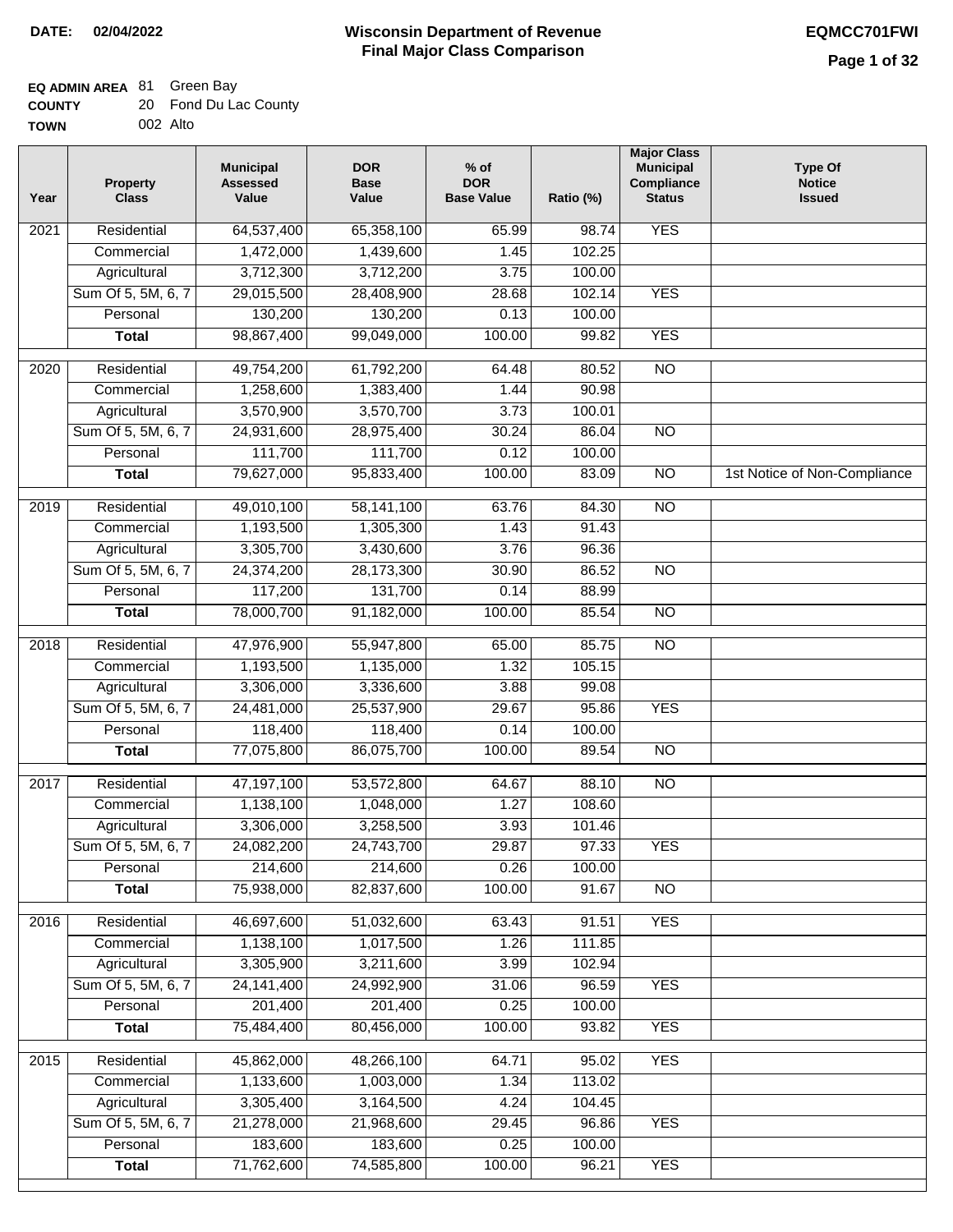## **EQ ADMIN AREA** 81 Green Bay

| <b>COUNTY</b> | 20 Fond Du Lac County |
|---------------|-----------------------|
| <b>TOWN</b>   | 004 Ashford           |

004 Ashford

| Year | <b>Property</b><br><b>Class</b>    | <b>Municipal</b><br><b>Assessed</b><br>Value | <b>DOR</b><br><b>Base</b><br>Value | $%$ of<br><b>DOR</b><br><b>Base Value</b> | Ratio (%)        | <b>Major Class</b><br><b>Municipal</b><br>Compliance<br><b>Status</b> | <b>Type Of</b><br><b>Notice</b><br><b>Issued</b> |
|------|------------------------------------|----------------------------------------------|------------------------------------|-------------------------------------------|------------------|-----------------------------------------------------------------------|--------------------------------------------------|
| 2021 | Residential                        | 132,579,200                                  | 149,822,900                        | 81.31                                     | 88.49            | <b>NO</b>                                                             |                                                  |
|      | Commercial                         | 5,461,700                                    | 6,176,300                          | 3.35                                      | 88.43            |                                                                       |                                                  |
|      | Agricultural                       | 2,711,800                                    | 2,738,500                          | 1.49                                      | 99.03            |                                                                       |                                                  |
|      | Sum Of 5, 5M, 6, 7                 | 24,624,400                                   | 25,364,400                         | 13.77                                     | 97.08            | <b>YES</b>                                                            |                                                  |
|      | Personal                           | 150,800                                      | 160,600                            | 0.09                                      | 93.90            |                                                                       |                                                  |
|      | <b>Total</b>                       | 165,527,900                                  | 184,262,700                        | 100.00                                    | 89.83            | $\overline{NO}$                                                       |                                                  |
| 2020 | Residential                        | 129,794,700                                  | 138,554,000                        | 80.01                                     | 93.68            | <b>YES</b>                                                            |                                                  |
|      | Commercial                         | 5,427,000                                    | 6,201,300                          | 3.58                                      | 87.51            |                                                                       |                                                  |
|      | Agricultural                       | 2,618,900                                    | 2,642,200                          | 1.53                                      | 99.12            |                                                                       |                                                  |
|      | Sum Of 5, 5M, 6, 7                 | 24,690,400                                   | 25,603,900                         | 14.79                                     | 96.43            | <b>YES</b>                                                            |                                                  |
|      | Personal                           | 157,900                                      | 159,600                            | 0.09                                      | 98.93            |                                                                       |                                                  |
|      | <b>Total</b>                       | 162,688,900                                  | 173,161,000                        | 100.00                                    | 93.95            | <b>YES</b>                                                            |                                                  |
| 2019 | Residential                        | 127,314,800                                  | 127, 162, 300                      | 78.65                                     | 100.12           | <b>YES</b>                                                            |                                                  |
|      | Commercial                         | 5,427,000                                    | 6,201,300                          | 3.84                                      | 87.51            |                                                                       |                                                  |
|      | Agricultural                       | 2,464,500                                    | 2,536,100                          | 1.57                                      | 97.18            |                                                                       |                                                  |
|      | Sum Of 5, 5M, 6, 7                 | 24,556,900                                   | 25,605,400                         | 15.84                                     | 95.91            | <b>YES</b>                                                            |                                                  |
|      | Personal                           | 177,800                                      | 177,800                            | 0.11                                      | 100.00           |                                                                       |                                                  |
|      | <b>Total</b>                       | 159,941,000                                  | 161,682,900                        | 100.00                                    | 98.92            | <b>YES</b>                                                            |                                                  |
| 2018 | Residential                        | 124,974,200                                  | 126,050,600                        | 79.18                                     | 99.15            | <b>YES</b>                                                            |                                                  |
|      | Commercial                         | 5,404,100                                    | 5,324,000                          | 3.34                                      | 101.50           |                                                                       |                                                  |
|      | Agricultural                       | 2,467,700                                    | 2,469,200                          | 1.55                                      | 99.94            |                                                                       |                                                  |
|      | Sum Of 5, 5M, 6, 7                 | 23,819,300                                   | 25,168,600                         | 15.81                                     | 94.64            | <b>YES</b>                                                            |                                                  |
|      | Personal                           | 183,100                                      | 183,100                            | 0.12                                      | 100.00           |                                                                       |                                                  |
|      | <b>Total</b>                       | 156,848,400                                  | 159,195,500                        | 100.00                                    | 98.53            | <b>YES</b>                                                            |                                                  |
| 2017 | Residential                        | 116,786,700                                  | 118,832,500                        | 79.09                                     | 98.28            | <b>YES</b>                                                            |                                                  |
|      | Commercial                         | 5,573,300                                    | 5,167,900                          | 3.44                                      | 107.84           |                                                                       |                                                  |
|      | Agricultural                       | 2,608,800                                    | 2,407,700                          | 1.60                                      | 108.35           |                                                                       |                                                  |
|      | Sum Of 5, 5M, 6, 7                 | 22,706,100                                   | 22,782,000                         | 15.16                                     | 99.67            | <b>YES</b>                                                            |                                                  |
|      | Personal                           | 1,052,600                                    | 1,052,600                          | 0.70                                      | 100.00           |                                                                       |                                                  |
|      | <b>Total</b>                       | 148,727,500                                  | 150,242,700                        | 100.00                                    | 98.99            | <b>YES</b>                                                            |                                                  |
| 2016 | Residential                        | 116,191,300                                  | 112,607,200                        | 78.85                                     | 103.18           | <b>YES</b>                                                            |                                                  |
|      | Commercial                         | 5,342,200                                    | 4,886,100                          | 3.42                                      | 109.33           |                                                                       |                                                  |
|      | Agricultural                       | 2,610,900                                    | 2,371,500                          | 1.66                                      | 110.09           |                                                                       |                                                  |
|      | Sum Of 5, 5M, 6, 7                 | 22,295,800                                   | 21,783,500                         | 15.25                                     | 102.35           | <b>YES</b>                                                            |                                                  |
|      | Personal                           | 1,156,400                                    | 1,156,400                          | 0.81                                      | 100.00           |                                                                       |                                                  |
|      | <b>Total</b>                       | 147,596,600                                  | 142,804,700                        | 100.00                                    | 103.36           | <b>YES</b>                                                            |                                                  |
|      |                                    |                                              |                                    |                                           |                  | <b>YES</b>                                                            |                                                  |
| 2015 | Residential                        | 114,784,200                                  | 112,310,300                        | 79.46                                     | 102.20           |                                                                       |                                                  |
|      | Commercial                         | 5,065,200                                    | 4,563,500                          | 3.23                                      | 110.99           |                                                                       |                                                  |
|      | Agricultural<br>Sum Of 5, 5M, 6, 7 | 2,612,300<br>21,669,700                      | 2,344,700<br>21,012,700            | 1.66<br>14.87                             | 111.41<br>103.13 | <b>YES</b>                                                            |                                                  |
|      | Personal                           | 1,113,500                                    | 1,113,500                          | 0.79                                      | 100.00           |                                                                       |                                                  |
|      | <b>Total</b>                       | 145,244,900                                  | 141,344,700                        | 100.00                                    | 102.76           | <b>YES</b>                                                            |                                                  |
|      |                                    |                                              |                                    |                                           |                  |                                                                       |                                                  |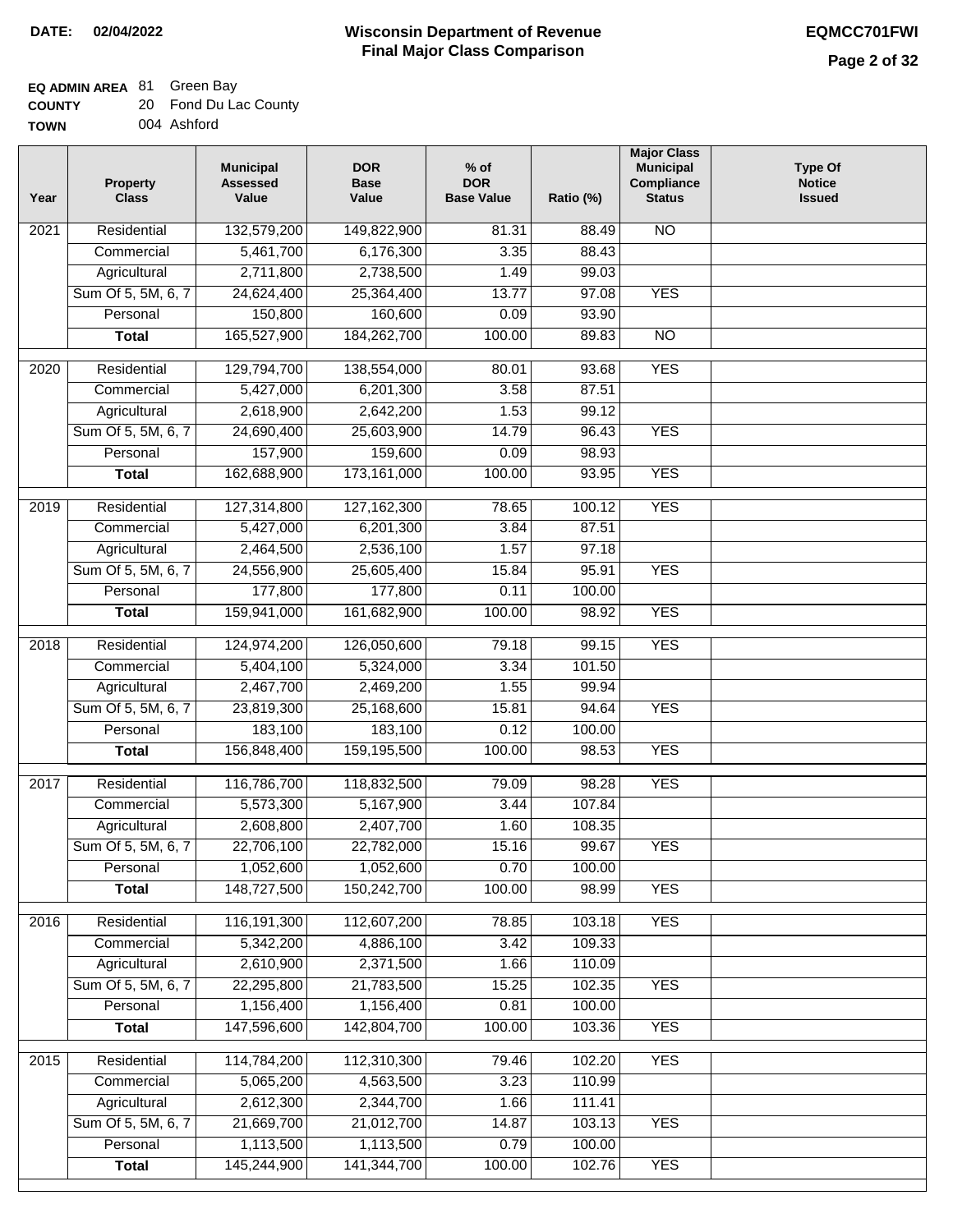## **EQ ADMIN AREA** 81 Green Bay

| <b>COUNTY</b> | 20 Fond Du Lac County |
|---------------|-----------------------|
| <b>TOWN</b>   | 006 Auburn            |

006 Auburn

| Residential<br>N <sub>O</sub><br>210,628,100<br>271,815,500<br>2021<br>90.44<br>77.49<br>7,295,000<br>8,258,000<br>2.75<br>88.34<br>Commercial<br>Agricultural<br>1,665,200<br>1,666,100<br>0.55<br>99.95<br>Sum Of 5, 5M, 6, 7<br>14,781,000<br>18,578,300<br>79.56<br>6.18<br>197,500<br>235,100<br>Personal<br>0.08<br>84.01<br>234,566,800<br>300,553,000<br>100.00<br>$\overline{NO}$<br><b>Total</b><br>78.05<br>$\frac{1}{2020}$<br>Residential<br>207,590,400<br>248,362,000<br>89.82<br>83.58<br>$\overline{10}$<br>7,097,200<br>8,099,200<br>2.93<br>87.63<br>Commercial<br>1,602,000<br>1,600,100<br>0.58<br>100.12<br>Agricultural<br>Sum Of 5, 5M, 6, 7<br>14,639,100<br>18,209,400<br>6.59<br>80.39<br>247,300<br>Personal<br>222,600<br>0.09<br>90.01<br>231, 151, 300<br>276,518,000<br>100.00<br>$\overline{NO}$<br><b>Total</b><br>83.59<br>Residential<br>206,735,400<br>233,470,300<br>89.90<br>88.55<br>$\overline{NO}$<br>2019<br>5,710,400<br>88.80<br>Commercial<br>6,430,500<br>2.48<br>1,440,000<br>1,538,200<br>0.59<br>93.62<br>Agricultural<br>Sum Of 5, 5M, 6, 7<br>14,512,400<br>18,007,800<br>6.93<br>80.59<br>256,700<br>Personal<br>236,100<br>0.10<br>91.98<br>228,634,300<br>259,703,500<br>100.00<br>$\overline{NO}$<br><b>Total</b><br>88.04<br>Residential<br>203,361,500<br>218,866,200<br><b>YES</b><br>2018<br>90.10<br>92.92<br>Commercial<br>6,177,000<br>5,871,500<br>2.42<br>105.20<br>96.25<br>Agricultural<br>1,442,000<br>1,498,200<br>0.62<br>Sum Of 5, 5M, 6, 7<br>14,516,300<br>16,386,000<br>6.75<br>88.59<br>Personal<br>284,900<br>284,900<br>0.12<br>100.00<br>225,781,700<br>242,906,800<br>100.00<br><b>YES</b><br><b>Total</b><br>92.95<br>$\overline{2017}$<br>Residential<br>200,602,400<br>200,843,100<br><b>YES</b><br>89.76<br>99.88<br>Commercial<br>5,974,300<br>5,664,500<br>2.53<br>105.47<br>1,444,700<br>1,466,000<br>0.66<br>98.55<br>Agricultural<br>Sum Of 5, 5M, 6, 7<br>14,418,000<br>15,073,000<br>6.74<br>95.65<br>720,900<br>720,900<br>Personal<br>0.32<br>100.00<br>223,160,300<br>223,767,500<br>100.00<br>99.73<br><b>YES</b><br><b>Total</b><br><b>YES</b><br>Residential<br>199,273,700<br>197,537,200<br>2016<br>89.88<br>100.88<br>5,974,300<br>5,499,600<br>2.50<br>108.63<br>Commercial<br>Agricultural<br>1,444,300<br>1,444,200<br>100.01<br>0.66<br>Sum Of 5, 5M, 6, 7<br>14,507,300<br>14,411,000<br>6.60<br>99.34<br>Personal<br>779,100<br>779,100<br>0.35<br>100.00<br>221,882,400<br>219,767,400<br>100.00<br><b>YES</b><br><b>Total</b><br>100.96<br><b>YES</b><br>Residential<br>210,987,500<br>200,079,600<br>90.53<br>105.45<br>2015<br>6,239,900<br>5,503,700<br>2.49<br>113.38<br>Commercial<br>1,618,200<br>1,452,200<br>0.66<br>111.43<br>Agricultural<br>Sum Of 5, 5M, 6, 7<br>15,169,000<br>13,431,700<br>6.08<br>112.93<br><b>NO</b><br>550,400<br>550,400<br>0.25<br>Personal<br>100.00<br>234,565,000<br>221,017,600<br><b>Non-Compliance Notice</b><br>100.00<br>106.13<br><b>Total</b><br>NO | Year | <b>Property</b><br><b>Class</b> | <b>Municipal</b><br><b>Assessed</b><br>Value | <b>DOR</b><br><b>Base</b><br>Value | $%$ of<br><b>DOR</b><br><b>Base Value</b> | Ratio (%) | <b>Major Class</b><br><b>Municipal</b><br>Compliance<br><b>Status</b> | <b>Type Of</b><br><b>Notice</b><br><b>Issued</b> |
|-------------------------------------------------------------------------------------------------------------------------------------------------------------------------------------------------------------------------------------------------------------------------------------------------------------------------------------------------------------------------------------------------------------------------------------------------------------------------------------------------------------------------------------------------------------------------------------------------------------------------------------------------------------------------------------------------------------------------------------------------------------------------------------------------------------------------------------------------------------------------------------------------------------------------------------------------------------------------------------------------------------------------------------------------------------------------------------------------------------------------------------------------------------------------------------------------------------------------------------------------------------------------------------------------------------------------------------------------------------------------------------------------------------------------------------------------------------------------------------------------------------------------------------------------------------------------------------------------------------------------------------------------------------------------------------------------------------------------------------------------------------------------------------------------------------------------------------------------------------------------------------------------------------------------------------------------------------------------------------------------------------------------------------------------------------------------------------------------------------------------------------------------------------------------------------------------------------------------------------------------------------------------------------------------------------------------------------------------------------------------------------------------------------------------------------------------------------------------------------------------------------------------------------------------------------------------------------------------------------------------------------------------------------------------------------------------------------------------------------------------------------------------------------------------------------------------------------------------------------------------------------------------------------------------------------------------------------------------------------------------------------|------|---------------------------------|----------------------------------------------|------------------------------------|-------------------------------------------|-----------|-----------------------------------------------------------------------|--------------------------------------------------|
|                                                                                                                                                                                                                                                                                                                                                                                                                                                                                                                                                                                                                                                                                                                                                                                                                                                                                                                                                                                                                                                                                                                                                                                                                                                                                                                                                                                                                                                                                                                                                                                                                                                                                                                                                                                                                                                                                                                                                                                                                                                                                                                                                                                                                                                                                                                                                                                                                                                                                                                                                                                                                                                                                                                                                                                                                                                                                                                                                                                                             |      |                                 |                                              |                                    |                                           |           |                                                                       |                                                  |
|                                                                                                                                                                                                                                                                                                                                                                                                                                                                                                                                                                                                                                                                                                                                                                                                                                                                                                                                                                                                                                                                                                                                                                                                                                                                                                                                                                                                                                                                                                                                                                                                                                                                                                                                                                                                                                                                                                                                                                                                                                                                                                                                                                                                                                                                                                                                                                                                                                                                                                                                                                                                                                                                                                                                                                                                                                                                                                                                                                                                             |      |                                 |                                              |                                    |                                           |           |                                                                       |                                                  |
|                                                                                                                                                                                                                                                                                                                                                                                                                                                                                                                                                                                                                                                                                                                                                                                                                                                                                                                                                                                                                                                                                                                                                                                                                                                                                                                                                                                                                                                                                                                                                                                                                                                                                                                                                                                                                                                                                                                                                                                                                                                                                                                                                                                                                                                                                                                                                                                                                                                                                                                                                                                                                                                                                                                                                                                                                                                                                                                                                                                                             |      |                                 |                                              |                                    |                                           |           |                                                                       |                                                  |
|                                                                                                                                                                                                                                                                                                                                                                                                                                                                                                                                                                                                                                                                                                                                                                                                                                                                                                                                                                                                                                                                                                                                                                                                                                                                                                                                                                                                                                                                                                                                                                                                                                                                                                                                                                                                                                                                                                                                                                                                                                                                                                                                                                                                                                                                                                                                                                                                                                                                                                                                                                                                                                                                                                                                                                                                                                                                                                                                                                                                             |      |                                 |                                              |                                    |                                           |           |                                                                       |                                                  |
|                                                                                                                                                                                                                                                                                                                                                                                                                                                                                                                                                                                                                                                                                                                                                                                                                                                                                                                                                                                                                                                                                                                                                                                                                                                                                                                                                                                                                                                                                                                                                                                                                                                                                                                                                                                                                                                                                                                                                                                                                                                                                                                                                                                                                                                                                                                                                                                                                                                                                                                                                                                                                                                                                                                                                                                                                                                                                                                                                                                                             |      |                                 |                                              |                                    |                                           |           |                                                                       |                                                  |
|                                                                                                                                                                                                                                                                                                                                                                                                                                                                                                                                                                                                                                                                                                                                                                                                                                                                                                                                                                                                                                                                                                                                                                                                                                                                                                                                                                                                                                                                                                                                                                                                                                                                                                                                                                                                                                                                                                                                                                                                                                                                                                                                                                                                                                                                                                                                                                                                                                                                                                                                                                                                                                                                                                                                                                                                                                                                                                                                                                                                             |      |                                 |                                              |                                    |                                           |           |                                                                       |                                                  |
|                                                                                                                                                                                                                                                                                                                                                                                                                                                                                                                                                                                                                                                                                                                                                                                                                                                                                                                                                                                                                                                                                                                                                                                                                                                                                                                                                                                                                                                                                                                                                                                                                                                                                                                                                                                                                                                                                                                                                                                                                                                                                                                                                                                                                                                                                                                                                                                                                                                                                                                                                                                                                                                                                                                                                                                                                                                                                                                                                                                                             |      |                                 |                                              |                                    |                                           |           |                                                                       |                                                  |
|                                                                                                                                                                                                                                                                                                                                                                                                                                                                                                                                                                                                                                                                                                                                                                                                                                                                                                                                                                                                                                                                                                                                                                                                                                                                                                                                                                                                                                                                                                                                                                                                                                                                                                                                                                                                                                                                                                                                                                                                                                                                                                                                                                                                                                                                                                                                                                                                                                                                                                                                                                                                                                                                                                                                                                                                                                                                                                                                                                                                             |      |                                 |                                              |                                    |                                           |           |                                                                       |                                                  |
|                                                                                                                                                                                                                                                                                                                                                                                                                                                                                                                                                                                                                                                                                                                                                                                                                                                                                                                                                                                                                                                                                                                                                                                                                                                                                                                                                                                                                                                                                                                                                                                                                                                                                                                                                                                                                                                                                                                                                                                                                                                                                                                                                                                                                                                                                                                                                                                                                                                                                                                                                                                                                                                                                                                                                                                                                                                                                                                                                                                                             |      |                                 |                                              |                                    |                                           |           |                                                                       |                                                  |
|                                                                                                                                                                                                                                                                                                                                                                                                                                                                                                                                                                                                                                                                                                                                                                                                                                                                                                                                                                                                                                                                                                                                                                                                                                                                                                                                                                                                                                                                                                                                                                                                                                                                                                                                                                                                                                                                                                                                                                                                                                                                                                                                                                                                                                                                                                                                                                                                                                                                                                                                                                                                                                                                                                                                                                                                                                                                                                                                                                                                             |      |                                 |                                              |                                    |                                           |           |                                                                       |                                                  |
|                                                                                                                                                                                                                                                                                                                                                                                                                                                                                                                                                                                                                                                                                                                                                                                                                                                                                                                                                                                                                                                                                                                                                                                                                                                                                                                                                                                                                                                                                                                                                                                                                                                                                                                                                                                                                                                                                                                                                                                                                                                                                                                                                                                                                                                                                                                                                                                                                                                                                                                                                                                                                                                                                                                                                                                                                                                                                                                                                                                                             |      |                                 |                                              |                                    |                                           |           |                                                                       |                                                  |
|                                                                                                                                                                                                                                                                                                                                                                                                                                                                                                                                                                                                                                                                                                                                                                                                                                                                                                                                                                                                                                                                                                                                                                                                                                                                                                                                                                                                                                                                                                                                                                                                                                                                                                                                                                                                                                                                                                                                                                                                                                                                                                                                                                                                                                                                                                                                                                                                                                                                                                                                                                                                                                                                                                                                                                                                                                                                                                                                                                                                             |      |                                 |                                              |                                    |                                           |           |                                                                       |                                                  |
|                                                                                                                                                                                                                                                                                                                                                                                                                                                                                                                                                                                                                                                                                                                                                                                                                                                                                                                                                                                                                                                                                                                                                                                                                                                                                                                                                                                                                                                                                                                                                                                                                                                                                                                                                                                                                                                                                                                                                                                                                                                                                                                                                                                                                                                                                                                                                                                                                                                                                                                                                                                                                                                                                                                                                                                                                                                                                                                                                                                                             |      |                                 |                                              |                                    |                                           |           |                                                                       |                                                  |
|                                                                                                                                                                                                                                                                                                                                                                                                                                                                                                                                                                                                                                                                                                                                                                                                                                                                                                                                                                                                                                                                                                                                                                                                                                                                                                                                                                                                                                                                                                                                                                                                                                                                                                                                                                                                                                                                                                                                                                                                                                                                                                                                                                                                                                                                                                                                                                                                                                                                                                                                                                                                                                                                                                                                                                                                                                                                                                                                                                                                             |      |                                 |                                              |                                    |                                           |           |                                                                       |                                                  |
|                                                                                                                                                                                                                                                                                                                                                                                                                                                                                                                                                                                                                                                                                                                                                                                                                                                                                                                                                                                                                                                                                                                                                                                                                                                                                                                                                                                                                                                                                                                                                                                                                                                                                                                                                                                                                                                                                                                                                                                                                                                                                                                                                                                                                                                                                                                                                                                                                                                                                                                                                                                                                                                                                                                                                                                                                                                                                                                                                                                                             |      |                                 |                                              |                                    |                                           |           |                                                                       |                                                  |
|                                                                                                                                                                                                                                                                                                                                                                                                                                                                                                                                                                                                                                                                                                                                                                                                                                                                                                                                                                                                                                                                                                                                                                                                                                                                                                                                                                                                                                                                                                                                                                                                                                                                                                                                                                                                                                                                                                                                                                                                                                                                                                                                                                                                                                                                                                                                                                                                                                                                                                                                                                                                                                                                                                                                                                                                                                                                                                                                                                                                             |      |                                 |                                              |                                    |                                           |           |                                                                       |                                                  |
|                                                                                                                                                                                                                                                                                                                                                                                                                                                                                                                                                                                                                                                                                                                                                                                                                                                                                                                                                                                                                                                                                                                                                                                                                                                                                                                                                                                                                                                                                                                                                                                                                                                                                                                                                                                                                                                                                                                                                                                                                                                                                                                                                                                                                                                                                                                                                                                                                                                                                                                                                                                                                                                                                                                                                                                                                                                                                                                                                                                                             |      |                                 |                                              |                                    |                                           |           |                                                                       |                                                  |
|                                                                                                                                                                                                                                                                                                                                                                                                                                                                                                                                                                                                                                                                                                                                                                                                                                                                                                                                                                                                                                                                                                                                                                                                                                                                                                                                                                                                                                                                                                                                                                                                                                                                                                                                                                                                                                                                                                                                                                                                                                                                                                                                                                                                                                                                                                                                                                                                                                                                                                                                                                                                                                                                                                                                                                                                                                                                                                                                                                                                             |      |                                 |                                              |                                    |                                           |           |                                                                       |                                                  |
|                                                                                                                                                                                                                                                                                                                                                                                                                                                                                                                                                                                                                                                                                                                                                                                                                                                                                                                                                                                                                                                                                                                                                                                                                                                                                                                                                                                                                                                                                                                                                                                                                                                                                                                                                                                                                                                                                                                                                                                                                                                                                                                                                                                                                                                                                                                                                                                                                                                                                                                                                                                                                                                                                                                                                                                                                                                                                                                                                                                                             |      |                                 |                                              |                                    |                                           |           |                                                                       |                                                  |
|                                                                                                                                                                                                                                                                                                                                                                                                                                                                                                                                                                                                                                                                                                                                                                                                                                                                                                                                                                                                                                                                                                                                                                                                                                                                                                                                                                                                                                                                                                                                                                                                                                                                                                                                                                                                                                                                                                                                                                                                                                                                                                                                                                                                                                                                                                                                                                                                                                                                                                                                                                                                                                                                                                                                                                                                                                                                                                                                                                                                             |      |                                 |                                              |                                    |                                           |           |                                                                       |                                                  |
|                                                                                                                                                                                                                                                                                                                                                                                                                                                                                                                                                                                                                                                                                                                                                                                                                                                                                                                                                                                                                                                                                                                                                                                                                                                                                                                                                                                                                                                                                                                                                                                                                                                                                                                                                                                                                                                                                                                                                                                                                                                                                                                                                                                                                                                                                                                                                                                                                                                                                                                                                                                                                                                                                                                                                                                                                                                                                                                                                                                                             |      |                                 |                                              |                                    |                                           |           |                                                                       |                                                  |
|                                                                                                                                                                                                                                                                                                                                                                                                                                                                                                                                                                                                                                                                                                                                                                                                                                                                                                                                                                                                                                                                                                                                                                                                                                                                                                                                                                                                                                                                                                                                                                                                                                                                                                                                                                                                                                                                                                                                                                                                                                                                                                                                                                                                                                                                                                                                                                                                                                                                                                                                                                                                                                                                                                                                                                                                                                                                                                                                                                                                             |      |                                 |                                              |                                    |                                           |           |                                                                       |                                                  |
|                                                                                                                                                                                                                                                                                                                                                                                                                                                                                                                                                                                                                                                                                                                                                                                                                                                                                                                                                                                                                                                                                                                                                                                                                                                                                                                                                                                                                                                                                                                                                                                                                                                                                                                                                                                                                                                                                                                                                                                                                                                                                                                                                                                                                                                                                                                                                                                                                                                                                                                                                                                                                                                                                                                                                                                                                                                                                                                                                                                                             |      |                                 |                                              |                                    |                                           |           |                                                                       |                                                  |
|                                                                                                                                                                                                                                                                                                                                                                                                                                                                                                                                                                                                                                                                                                                                                                                                                                                                                                                                                                                                                                                                                                                                                                                                                                                                                                                                                                                                                                                                                                                                                                                                                                                                                                                                                                                                                                                                                                                                                                                                                                                                                                                                                                                                                                                                                                                                                                                                                                                                                                                                                                                                                                                                                                                                                                                                                                                                                                                                                                                                             |      |                                 |                                              |                                    |                                           |           |                                                                       |                                                  |
|                                                                                                                                                                                                                                                                                                                                                                                                                                                                                                                                                                                                                                                                                                                                                                                                                                                                                                                                                                                                                                                                                                                                                                                                                                                                                                                                                                                                                                                                                                                                                                                                                                                                                                                                                                                                                                                                                                                                                                                                                                                                                                                                                                                                                                                                                                                                                                                                                                                                                                                                                                                                                                                                                                                                                                                                                                                                                                                                                                                                             |      |                                 |                                              |                                    |                                           |           |                                                                       |                                                  |
|                                                                                                                                                                                                                                                                                                                                                                                                                                                                                                                                                                                                                                                                                                                                                                                                                                                                                                                                                                                                                                                                                                                                                                                                                                                                                                                                                                                                                                                                                                                                                                                                                                                                                                                                                                                                                                                                                                                                                                                                                                                                                                                                                                                                                                                                                                                                                                                                                                                                                                                                                                                                                                                                                                                                                                                                                                                                                                                                                                                                             |      |                                 |                                              |                                    |                                           |           |                                                                       |                                                  |
|                                                                                                                                                                                                                                                                                                                                                                                                                                                                                                                                                                                                                                                                                                                                                                                                                                                                                                                                                                                                                                                                                                                                                                                                                                                                                                                                                                                                                                                                                                                                                                                                                                                                                                                                                                                                                                                                                                                                                                                                                                                                                                                                                                                                                                                                                                                                                                                                                                                                                                                                                                                                                                                                                                                                                                                                                                                                                                                                                                                                             |      |                                 |                                              |                                    |                                           |           |                                                                       |                                                  |
|                                                                                                                                                                                                                                                                                                                                                                                                                                                                                                                                                                                                                                                                                                                                                                                                                                                                                                                                                                                                                                                                                                                                                                                                                                                                                                                                                                                                                                                                                                                                                                                                                                                                                                                                                                                                                                                                                                                                                                                                                                                                                                                                                                                                                                                                                                                                                                                                                                                                                                                                                                                                                                                                                                                                                                                                                                                                                                                                                                                                             |      |                                 |                                              |                                    |                                           |           |                                                                       |                                                  |
|                                                                                                                                                                                                                                                                                                                                                                                                                                                                                                                                                                                                                                                                                                                                                                                                                                                                                                                                                                                                                                                                                                                                                                                                                                                                                                                                                                                                                                                                                                                                                                                                                                                                                                                                                                                                                                                                                                                                                                                                                                                                                                                                                                                                                                                                                                                                                                                                                                                                                                                                                                                                                                                                                                                                                                                                                                                                                                                                                                                                             |      |                                 |                                              |                                    |                                           |           |                                                                       |                                                  |
|                                                                                                                                                                                                                                                                                                                                                                                                                                                                                                                                                                                                                                                                                                                                                                                                                                                                                                                                                                                                                                                                                                                                                                                                                                                                                                                                                                                                                                                                                                                                                                                                                                                                                                                                                                                                                                                                                                                                                                                                                                                                                                                                                                                                                                                                                                                                                                                                                                                                                                                                                                                                                                                                                                                                                                                                                                                                                                                                                                                                             |      |                                 |                                              |                                    |                                           |           |                                                                       |                                                  |
|                                                                                                                                                                                                                                                                                                                                                                                                                                                                                                                                                                                                                                                                                                                                                                                                                                                                                                                                                                                                                                                                                                                                                                                                                                                                                                                                                                                                                                                                                                                                                                                                                                                                                                                                                                                                                                                                                                                                                                                                                                                                                                                                                                                                                                                                                                                                                                                                                                                                                                                                                                                                                                                                                                                                                                                                                                                                                                                                                                                                             |      |                                 |                                              |                                    |                                           |           |                                                                       |                                                  |
|                                                                                                                                                                                                                                                                                                                                                                                                                                                                                                                                                                                                                                                                                                                                                                                                                                                                                                                                                                                                                                                                                                                                                                                                                                                                                                                                                                                                                                                                                                                                                                                                                                                                                                                                                                                                                                                                                                                                                                                                                                                                                                                                                                                                                                                                                                                                                                                                                                                                                                                                                                                                                                                                                                                                                                                                                                                                                                                                                                                                             |      |                                 |                                              |                                    |                                           |           |                                                                       |                                                  |
|                                                                                                                                                                                                                                                                                                                                                                                                                                                                                                                                                                                                                                                                                                                                                                                                                                                                                                                                                                                                                                                                                                                                                                                                                                                                                                                                                                                                                                                                                                                                                                                                                                                                                                                                                                                                                                                                                                                                                                                                                                                                                                                                                                                                                                                                                                                                                                                                                                                                                                                                                                                                                                                                                                                                                                                                                                                                                                                                                                                                             |      |                                 |                                              |                                    |                                           |           |                                                                       |                                                  |
|                                                                                                                                                                                                                                                                                                                                                                                                                                                                                                                                                                                                                                                                                                                                                                                                                                                                                                                                                                                                                                                                                                                                                                                                                                                                                                                                                                                                                                                                                                                                                                                                                                                                                                                                                                                                                                                                                                                                                                                                                                                                                                                                                                                                                                                                                                                                                                                                                                                                                                                                                                                                                                                                                                                                                                                                                                                                                                                                                                                                             |      |                                 |                                              |                                    |                                           |           |                                                                       |                                                  |
|                                                                                                                                                                                                                                                                                                                                                                                                                                                                                                                                                                                                                                                                                                                                                                                                                                                                                                                                                                                                                                                                                                                                                                                                                                                                                                                                                                                                                                                                                                                                                                                                                                                                                                                                                                                                                                                                                                                                                                                                                                                                                                                                                                                                                                                                                                                                                                                                                                                                                                                                                                                                                                                                                                                                                                                                                                                                                                                                                                                                             |      |                                 |                                              |                                    |                                           |           |                                                                       |                                                  |
|                                                                                                                                                                                                                                                                                                                                                                                                                                                                                                                                                                                                                                                                                                                                                                                                                                                                                                                                                                                                                                                                                                                                                                                                                                                                                                                                                                                                                                                                                                                                                                                                                                                                                                                                                                                                                                                                                                                                                                                                                                                                                                                                                                                                                                                                                                                                                                                                                                                                                                                                                                                                                                                                                                                                                                                                                                                                                                                                                                                                             |      |                                 |                                              |                                    |                                           |           |                                                                       |                                                  |
|                                                                                                                                                                                                                                                                                                                                                                                                                                                                                                                                                                                                                                                                                                                                                                                                                                                                                                                                                                                                                                                                                                                                                                                                                                                                                                                                                                                                                                                                                                                                                                                                                                                                                                                                                                                                                                                                                                                                                                                                                                                                                                                                                                                                                                                                                                                                                                                                                                                                                                                                                                                                                                                                                                                                                                                                                                                                                                                                                                                                             |      |                                 |                                              |                                    |                                           |           |                                                                       |                                                  |
|                                                                                                                                                                                                                                                                                                                                                                                                                                                                                                                                                                                                                                                                                                                                                                                                                                                                                                                                                                                                                                                                                                                                                                                                                                                                                                                                                                                                                                                                                                                                                                                                                                                                                                                                                                                                                                                                                                                                                                                                                                                                                                                                                                                                                                                                                                                                                                                                                                                                                                                                                                                                                                                                                                                                                                                                                                                                                                                                                                                                             |      |                                 |                                              |                                    |                                           |           |                                                                       |                                                  |
|                                                                                                                                                                                                                                                                                                                                                                                                                                                                                                                                                                                                                                                                                                                                                                                                                                                                                                                                                                                                                                                                                                                                                                                                                                                                                                                                                                                                                                                                                                                                                                                                                                                                                                                                                                                                                                                                                                                                                                                                                                                                                                                                                                                                                                                                                                                                                                                                                                                                                                                                                                                                                                                                                                                                                                                                                                                                                                                                                                                                             |      |                                 |                                              |                                    |                                           |           |                                                                       |                                                  |
|                                                                                                                                                                                                                                                                                                                                                                                                                                                                                                                                                                                                                                                                                                                                                                                                                                                                                                                                                                                                                                                                                                                                                                                                                                                                                                                                                                                                                                                                                                                                                                                                                                                                                                                                                                                                                                                                                                                                                                                                                                                                                                                                                                                                                                                                                                                                                                                                                                                                                                                                                                                                                                                                                                                                                                                                                                                                                                                                                                                                             |      |                                 |                                              |                                    |                                           |           |                                                                       |                                                  |
|                                                                                                                                                                                                                                                                                                                                                                                                                                                                                                                                                                                                                                                                                                                                                                                                                                                                                                                                                                                                                                                                                                                                                                                                                                                                                                                                                                                                                                                                                                                                                                                                                                                                                                                                                                                                                                                                                                                                                                                                                                                                                                                                                                                                                                                                                                                                                                                                                                                                                                                                                                                                                                                                                                                                                                                                                                                                                                                                                                                                             |      |                                 |                                              |                                    |                                           |           |                                                                       |                                                  |
|                                                                                                                                                                                                                                                                                                                                                                                                                                                                                                                                                                                                                                                                                                                                                                                                                                                                                                                                                                                                                                                                                                                                                                                                                                                                                                                                                                                                                                                                                                                                                                                                                                                                                                                                                                                                                                                                                                                                                                                                                                                                                                                                                                                                                                                                                                                                                                                                                                                                                                                                                                                                                                                                                                                                                                                                                                                                                                                                                                                                             |      |                                 |                                              |                                    |                                           |           |                                                                       |                                                  |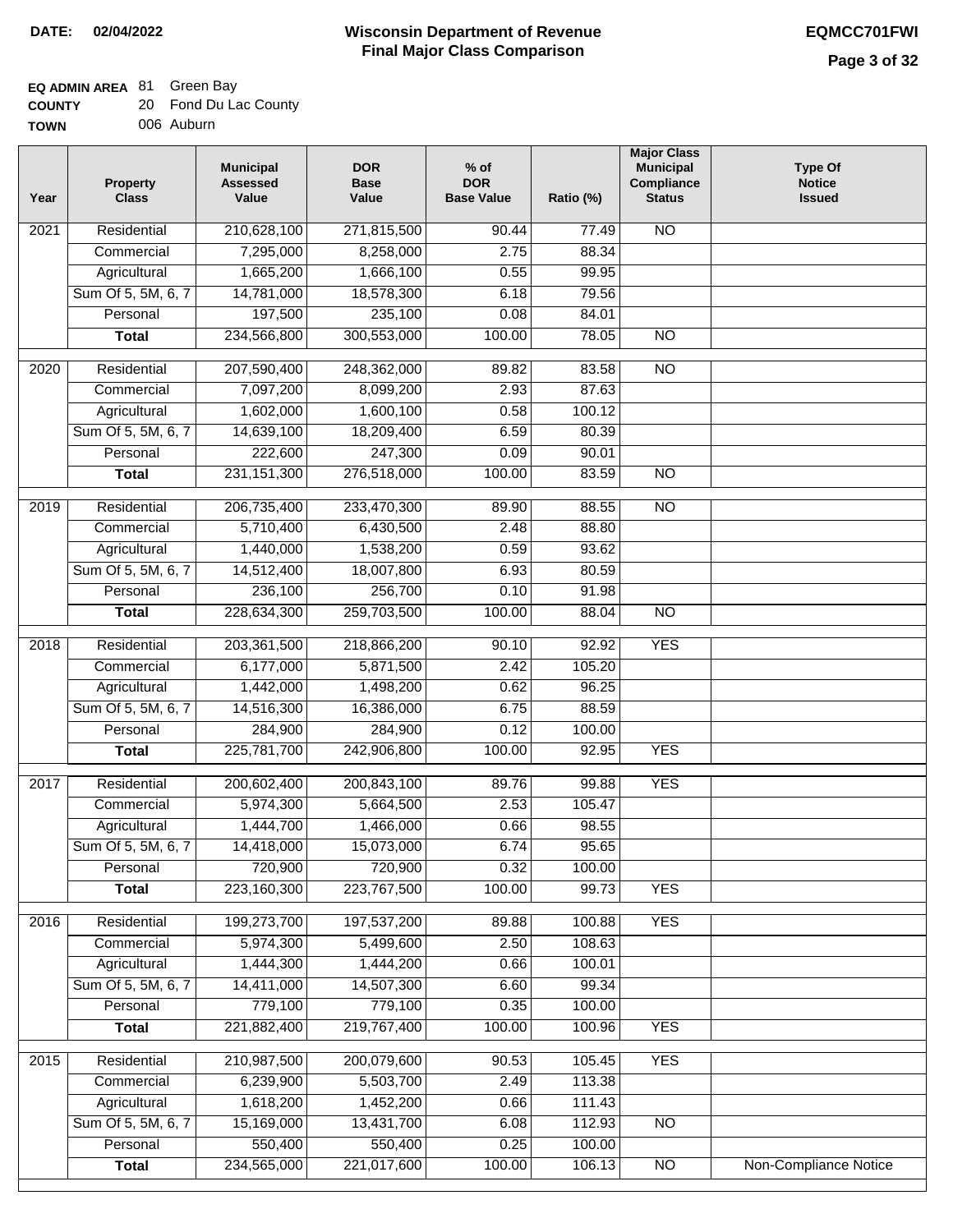#### **Wisconsin Department of Revenue Final Major Class Comparison DATE: 02/04/2022 EQMCC701FWI**

| <b>COUNTY</b> | 20 Fond Du Lac County |
|---------------|-----------------------|
| TOWN          | 008 Byron             |

| Year              | <b>Property</b><br><b>Class</b> | <b>Municipal</b><br><b>Assessed</b><br>Value | <b>DOR</b><br><b>Base</b><br>Value | $%$ of<br><b>DOR</b><br><b>Base Value</b> | Ratio (%) | <b>Major Class</b><br><b>Municipal</b><br>Compliance<br><b>Status</b> | <b>Type Of</b><br><b>Notice</b><br><b>Issued</b> |
|-------------------|---------------------------------|----------------------------------------------|------------------------------------|-------------------------------------------|-----------|-----------------------------------------------------------------------|--------------------------------------------------|
| 2021              | Residential                     | 132,320,400                                  | 142, 175, 400                      | 81.34                                     | 93.07     | <b>YES</b>                                                            |                                                  |
|                   | Commercial                      | 9,558,900                                    | 8,323,700                          | 4.76                                      | 114.84    |                                                                       |                                                  |
|                   | Agricultural                    | 3,662,600                                    | 3,671,400                          | 2.10                                      | 99.76     |                                                                       |                                                  |
|                   | Sum Of 5, 5M, 6, 7              | 21,227,900                                   | 20,446,000                         | 11.70                                     | 103.82    | <b>YES</b>                                                            |                                                  |
|                   | Personal                        | 167,100                                      | 168,800                            | 0.10                                      | 98.99     |                                                                       |                                                  |
|                   | <b>Total</b>                    | 166,936,900                                  | 174,785,300                        | 100.00                                    | 95.51     | <b>YES</b>                                                            |                                                  |
| $\overline{2020}$ | Residential                     | 131,392,100                                  | 133,285,200                        | 80.81                                     | 98.58     | <b>YES</b>                                                            |                                                  |
|                   | Commercial                      | 9,538,500                                    | 8,385,200                          | 5.08                                      | 113.75    |                                                                       |                                                  |
|                   | Agricultural                    | 3,536,000                                    | 3,535,300                          | 2.14                                      | 100.02    |                                                                       |                                                  |
|                   | Sum Of 5, 5M, 6, 7              | 20,104,000                                   | 19,534,500                         | 11.84                                     | 102.92    | <b>YES</b>                                                            |                                                  |
|                   | Personal                        | 192,900                                      | 192,900                            | 0.12                                      | 100.00    |                                                                       |                                                  |
|                   | <b>Total</b>                    | 164,763,500                                  | 164,933,100                        | 100.00                                    | 99.90     | <b>YES</b>                                                            |                                                  |
|                   |                                 |                                              |                                    |                                           |           |                                                                       |                                                  |
| $\frac{1}{2019}$  | Residential                     | 113,520,700                                  | 127,082,000                        | 80.26                                     | 89.33     | $\overline{NO}$                                                       |                                                  |
|                   | Commercial                      | 7,193,800                                    | 8,123,900                          | 5.13                                      | 88.55     |                                                                       |                                                  |
|                   | Agricultural                    | 3,223,300                                    | 3,386,300                          | 2.14                                      | 95.19     |                                                                       |                                                  |
|                   | Sum Of 5, 5M, 6, 7              | 17,374,000                                   | 19,568,500                         | 12.36                                     | 88.79     | $\overline{NO}$                                                       |                                                  |
|                   | Personal                        | 170,100                                      | 177,000                            | 0.11                                      | 96.10     |                                                                       |                                                  |
|                   | <b>Total</b>                    | 141,481,900                                  | 158,337,700                        | 100.00                                    | 89.35     | $\overline{NO}$                                                       |                                                  |
| 2018              | Residential                     | 112,389,800                                  | 116,524,900                        | 79.94                                     | 96.45     | <b>YES</b>                                                            |                                                  |
|                   | Commercial                      | 7,070,400                                    | 7,205,600                          | 4.94                                      | 98.12     |                                                                       |                                                  |
|                   | Agricultural                    | 3,224,700                                    | 3,294,100                          | 2.26                                      | 97.89     |                                                                       |                                                  |
|                   | Sum Of 5, 5M, 6, 7              | 17,153,000                                   | 18,537,600                         | 12.72                                     | 92.53     | <b>YES</b>                                                            |                                                  |
|                   | Personal                        | 201,700                                      | 197,100                            | 0.14                                      | 102.33    |                                                                       |                                                  |
|                   | <b>Total</b>                    | 140,039,600                                  | 145,759,300                        | 100.00                                    | 96.08     | <b>YES</b>                                                            |                                                  |
| 2017              | Residential                     | 110,831,400                                  | 109,524,700                        | 79.72                                     | 101.19    | <b>YES</b>                                                            |                                                  |
|                   | Commercial                      | 6,505,700                                    | 6,459,900                          | 4.70                                      | 100.71    |                                                                       |                                                  |
|                   | Agricultural                    | 3,227,000                                    | 3,220,800                          | 2.34                                      | 100.19    |                                                                       |                                                  |
|                   | Sum Of 5, 5M, 6, 7              | 17,143,600                                   | 17,689,700                         | 12.88                                     | 96.91     | <b>YES</b>                                                            |                                                  |
|                   | Personal                        | 503,300                                      | 491,900                            | 0.36                                      | 102.32    |                                                                       |                                                  |
|                   | <b>Total</b>                    | 138,211,000                                  | 137,387,000                        | 100.00                                    | 100.60    | <b>YES</b>                                                            |                                                  |
| 2016              | Residential                     | 109,147,400                                  | 109,974,800                        | 79.96                                     | 99.25     | <b>YES</b>                                                            |                                                  |
|                   | Commercial                      | 6,460,800                                    | 6,228,600                          | 4.53                                      | 103.73    |                                                                       |                                                  |
|                   | Agricultural                    | 3,176,600                                    | 3,171,700                          | 2.31                                      | 100.15    |                                                                       |                                                  |
|                   | Sum Of 5, 5M, 6, 7              | 16,917,300                                   | 17,526,000                         | 12.74                                     | 96.53     | <b>YES</b>                                                            |                                                  |
|                   | Personal                        | 652,100                                      | 637,300                            | 0.46                                      | 102.32    |                                                                       |                                                  |
|                   | <b>Total</b>                    | 136,354,200                                  | 137,538,400                        | 100.00                                    | 99.14     | <b>YES</b>                                                            |                                                  |
| 2015              | Residential                     | 107,622,900                                  | 104,305,500                        | 79.70                                     | 103.18    | <b>YES</b>                                                            |                                                  |
|                   | Commercial                      | 5,983,300                                    | 5,743,800                          | 4.39                                      | 104.17    |                                                                       |                                                  |
|                   | Agricultural                    | 3,095,400                                    | 3,130,200                          | 2.39                                      | 98.89     |                                                                       |                                                  |
|                   | Sum Of 5, 5M, 6, 7              | 16,702,100                                   | 17,183,700                         | 13.13                                     | 97.20     | <b>YES</b>                                                            |                                                  |
|                   | Personal                        | 515,600                                      | 505,600                            | 0.39                                      | 101.98    |                                                                       |                                                  |
|                   | <b>Total</b>                    | 133,919,300                                  | 130,868,800                        | 100.00                                    | 102.33    | <b>YES</b>                                                            |                                                  |
|                   |                                 |                                              |                                    |                                           |           |                                                                       |                                                  |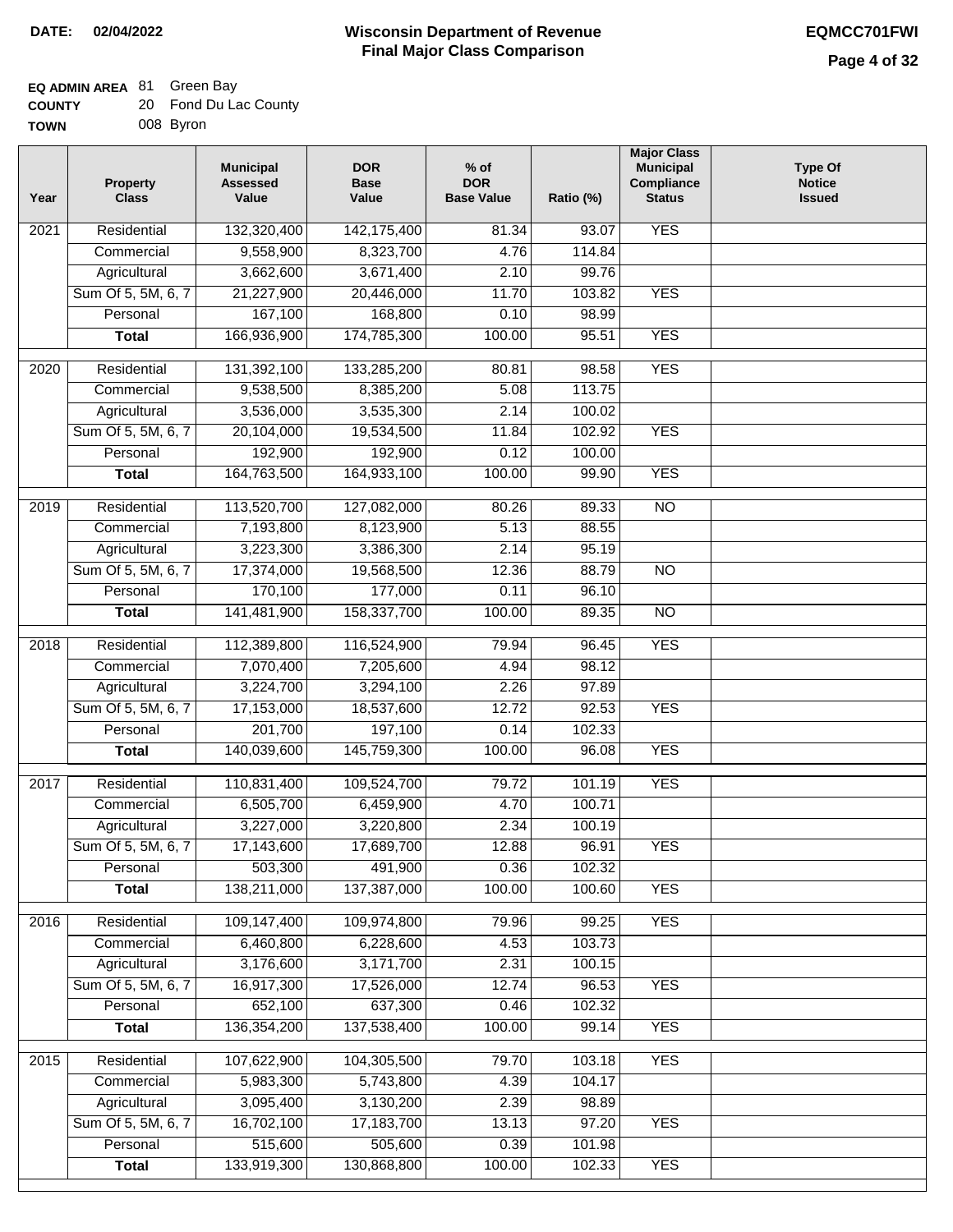### **EQ ADMIN AREA** 81 Green Bay

| <b>COUNTY</b> |  | 20 Fond Du Lac County |
|---------------|--|-----------------------|
|---------------|--|-----------------------|

**TOWN** 010 Calumet

| Year              | <b>Property</b><br><b>Class</b> | <b>Municipal</b><br><b>Assessed</b><br>Value | <b>DOR</b><br><b>Base</b><br>Value | $%$ of<br><b>DOR</b><br><b>Base Value</b> | Ratio (%)        | <b>Major Class</b><br><b>Municipal</b><br>Compliance<br><b>Status</b> | <b>Type Of</b><br><b>Notice</b><br><b>Issued</b> |
|-------------------|---------------------------------|----------------------------------------------|------------------------------------|-------------------------------------------|------------------|-----------------------------------------------------------------------|--------------------------------------------------|
| $\overline{202}1$ | Residential                     | 147,624,300                                  | 163,956,000                        | 80.23                                     | 90.04            | <b>YES</b>                                                            |                                                  |
|                   | Commercial                      | 8,021,100                                    | 8,256,800                          | 4.04                                      | 97.15            |                                                                       |                                                  |
|                   | Agricultural                    | 2,751,200                                    | 2,993,100                          | 1.46                                      | 91.92            |                                                                       |                                                  |
|                   | Sum Of 5, 5M, 6, 7              | 26,146,200                                   | 28,811,000                         | 14.10                                     | 90.75            | <b>YES</b>                                                            |                                                  |
|                   | Personal                        | 304,040                                      | 341,600                            | 0.17                                      | 89.00            |                                                                       |                                                  |
|                   | <b>Total</b>                    | 184,846,840                                  | 204,358,500                        | 100.00                                    | 90.45            | <b>YES</b>                                                            |                                                  |
| $\overline{2020}$ | Residential                     | 145,575,100                                  | 157,911,200                        | 79.45                                     | 92.19            | <b>YES</b>                                                            |                                                  |
|                   | Commercial                      | 7,995,400                                    | 8,311,000                          | 4.18                                      | 96.20            |                                                                       |                                                  |
|                   | Agricultural                    | 2,884,800                                    | 2,884,500                          | 1.45                                      | 100.01           |                                                                       |                                                  |
|                   | Sum Of 5, 5M, 6, 7              | 26,078,900                                   | 29,201,500                         | 14.69                                     | 89.31            | $\overline{NO}$                                                       |                                                  |
|                   | Personal                        | 400,800                                      | 440,500                            | 0.22                                      | 90.99            |                                                                       |                                                  |
|                   | <b>Total</b>                    | 182,935,000                                  | 198,748,700                        | 100.00                                    | 92.04            | $\overline{NO}$                                                       |                                                  |
| 2019              | Residential                     | 144,652,900                                  | 158,023,200                        | 78.60                                     | 91.54            | <b>YES</b>                                                            |                                                  |
|                   | Commercial                      | 9,767,200                                    | 10,259,400                         | 5.10                                      | 95.20            |                                                                       |                                                  |
|                   | Agricultural                    | 2,688,000                                    | 2,764,900                          | 1.38                                      | 97.22            |                                                                       |                                                  |
|                   | Sum Of 5, 5M, 6, 7              | 26,166,400                                   | 29,658,500                         | 14.75                                     | 88.23            | $\overline{NO}$                                                       |                                                  |
|                   | Personal                        | 330,810                                      | 330,800                            | 0.16                                      | 100.00           |                                                                       |                                                  |
|                   | <b>Total</b>                    | 183,605,310                                  | 201,036,800                        | 100.00                                    | 91.33            | $\overline{NO}$                                                       |                                                  |
|                   |                                 |                                              |                                    |                                           |                  |                                                                       |                                                  |
| 2018              | Residential                     | 142,880,400                                  | 146,962,600                        | 78.11                                     | 97.22            | <b>YES</b>                                                            |                                                  |
|                   | Commercial                      | 9,346,100                                    | 9,563,100                          | 5.08                                      | 97.73            |                                                                       |                                                  |
|                   | Agricultural                    | 2,688,200                                    | 2,686,200                          | 1.43                                      | 100.07           |                                                                       |                                                  |
|                   | Sum Of 5, 5M, 6, 7              | 25,929,200                                   | 28,593,100                         | 15.20                                     | 90.68            | <b>YES</b>                                                            |                                                  |
|                   | Personal                        | 344,840                                      | 344,800                            | 0.18                                      | 100.01           |                                                                       |                                                  |
|                   | <b>Total</b>                    | 181, 188, 740                                | 188,149,800                        | 100.00                                    | 96.30            | <b>YES</b>                                                            |                                                  |
| $\overline{2017}$ | Residential                     | 140,330,000                                  | 133,727,700                        | 77.32                                     | 104.94           | <b>YES</b>                                                            |                                                  |
|                   | Commercial                      | 8,980,000                                    | 8,956,900                          | 5.18                                      | 100.26           |                                                                       |                                                  |
|                   | Agricultural                    | 2,630,600                                    | 2,630,300                          | 1.52                                      | 100.01           |                                                                       |                                                  |
|                   | Sum Of 5, 5M, 6, 7              | 25,733,900                                   | 26,833,700                         | 15.52                                     | 95.90            | <b>YES</b>                                                            |                                                  |
|                   | Personal                        | 801,180                                      | 801,200                            | 0.46                                      | 100.00           |                                                                       |                                                  |
|                   | <b>Total</b>                    | 178,475,680                                  | 172,949,800                        | 100.00                                    | 103.20           | <b>YES</b>                                                            |                                                  |
| 2016              | Residential                     | 139,215,000                                  | 135,343,600                        | 78.07                                     | 102.86           | <b>YES</b>                                                            |                                                  |
|                   | Commercial                      | 9,180,700                                    | 8,976,000                          | 5.18                                      | 102.28           |                                                                       |                                                  |
|                   | Agricultural                    | 2,584,100                                    | 2,582,600                          | 1.49                                      | 100.06           |                                                                       |                                                  |
|                   | Sum Of 5, 5M, 6, 7              | 25,024,400                                   | 25,638,700                         | 14.79                                     | 97.60            | <b>YES</b>                                                            |                                                  |
|                   | Personal                        | 864,540                                      | 815,600                            | 0.47                                      | 106.00           |                                                                       |                                                  |
|                   | <b>Total</b>                    | 176,868,740                                  | 173,356,500                        | 100.00                                    | 102.03           | <b>YES</b>                                                            |                                                  |
|                   |                                 |                                              |                                    |                                           |                  |                                                                       |                                                  |
| 2015              | Residential                     | 138,326,000                                  | 136,993,300                        | 78.40                                     | 100.97           | <b>YES</b><br><b>YES</b>                                              |                                                  |
|                   | Commercial<br>Agricultural      | 9,053,600<br>2,745,100                       | 8,946,000<br>2,556,600             | 5.12<br>1.46                              | 101.20<br>107.37 |                                                                       |                                                  |
|                   | Sum Of 5, 5M, 6, 7              | 24,896,400                                   | 25,361,800                         | 14.52                                     | 98.16            | <b>YES</b>                                                            |                                                  |
|                   | Personal                        | 867,700                                      | 867,700                            | 0.50                                      | 100.00           |                                                                       |                                                  |
|                   | <b>Total</b>                    | 175,888,800                                  | 174,725,400                        | 100.00                                    | 100.67           | <b>YES</b>                                                            |                                                  |
|                   |                                 |                                              |                                    |                                           |                  |                                                                       |                                                  |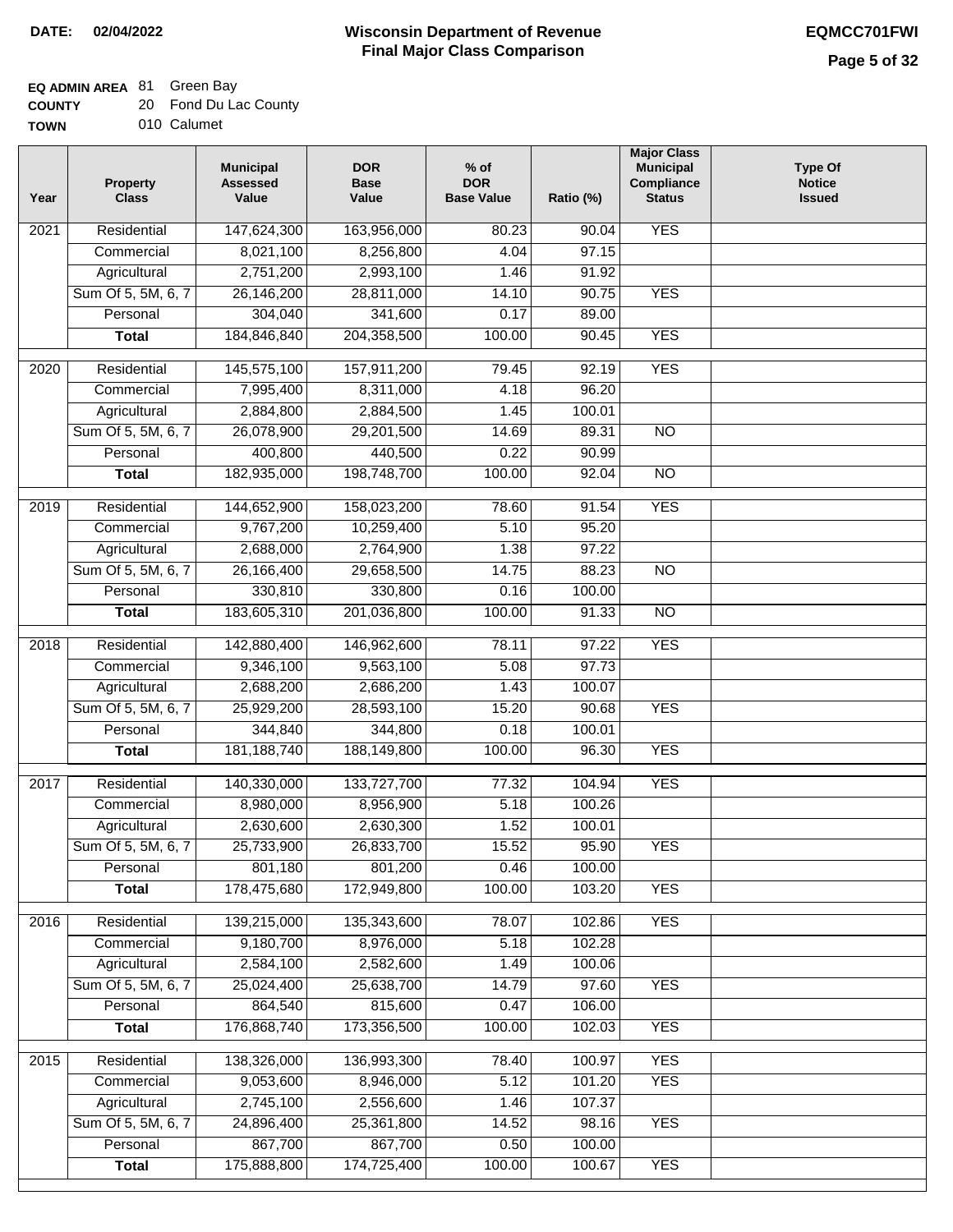#### **Wisconsin Department of Revenue Final Major Class Comparison DATE: 02/04/2022 EQMCC701FWI**

┑

## **EQ ADMIN AREA** 81 Green Bay

| <b>COUNTY</b> | 20 Fond Du Lac County |
|---------------|-----------------------|
| <b>TOWN</b>   | 012 Eden              |

| Year              | <b>Property</b><br><b>Class</b> | <b>Municipal</b><br><b>Assessed</b><br>Value | <b>DOR</b><br><b>Base</b><br>Value | $%$ of<br><b>DOR</b><br><b>Base Value</b> | Ratio (%) | <b>Major Class</b><br><b>Municipal</b><br>Compliance<br><b>Status</b> | <b>Type Of</b><br><b>Notice</b><br><b>Issued</b> |
|-------------------|---------------------------------|----------------------------------------------|------------------------------------|-------------------------------------------|-----------|-----------------------------------------------------------------------|--------------------------------------------------|
| 2021              | Residential                     | 77,115,800                                   | 81,094,400                         | 67.00                                     | 95.09     | <b>YES</b>                                                            |                                                  |
|                   | Commercial                      | 5,666,200                                    | 5,040,400                          | 4.16                                      | 112.42    |                                                                       |                                                  |
|                   | Agricultural                    | 2,777,800                                    | 2,771,800                          | 2.29                                      | 100.22    |                                                                       |                                                  |
|                   | Sum Of 5, 5M, 6, 7              | 29,024,000                                   | 31,600,600                         | 26.11                                     | 91.85     | <b>YES</b>                                                            |                                                  |
|                   | Personal                        | 518,700                                      | 529,300                            | 0.44                                      | 98.00     |                                                                       |                                                  |
|                   | <b>Total</b>                    | 115,102,500                                  | 121,036,500                        | 100.00                                    | 95.10     | <b>YES</b>                                                            |                                                  |
| 2020              | Residential                     | 74,948,800                                   | 73,663,600                         | 65.39                                     | 101.74    | <b>YES</b>                                                            |                                                  |
|                   | Commercial                      | 5,143,800                                    | 4,538,100                          | 4.03                                      | 113.35    |                                                                       |                                                  |
|                   | Agricultural                    | 2,672,800                                    | 2,670,200                          | 2.37                                      | 100.10    |                                                                       |                                                  |
|                   | Sum Of 5, 5M, 6, 7              | 28,901,000                                   | 31,221,800                         | 27.71                                     | 92.57     | <b>YES</b>                                                            |                                                  |
|                   | Personal                        | 559,400                                      | 559,400                            | 0.50                                      | 100.00    |                                                                       |                                                  |
|                   | <b>Total</b>                    | 112,225,800                                  | 112,653,100                        | 100.00                                    | 99.62     | <b>YES</b>                                                            |                                                  |
|                   |                                 |                                              |                                    |                                           |           |                                                                       |                                                  |
| 2019              | Residential                     | 66,310,200                                   | 71,742,400                         | 65.86                                     | 92.43     | <b>YES</b>                                                            |                                                  |
|                   | Commercial                      | 3,784,100                                    | 4,114,300                          | 3.78                                      | 91.97     |                                                                       |                                                  |
|                   | Agricultural                    | 2,491,700                                    | 2,634,000                          | 2.42                                      | 94.60     |                                                                       |                                                  |
|                   | Sum Of 5, 5M, 6, 7              | 23,785,400                                   | 29,749,500                         | 27.31                                     | 79.95     | $\overline{NO}$                                                       |                                                  |
|                   | Personal                        | 641,000                                      | 684,700                            | 0.63                                      | 93.62     |                                                                       |                                                  |
|                   | <b>Total</b>                    | 97,012,400                                   | 108,924,900                        | 100.00                                    | 89.06     | $\overline{NO}$                                                       |                                                  |
| $\overline{2018}$ | Residential                     | 65,269,400                                   | 70,376,900                         | 68.74                                     | 92.74     | <b>YES</b>                                                            |                                                  |
|                   | Commercial                      | 3,784,100                                    | 4,012,400                          | 3.92                                      | 94.31     |                                                                       |                                                  |
|                   | Agricultural                    | 2,492,000                                    | 2,561,300                          | 2.50                                      | 97.29     |                                                                       |                                                  |
|                   | Sum Of 5, 5M, 6, 7              | 23,628,700                                   | 24,678,100                         | 24.11                                     | 95.75     | <b>YES</b>                                                            |                                                  |
|                   | Personal                        | 671,300                                      | 745,900                            | 0.73                                      | 90.00     |                                                                       |                                                  |
|                   | <b>Total</b>                    | 95,845,500                                   | 102,374,600                        | 100.00                                    | 93.62     | <b>YES</b>                                                            |                                                  |
| 2017              | Residential                     | 64,629,500                                   | 67,014,000                         | 66.57                                     | 96.44     | <b>YES</b>                                                            |                                                  |
|                   | Commercial                      | 3,301,400                                    | 3,364,400                          | 3.34                                      | 98.13     |                                                                       |                                                  |
|                   | Agricultural                    | 2,493,500                                    | 2,500,300                          | 2.48                                      | 99.73     |                                                                       |                                                  |
|                   | Sum Of 5, 5M, 6, 7              | 23,743,700                                   | 23,405,100                         | 23.25                                     | 101.45    | <b>YES</b>                                                            |                                                  |
|                   | Personal                        | 4,385,500                                    | 4,385,500                          | 4.36                                      | 100.00    |                                                                       |                                                  |
|                   | <b>Total</b>                    | 98,553,600                                   | 100,669,300                        | 100.00                                    | 97.90     | <b>YES</b>                                                            |                                                  |
|                   |                                 |                                              |                                    |                                           |           |                                                                       |                                                  |
| 2016              | Residential                     | 63,914,500                                   | 65,662,500                         | 66.99                                     | 97.34     | <b>YES</b>                                                            |                                                  |
|                   | Commercial                      | 3,301,400                                    | 3,331,100                          | 3.40                                      | 99.11     |                                                                       |                                                  |
|                   | Agricultural                    | 2,494,800                                    | 2,461,300                          | 2.51                                      | 101.36    |                                                                       |                                                  |
|                   | Sum Of 5, 5M, 6, 7              | 23,162,900                                   | 22,965,000                         | 23.43                                     | 100.86    | <b>YES</b>                                                            |                                                  |
|                   | Personal                        | 3,598,000                                    | 3,598,000                          | 3.67                                      | 100.00    |                                                                       |                                                  |
|                   | <b>Total</b>                    | 96,471,600                                   | 98,017,900                         | 100.00                                    | 98.42     | <b>YES</b>                                                            |                                                  |
| 2015              | Residential                     | 63,684,600                                   | 64,158,900                         | 66.99                                     | 99.26     | <b>YES</b>                                                            |                                                  |
|                   | Commercial                      | 2,913,500                                    | 2,937,000                          | 3.07                                      | 99.20     |                                                                       |                                                  |
|                   | Agricultural                    | 2,493,900                                    | 2,436,200                          | 2.54                                      | 102.37    |                                                                       |                                                  |
|                   | Sum Of 5, 5M, 6, 7              | 23,071,200                                   | 22,730,600                         | 23.73                                     | 101.50    | <b>YES</b>                                                            |                                                  |
|                   | Personal                        | 3,514,100                                    | 3,514,100                          | 3.67                                      | 100.00    |                                                                       |                                                  |
|                   | <b>Total</b>                    | 95,677,300                                   | 95,776,800                         | 100.00                                    | 99.90     | <b>YES</b>                                                            |                                                  |
|                   |                                 |                                              |                                    |                                           |           |                                                                       |                                                  |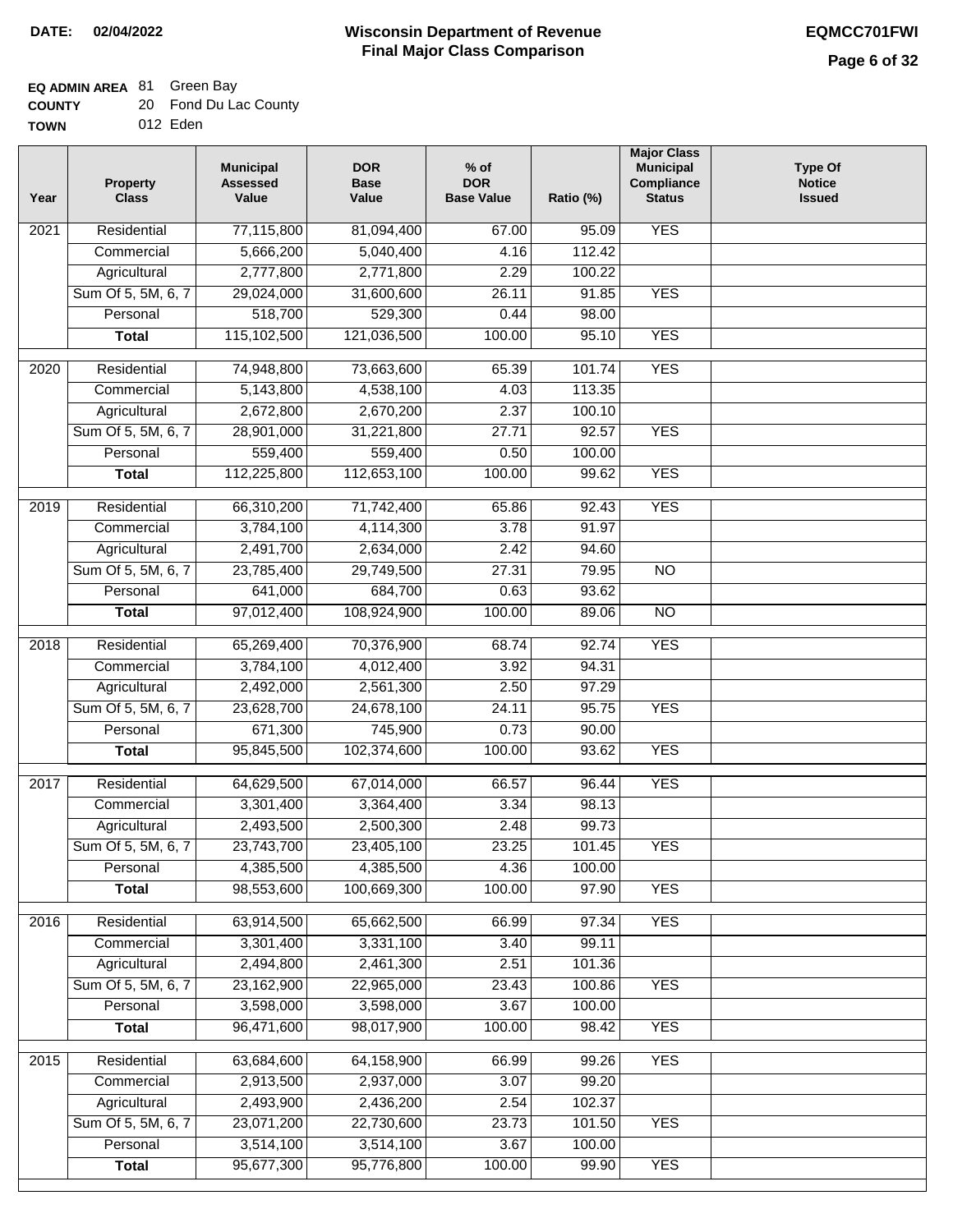## **EQ ADMIN AREA** 81 Green Bay

| <b>COUNTY</b> | 20 Fond Du Lac County |
|---------------|-----------------------|
| <b>TOWN</b>   | 014 Eldorado          |

| Year              | <b>Property</b><br><b>Class</b> | <b>Municipal</b><br><b>Assessed</b><br>Value | <b>DOR</b><br><b>Base</b><br>Value | % of<br><b>DOR</b><br><b>Base Value</b> | Ratio (%)       | <b>Major Class</b><br><b>Municipal</b><br>Compliance<br><b>Status</b> | <b>Type Of</b><br><b>Notice</b><br><b>Issued</b> |
|-------------------|---------------------------------|----------------------------------------------|------------------------------------|-----------------------------------------|-----------------|-----------------------------------------------------------------------|--------------------------------------------------|
| $\overline{202}1$ | Residential                     | 101,626,900                                  | 101,598,900                        | 77.36                                   | 100.03          | <b>YES</b>                                                            |                                                  |
|                   | Commercial                      | 4,343,500                                    | 4,733,200                          | 3.60                                    | 91.77           |                                                                       |                                                  |
|                   | Agricultural                    | 2,877,700                                    | 2,877,000                          | 2.19                                    | 100.02          |                                                                       |                                                  |
|                   | Sum Of 5, 5M, 6, 7              | 24,988,100                                   | 21,921,400                         | 16.69                                   | 113.99          | N <sub>O</sub>                                                        |                                                  |
|                   | Personal                        | 194,900                                      | 194,900                            | 0.15                                    | 100.00          |                                                                       |                                                  |
|                   | <b>Total</b>                    | 134,031,100                                  | 131,325,400                        | 100.00                                  | 102.06          | $\overline{NO}$                                                       |                                                  |
| $\overline{2020}$ | Residential                     | 90,763,300                                   | 99,975,300                         | 77.01                                   | 90.79           | <b>YES</b>                                                            |                                                  |
|                   | Commercial                      | 4,233,200                                    | 4,669,600                          | 3.60                                    | 90.65           |                                                                       |                                                  |
|                   | Agricultural                    | 2,609,600                                    | 2,769,600                          | 2.13                                    | 94.22           |                                                                       |                                                  |
|                   | Sum Of 5, 5M, 6, 7              | 22,680,900                                   | 22,200,200                         | 17.10                                   | 102.17          | <b>YES</b>                                                            |                                                  |
|                   | Personal                        | 188,100                                      | 198,100                            | 0.15                                    | 94.95           |                                                                       |                                                  |
|                   | <b>Total</b>                    | 120,475,100                                  | 129,812,800                        | 100.00                                  | 92.81           | <b>YES</b>                                                            |                                                  |
|                   |                                 |                                              |                                    |                                         |                 |                                                                       |                                                  |
| 2019              | Residential                     | 90,839,400                                   | 96,892,400                         | 76.32                                   | 93.75           | <b>YES</b>                                                            |                                                  |
|                   | Commercial                      | 4,233,200                                    | 4,623,300                          | 3.64                                    | 91.56           |                                                                       |                                                  |
|                   | Agricultural                    | 2,526,800                                    | 2,663,500                          | 2.10                                    | 94.87           |                                                                       |                                                  |
|                   | Sum Of 5, 5M, 6, 7              | 22,619,800                                   | 22,555,100                         | 17.77                                   | 100.29          | <b>YES</b>                                                            |                                                  |
|                   | Personal                        | 203,200                                      | 213,900                            | 0.17                                    | 95.00           |                                                                       |                                                  |
|                   | <b>Total</b>                    | 120,422,400                                  | 126,948,200                        | 100.00                                  | 94.86           | <b>YES</b>                                                            |                                                  |
| 2018              | Residential                     | 90,240,100                                   | 90,495,700                         | 76.07                                   | 99.72           | <b>YES</b>                                                            |                                                  |
|                   | Commercial                      | 4,044,500                                    | 3,879,500                          | 3.26                                    | 104.25          |                                                                       |                                                  |
|                   | Agricultural                    | 2,616,600                                    | 2,590,200                          | 2.18                                    | 101.02          |                                                                       |                                                  |
|                   | Sum Of 5, 5M, 6, 7              | 22,671,100                                   | 21,715,400                         | 18.25                                   | 104.40          | <b>YES</b>                                                            |                                                  |
|                   | Personal                        | 287,700                                      | 287,700                            | 0.24                                    | 100.00          |                                                                       |                                                  |
|                   | <b>Total</b>                    | 119,860,000                                  | 118,968,500                        | 100.00                                  | 100.75          | <b>YES</b>                                                            |                                                  |
| 2017              | Residential                     | 89,697,800                                   | 89,797,300                         | 76.11                                   | 99.89           | <b>YES</b>                                                            |                                                  |
|                   | Commercial                      | 4,040,000                                    | 3,875,000                          | 3.28                                    | 104.26          |                                                                       |                                                  |
|                   | Agricultural                    | 2,524,900                                    | 2,526,900                          | 2.14                                    | 99.92           |                                                                       |                                                  |
|                   | Sum Of 5, 5M, 6, 7              | 22,650,700                                   | 21,329,500                         | 18.08                                   | 106.19          | <b>YES</b>                                                            |                                                  |
|                   | Personal                        | 447,500                                      | 447,500                            | 0.38                                    | 100.00          |                                                                       |                                                  |
|                   | <b>Total</b>                    | 119,360,900                                  | 117,976,200                        | 100.00                                  | 101.17          | <b>YES</b>                                                            |                                                  |
|                   |                                 |                                              |                                    |                                         |                 |                                                                       |                                                  |
| 2016              | Residential                     | 85,066,200                                   | 84,879,400                         | 75.29                                   | 100.22          | <b>YES</b>                                                            |                                                  |
|                   | Commercial<br>Agricultural      | 3,929,400<br>2,482,300                       | 3,789,200<br>2,489,200             | 3.36<br>2.21                            | 103.70<br>99.72 |                                                                       |                                                  |
|                   | Sum Of 5, 5M, 6, 7              | 21,722,900                                   | 21,222,500                         | 18.82                                   | 102.36          | <b>YES</b>                                                            |                                                  |
|                   | Personal                        | 371,000                                      | 356,800                            | 0.32                                    | 103.98          |                                                                       |                                                  |
|                   | <b>Total</b>                    | 113,571,800                                  | 112,737,100                        | 100.00                                  | 100.74          | <b>YES</b>                                                            |                                                  |
|                   |                                 |                                              |                                    |                                         |                 |                                                                       |                                                  |
| 2015              | Residential                     | 84,841,600                                   | 87,396,900                         | 76.79                                   | 97.08           | <b>YES</b>                                                            |                                                  |
|                   | Commercial                      | 3,553,900                                    | 3,399,200                          | 2.99                                    | 104.55          |                                                                       |                                                  |
|                   | Agricultural                    | 2,508,100                                    | 2,515,200                          | 2.21                                    | 99.72           |                                                                       |                                                  |
|                   | Sum Of 5, 5M, 6, 7              | 21,235,500                                   | 20,107,900                         | 17.67                                   | 105.61          | <b>YES</b>                                                            |                                                  |
|                   | Personal                        | 392,000                                      | 389,400                            | 0.34                                    | 100.67          |                                                                       |                                                  |
|                   | <b>Total</b>                    | 112,531,100                                  | 113,808,600                        | 100.00                                  | 98.88           | <b>YES</b>                                                            |                                                  |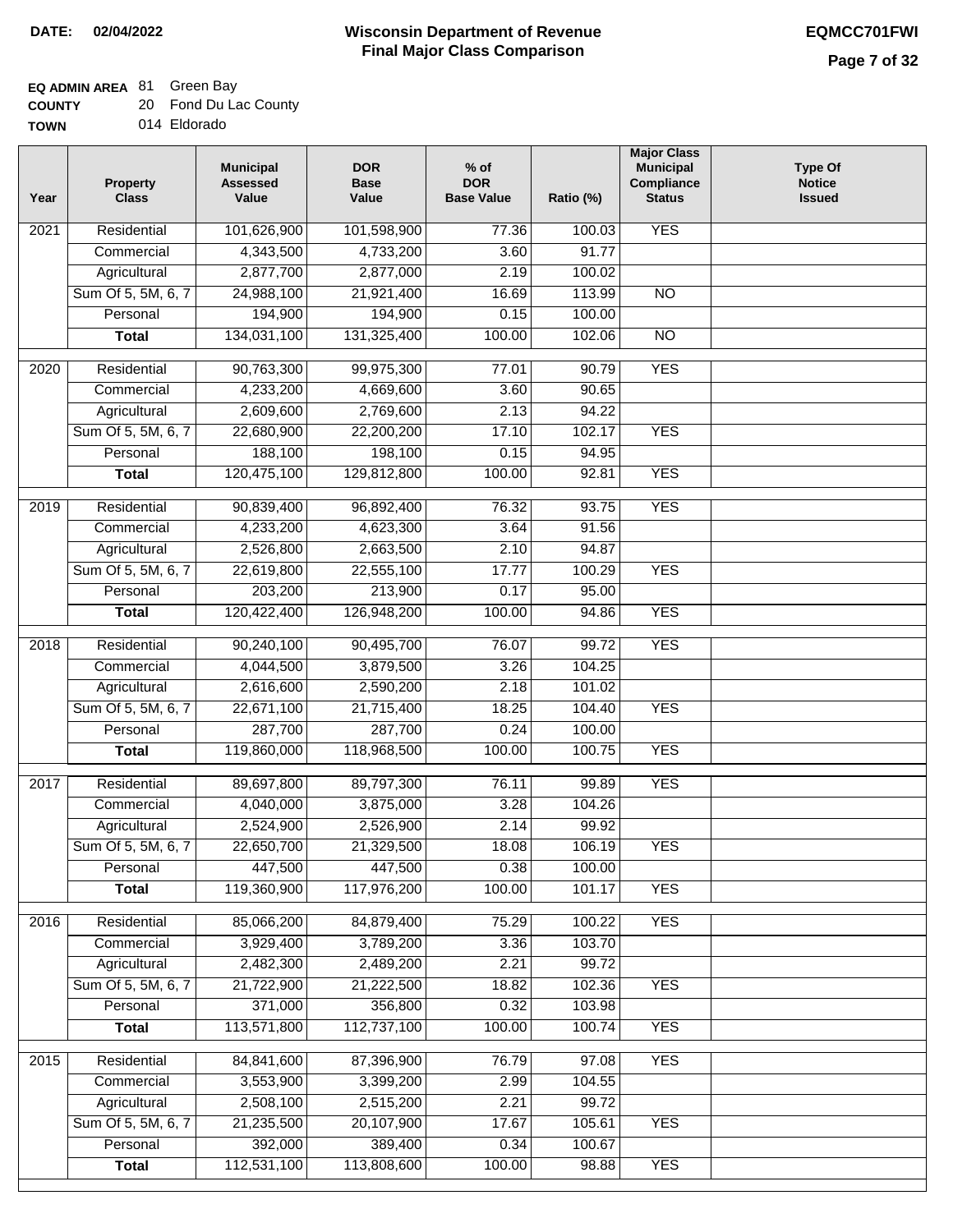### **EQ ADMIN AREA** 81 Green Bay

| <b>COUNTY</b> | 20 Fond Du Lac County |
|---------------|-----------------------|
| <b>TOWN</b>   | 016 Empire            |

016 Empire

| Year              | <b>Property</b><br><b>Class</b>    | <b>Municipal</b><br><b>Assessed</b><br>Value | <b>DOR</b><br><b>Base</b><br>Value | $%$ of<br><b>DOR</b><br><b>Base Value</b> | Ratio (%)      | <b>Major Class</b><br><b>Municipal</b><br>Compliance<br><b>Status</b> | <b>Type Of</b><br><b>Notice</b><br><b>Issued</b> |
|-------------------|------------------------------------|----------------------------------------------|------------------------------------|-------------------------------------------|----------------|-----------------------------------------------------------------------|--------------------------------------------------|
| 2021              | Residential                        | 280,403,000                                  | 341,188,400                        | 91.92                                     | 82.18          | N <sub>O</sub>                                                        |                                                  |
|                   | Commercial                         | 4,838,400                                    | 4,843,000                          | 1.30                                      | 99.91          |                                                                       |                                                  |
|                   | Agricultural                       | 2,300,200                                    | 2,296,400                          | 0.62                                      | 100.17         |                                                                       |                                                  |
|                   | Sum Of 5, 5M, 6, 7                 | 20,725,500                                   | 22,647,800                         | 6.10                                      | 91.51          |                                                                       |                                                  |
|                   | Personal                           | 179,100                                      | 210,700                            | 0.06                                      | 85.00          |                                                                       |                                                  |
|                   | <b>Total</b>                       | 308,446,200                                  | 371,186,300                        | 100.00                                    | 83.10          | <b>NO</b>                                                             |                                                  |
|                   |                                    |                                              |                                    |                                           |                |                                                                       |                                                  |
| $\overline{2020}$ | Residential                        | 278,323,900                                  | 322,630,300                        | 91.40<br>1.39                             | 86.27<br>99.02 | $\overline{N}$                                                        |                                                  |
|                   | Commercial                         | 4,866,100<br>2,234,100                       | 4,914,200<br>2,234,500             | 0.63                                      | 99.98          |                                                                       |                                                  |
|                   | Agricultural<br>Sum Of 5, 5M, 6, 7 | 20,890,800                                   | 22,980,300                         | 6.51                                      | 90.91          |                                                                       |                                                  |
|                   | Personal                           | 220,600                                      | 232,200                            | 0.07                                      | 95.00          |                                                                       |                                                  |
|                   | <b>Total</b>                       | 306,535,500                                  | 352,991,500                        | 100.00                                    | 86.84          | $\overline{NO}$                                                       |                                                  |
|                   |                                    |                                              |                                    |                                           |                |                                                                       |                                                  |
| 2019              | Residential                        | 276,886,100                                  | 302,953,900                        | 90.82                                     | 91.40          | <b>YES</b>                                                            |                                                  |
|                   | Commercial                         | 4,830,900                                    | 4,781,300                          | 1.43                                      | 101.04         |                                                                       |                                                  |
|                   | Agricultural                       | 2,205,400                                    | 2,148,700                          | 0.64                                      | 102.64         |                                                                       |                                                  |
|                   | Sum Of 5, 5M, 6, 7                 | 20,834,400                                   | 23,449,500                         | 7.03                                      | 88.85          |                                                                       |                                                  |
|                   | Personal                           | 209,600                                      | 230,300                            | 0.07                                      | 91.01          |                                                                       |                                                  |
|                   | <b>Total</b>                       | 304,966,400                                  | 333,563,700                        | 100.00                                    | 91.43          | <b>YES</b>                                                            |                                                  |
| 2018              | Residential                        | 273,729,300                                  | 302,507,400                        | 91.33                                     | 90.49          | <b>YES</b>                                                            |                                                  |
|                   | Commercial                         | 4,830,900                                    | 4,753,400                          | 1.44                                      | 101.63         |                                                                       |                                                  |
|                   | Agricultural                       | 2,216,200                                    | 2,096,400                          | 0.63                                      | 105.71         |                                                                       |                                                  |
|                   | Sum Of 5, 5M, 6, 7                 | 20,812,700                                   | 21,655,600                         | 6.54                                      | 96.11          |                                                                       |                                                  |
|                   | Personal                           | 195,800                                      | 195,800                            | 0.06                                      | 100.00         |                                                                       |                                                  |
|                   | <b>Total</b>                       | 301,784,900                                  | 331,208,600                        | 100.00                                    | 91.12          | <b>YES</b>                                                            |                                                  |
| 2017              | Residential                        | 270,689,800                                  | 277,361,700                        | 91.07                                     | 97.59          | <b>YES</b>                                                            |                                                  |
|                   | Commercial                         | 4,471,800                                    | 4,266,300                          | 1.40                                      | 104.82         |                                                                       |                                                  |
|                   | Agricultural                       | 2,216,300                                    | 2,049,100                          | 0.67                                      | 108.16         |                                                                       |                                                  |
|                   | Sum Of 5, 5M, 6, 7                 | 20,136,500                                   | 20,196,400                         | 6.63                                      | 99.70          |                                                                       |                                                  |
|                   | Personal                           | 673,400                                      | 673,400                            | 0.22                                      | 100.00         |                                                                       |                                                  |
|                   | <b>Total</b>                       | 298,187,800                                  | 304,546,900                        | 100.00                                    | 97.91          | <b>YES</b>                                                            |                                                  |
|                   |                                    |                                              |                                    |                                           |                |                                                                       |                                                  |
| 2016              | Residential                        | 267,825,600                                  | 266,508,400                        | 90.85                                     | 100.49         | <b>YES</b>                                                            |                                                  |
|                   | Commercial                         | 4,360,700                                    | 4,114,000                          | 1.40                                      | 106.00         |                                                                       |                                                  |
|                   | Agricultural                       | 2,223,500                                    | 2,023,200                          | 0.69                                      | 109.90         |                                                                       |                                                  |
|                   | Sum Of 5, 5M, 6, 7                 | 20,007,200                                   | 20,212,200                         | 6.89                                      | 98.99          |                                                                       |                                                  |
|                   | Personal                           | 505,200                                      | 505,200                            | 0.17                                      | 100.00         |                                                                       |                                                  |
|                   | <b>Total</b>                       | 294,922,200                                  | 293,363,000                        | 100.00                                    | 100.53         | <b>YES</b>                                                            |                                                  |
| 2015              | Residential                        | 266,983,700                                  | 257,926,200                        | 90.95                                     | 103.51         | <b>YES</b>                                                            |                                                  |
|                   | Commercial                         | 4,304,300                                    | 4,017,500                          | 1.42                                      | 107.14         |                                                                       |                                                  |
|                   | Agricultural                       | 2,233,900                                    | 2,008,500                          | 0.71                                      | 111.22         |                                                                       |                                                  |
|                   | Sum Of 5, 5M, 6, 7                 | 19,182,500                                   | 19,111,000                         | 6.74                                      | 100.37         | <b>YES</b>                                                            |                                                  |
|                   | Personal                           | 543,300                                      | 543,300                            | 0.19                                      | 100.00         |                                                                       |                                                  |
|                   | <b>Total</b>                       | 293,247,700                                  | 283,606,500                        | 100.00                                    | 103.40         | <b>YES</b>                                                            |                                                  |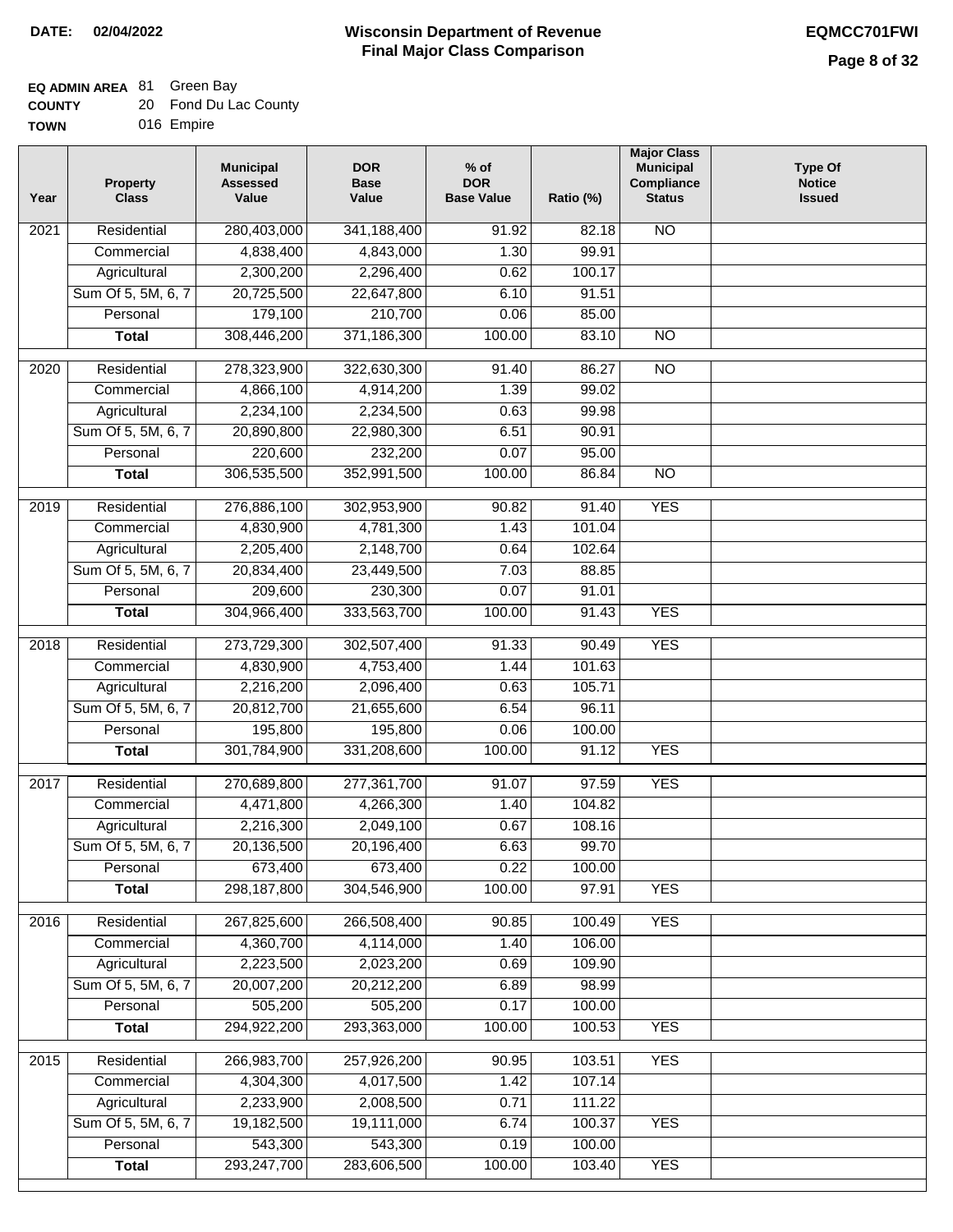### **EQ ADMIN AREA** 81 Green Bay

| <b>COUNTY</b> | 20 Fond Du Lac County |
|---------------|-----------------------|
| <b>TOWN</b>   | 018 Fond Du Lac       |

| Year             | <b>Property</b><br><b>Class</b> | <b>Municipal</b><br><b>Assessed</b><br>Value | <b>DOR</b><br><b>Base</b><br>Value | $%$ of<br><b>DOR</b><br><b>Base Value</b> | Ratio (%) | <b>Major Class</b><br><b>Municipal</b><br>Compliance<br><b>Status</b> | <b>Type Of</b><br><b>Notice</b><br><b>Issued</b> |
|------------------|---------------------------------|----------------------------------------------|------------------------------------|-------------------------------------------|-----------|-----------------------------------------------------------------------|--------------------------------------------------|
| 2021             | Residential                     | 265,292,100                                  | 329,948,800                        | 80.18                                     | 80.40     | N <sub>O</sub>                                                        |                                                  |
|                  | Commercial                      | 56,876,700                                   | 67,964,000                         | 16.52                                     | 83.69     | $\overline{NO}$                                                       |                                                  |
|                  | Agricultural                    | 1,106,600                                    | 1,317,900                          | 0.32                                      | 83.97     |                                                                       |                                                  |
|                  | Sum Of 5, 5M, 6, 7              | 7,944,500                                    | 8,726,400                          | 2.12                                      | 91.04     |                                                                       |                                                  |
|                  | Personal                        | 2,900,900                                    | 3,537,700                          | 0.86                                      | 82.00     |                                                                       |                                                  |
|                  | <b>Total</b>                    | 334,120,800                                  | 411,494,800                        | 100.00                                    | 81.20     | <b>NO</b>                                                             |                                                  |
|                  |                                 |                                              |                                    |                                           |           |                                                                       |                                                  |
| 2020             | Residential                     | 260,425,900                                  | 305,730,900                        | 79.36                                     | 85.18     | $\overline{NO}$                                                       |                                                  |
|                  | Commercial                      | 54,639,700                                   | 65,894,800                         | 17.10                                     | 82.92     | $\overline{NO}$                                                       |                                                  |
|                  | Agricultural                    | 1,069,500                                    | 1,272,300                          | 0.33                                      | 84.06     |                                                                       |                                                  |
|                  | Sum Of 5, 5M, 6, 7              | 7,983,300                                    | 8,742,800                          | 2.27                                      | 91.31     |                                                                       |                                                  |
|                  | Personal                        | 3,021,100                                    | 3,596,500                          | 0.93                                      | 84.00     |                                                                       |                                                  |
|                  | <b>Total</b>                    | 327,139,500                                  | 385,237,300                        | 100.00                                    | 84.92     | $\overline{NO}$                                                       |                                                  |
| $\frac{1}{2019}$ | Residential                     | 256,260,500                                  | 296,095,600                        | 79.07                                     | 86.55     | $\overline{NO}$                                                       |                                                  |
|                  | Commercial                      | 54,743,500                                   | 64,746,800                         | 17.29                                     | 84.55     | $\overline{NO}$                                                       |                                                  |
|                  | Agricultural                    | 1,258,000                                    | 1,227,900                          | 0.33                                      | 102.45    |                                                                       |                                                  |
|                  | Sum Of 5, 5M, 6, 7              | 8,092,300                                    | 8,817,400                          | 2.35                                      | 91.78     |                                                                       |                                                  |
|                  | Personal                        | 3,345,000                                    | 3,594,100                          | 0.96                                      | 93.07     |                                                                       |                                                  |
|                  | <b>Total</b>                    | 323,699,300                                  | 374,481,800                        | 100.00                                    | 86.44     | $\overline{NO}$                                                       |                                                  |
|                  |                                 |                                              |                                    |                                           |           |                                                                       |                                                  |
| 2018             | Residential                     | 253,474,400                                  | 273,928,400                        | 80.58                                     | 92.53     | <b>YES</b>                                                            |                                                  |
|                  | Commercial                      | 50,278,700                                   | 52,378,400                         | 15.41                                     | 95.99     | <b>YES</b>                                                            |                                                  |
|                  | Agricultural                    | 1,264,000                                    | 1,197,100                          | 0.35                                      | 105.59    |                                                                       |                                                  |
|                  | Sum Of 5, 5M, 6, 7              | 8,217,100                                    | 9,004,000                          | 2.65                                      | 91.26     |                                                                       |                                                  |
|                  | Personal                        | 3,166,200                                    | 3,441,500                          | 1.01                                      | 92.00     |                                                                       |                                                  |
|                  | <b>Total</b>                    | 316,400,400                                  | 339,949,400                        | 100.00                                    | 93.07     | <b>YES</b>                                                            |                                                  |
| 2017             | Residential                     | 248,835,900                                  | 256,081,700                        | 77.47                                     | 97.17     | <b>YES</b>                                                            |                                                  |
|                  | Commercial                      | 49,750,900                                   | 50,293,500                         | 15.22                                     | 98.92     | <b>YES</b>                                                            |                                                  |
|                  | Agricultural                    | 1,271,600                                    | 1,177,000                          | 0.36                                      | 108.04    |                                                                       |                                                  |
|                  | Sum Of 5, 5M, 6, 7              | 8,214,100                                    | 8,553,300                          | 2.59                                      | 96.03     |                                                                       |                                                  |
|                  | Personal                        | 14, 142, 200                                 | 14,430,800                         | 4.37                                      | 98.00     |                                                                       |                                                  |
|                  | <b>Total</b>                    | 322,214,700                                  | 330,536,300                        | 100.00                                    | 97.48     | <b>YES</b>                                                            |                                                  |
|                  |                                 |                                              |                                    |                                           |           |                                                                       |                                                  |
| 2016             | Residential                     | 245,705,600                                  | 250,233,000                        | 79.56                                     | 98.19     | <b>YES</b>                                                            |                                                  |
|                  | Commercial                      | 46,511,900                                   | 45,619,700                         | 14.51                                     | 101.96    | <b>YES</b>                                                            |                                                  |
|                  | Agricultural                    | 1,280,200                                    | 1,166,600                          | 0.37                                      | 109.74    |                                                                       |                                                  |
|                  | Sum Of 5, 5M, 6, 7              | 8,330,700                                    | 8,738,100                          | 2.78                                      | 95.34     |                                                                       |                                                  |
|                  | Personal                        | 8,752,400                                    | 8,752,400                          | 2.78                                      | 100.00    |                                                                       |                                                  |
|                  | <b>Total</b>                    | 310,580,800                                  | 314,509,800                        | 100.00                                    | 98.75     | <b>YES</b>                                                            |                                                  |
| 2015             | Residential                     | 244, 151, 700                                | 239,043,800                        | 81.11                                     | 102.14    | <b>YES</b>                                                            |                                                  |
|                  | Commercial                      | 41,315,700                                   | 40,035,200                         | 13.59                                     | 103.20    | <b>YES</b>                                                            |                                                  |
|                  | Agricultural                    | 1,286,800                                    | 1,157,100                          | 0.39                                      | 111.21    |                                                                       |                                                  |
|                  | Sum Of 5, 5M, 6, 7              | 8,366,200                                    | 8,696,500                          | 2.95                                      | 96.20     |                                                                       |                                                  |
|                  | Personal                        | 5,881,700                                    | 5,766,300                          | 1.96                                      | 102.00    |                                                                       |                                                  |
|                  | <b>Total</b>                    | 301,002,100                                  | 294,698,900                        | 100.00                                    | 102.14    | <b>YES</b>                                                            |                                                  |
|                  |                                 |                                              |                                    |                                           |           |                                                                       |                                                  |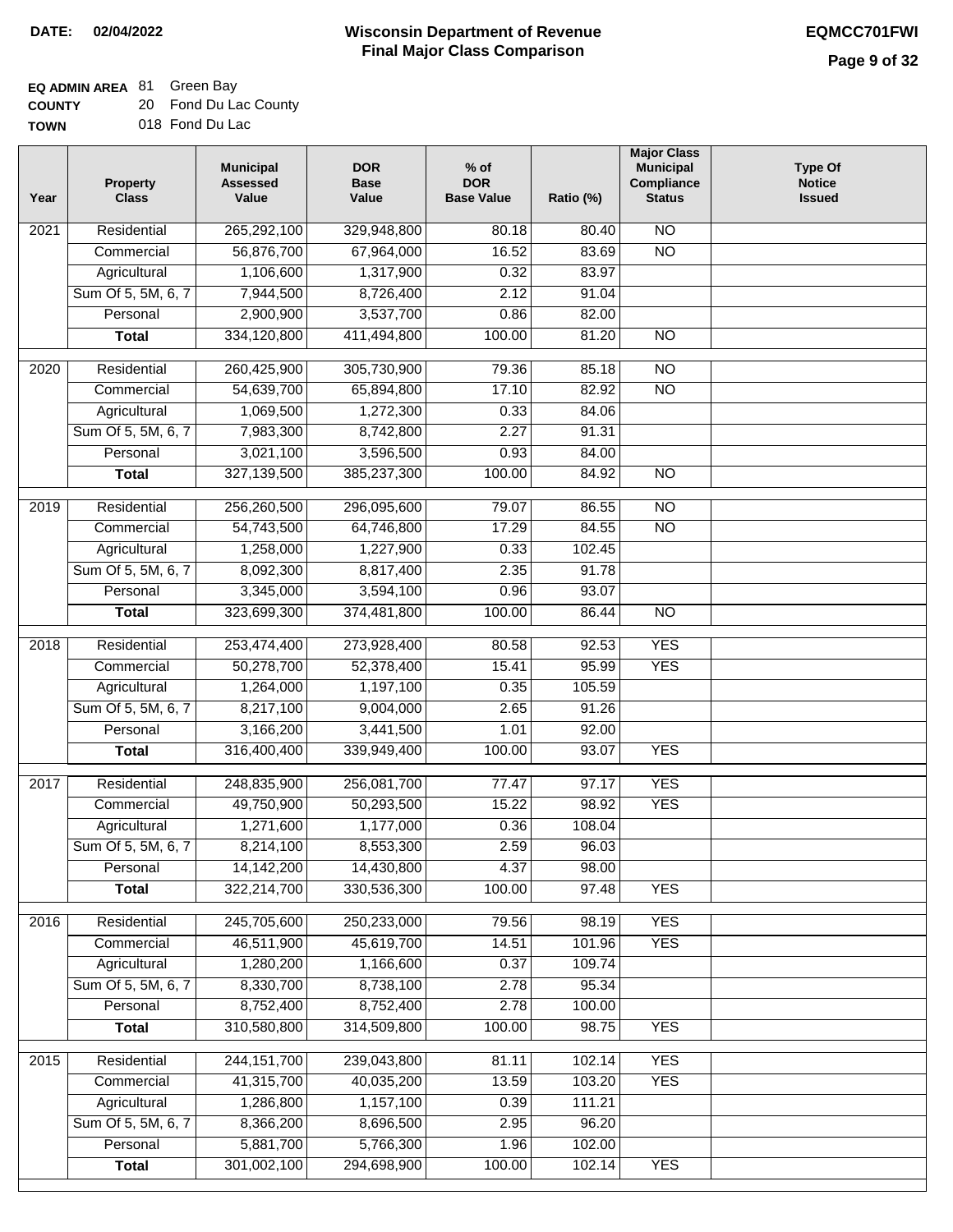| <b>COUNTY</b> | 20 Fond Du Lac County |
|---------------|-----------------------|
| <b>TOWN</b>   | 020 Forest            |

|  | 020 Fores |
|--|-----------|
|  |           |

| Year | <b>Property</b><br><b>Class</b> | <b>Municipal</b><br><b>Assessed</b><br>Value | <b>DOR</b><br><b>Base</b><br>Value | $%$ of<br><b>DOR</b><br><b>Base Value</b> | Ratio (%) | <b>Major Class</b><br><b>Municipal</b><br>Compliance<br><b>Status</b> | <b>Type Of</b><br><b>Notice</b><br><b>Issued</b> |
|------|---------------------------------|----------------------------------------------|------------------------------------|-------------------------------------------|-----------|-----------------------------------------------------------------------|--------------------------------------------------|
| 2021 | Residential                     | 66,199,100                                   | 85,967,000                         | 74.40                                     | 77.01     | N <sub>O</sub>                                                        |                                                  |
|      | Commercial                      | 4,776,600                                    | 4,917,600                          | 4.26                                      | 97.13     |                                                                       |                                                  |
|      | Agricultural                    | 2,406,600                                    | 2,403,500                          | 2.08                                      | 100.13    |                                                                       |                                                  |
|      | Sum Of 5, 5M, 6, 7              | 18,611,700                                   | 21,812,000                         | 18.88                                     | 85.33     | $\overline{NO}$                                                       |                                                  |
|      | Personal                        | 376,100                                      | 442,400                            | 0.38                                      | 85.01     |                                                                       |                                                  |
|      | <b>Total</b>                    | 92,370,100                                   | 115,542,500                        | 100.00                                    | 79.94     | $\overline{NO}$                                                       | 1st Notice of Non-Compliance                     |
| 2020 | Residential                     | 64,908,800                                   | 76,080,300                         | 72.12                                     | 85.32     | $\overline{NO}$                                                       |                                                  |
|      | Commercial                      | 4,764,900                                    | 4,953,300                          | 4.70                                      | 96.20     |                                                                       |                                                  |
|      | Agricultural                    | 2,326,200                                    | 2,323,800                          | 2.20                                      | 100.10    |                                                                       |                                                  |
|      | Sum Of 5, 5M, 6, 7              | 18,423,300                                   | 21,874,600                         | 20.74                                     | 84.22     | <b>NO</b>                                                             |                                                  |
|      | Personal                        | 259,400                                      | 259,400                            | 0.25                                      | 100.00    |                                                                       |                                                  |
|      | <b>Total</b>                    | 90,682,600                                   | 105,491,400                        | 100.00                                    | 85.96     | <b>NO</b>                                                             |                                                  |
| 2019 | Residential                     | 64,337,600                                   | 69,934,500                         | 70.07                                     | 92.00     | <b>YES</b>                                                            |                                                  |
|      | Commercial                      | 4,875,700                                    | 4,973,600                          | 4.98                                      | 98.03     |                                                                       |                                                  |
|      | Agricultural                    | 2,068,100                                    | 2,225,200                          | 2.23                                      | 92.94     |                                                                       |                                                  |
|      | Sum Of 5, 5M, 6, 7              | 18,674,800                                   | 22,318,700                         | 22.36                                     | 83.67     | $\overline{NO}$                                                       |                                                  |
|      | Personal                        | 320,700                                      | 356,300                            | 0.36                                      | 90.01     |                                                                       |                                                  |
|      | <b>Total</b>                    | 90,276,900                                   | 99,808,300                         | 100.00                                    | 90.45     | $\overline{NO}$                                                       |                                                  |
| 2018 | Residential                     | 63,541,700                                   | 68,755,100                         | 70.60                                     | 92.42     | <b>YES</b>                                                            |                                                  |
|      | Commercial                      | 4,855,800                                    | 4,791,700                          | 4.92                                      | 101.34    |                                                                       |                                                  |
|      | Agricultural                    | 2,069,200                                    | 2,164,800                          | 2.22                                      | 95.58     |                                                                       |                                                  |
|      | Sum Of 5, 5M, 6, 7              | 18,498,900                                   | 21,349,400                         | 21.92                                     | 86.65     | $\overline{10}$                                                       |                                                  |
|      | Personal                        | 324,500                                      | 324,500                            | 0.33                                      | 100.00    |                                                                       |                                                  |
|      | <b>Total</b>                    | 89,290,100                                   | 97,385,500                         | 100.00                                    | 91.69     | <b>NO</b>                                                             |                                                  |
| 2017 | Residential                     | 62,991,700                                   | 64,961,500                         | 70.80                                     | 96.97     | <b>YES</b>                                                            |                                                  |
|      | Commercial                      | 4,855,800                                    | 4,652,100                          | 5.07                                      | 104.38    |                                                                       |                                                  |
|      | Agricultural                    | 2,069,300                                    | 2,116,100                          | 2.31                                      | 97.79     |                                                                       |                                                  |
|      | Sum Of 5, 5M, 6, 7              | 18,150,100                                   | 19,228,900                         | 20.96                                     | 94.39     | <b>YES</b>                                                            |                                                  |
|      | Personal                        | 791,500                                      | 791,500                            | 0.86                                      | 100.00    |                                                                       |                                                  |
|      | <b>Total</b>                    | 88,858,400                                   | 91,750,100                         | 100.00                                    | 96.85     | <b>YES</b>                                                            |                                                  |
| 2016 | Residential                     | 62,608,800                                   | 63,317,000                         | 71.32                                     | 98.88     | <b>YES</b>                                                            |                                                  |
|      | Commercial                      | 4,855,800                                    | 4,606,000                          | 5.19                                      | 105.42    |                                                                       |                                                  |
|      | Agricultural                    | 2,071,100                                    | 2,082,800                          | 2.35                                      | 99.44     |                                                                       |                                                  |
|      | Sum Of 5, 5M, 6, 7              | 16,801,800                                   | 17,988,400                         | 20.26                                     | 93.40     | <b>YES</b>                                                            |                                                  |
|      | Personal                        | 788,100                                      | 788,100                            | 0.89                                      | 100.00    |                                                                       |                                                  |
|      | <b>Total</b>                    | 87,125,600                                   | 88,782,300                         | 100.00                                    | 98.13     | <b>YES</b>                                                            |                                                  |
| 2015 | Residential                     | 61,563,900                                   | 63,888,200                         | 71.94                                     | 96.36     | <b>YES</b>                                                            |                                                  |
|      | Commercial                      | 4,794,900                                    | 4,492,200                          | 5.06                                      | 106.74    | <b>YES</b>                                                            |                                                  |
|      | Agricultural                    | 2,078,600                                    | 2,064,200                          | 2.32                                      | 100.70    |                                                                       |                                                  |
|      | Sum Of 5, 5M, 6, 7              | 16,552,900                                   | 17,532,300                         | 19.74                                     | 94.41     | <b>YES</b>                                                            |                                                  |
|      | Personal                        | 832,300                                      | 832,300                            | 0.94                                      | 100.00    |                                                                       |                                                  |
|      | <b>Total</b>                    | 85,822,600                                   | 88,809,200                         | 100.00                                    | 96.64     | <b>YES</b>                                                            |                                                  |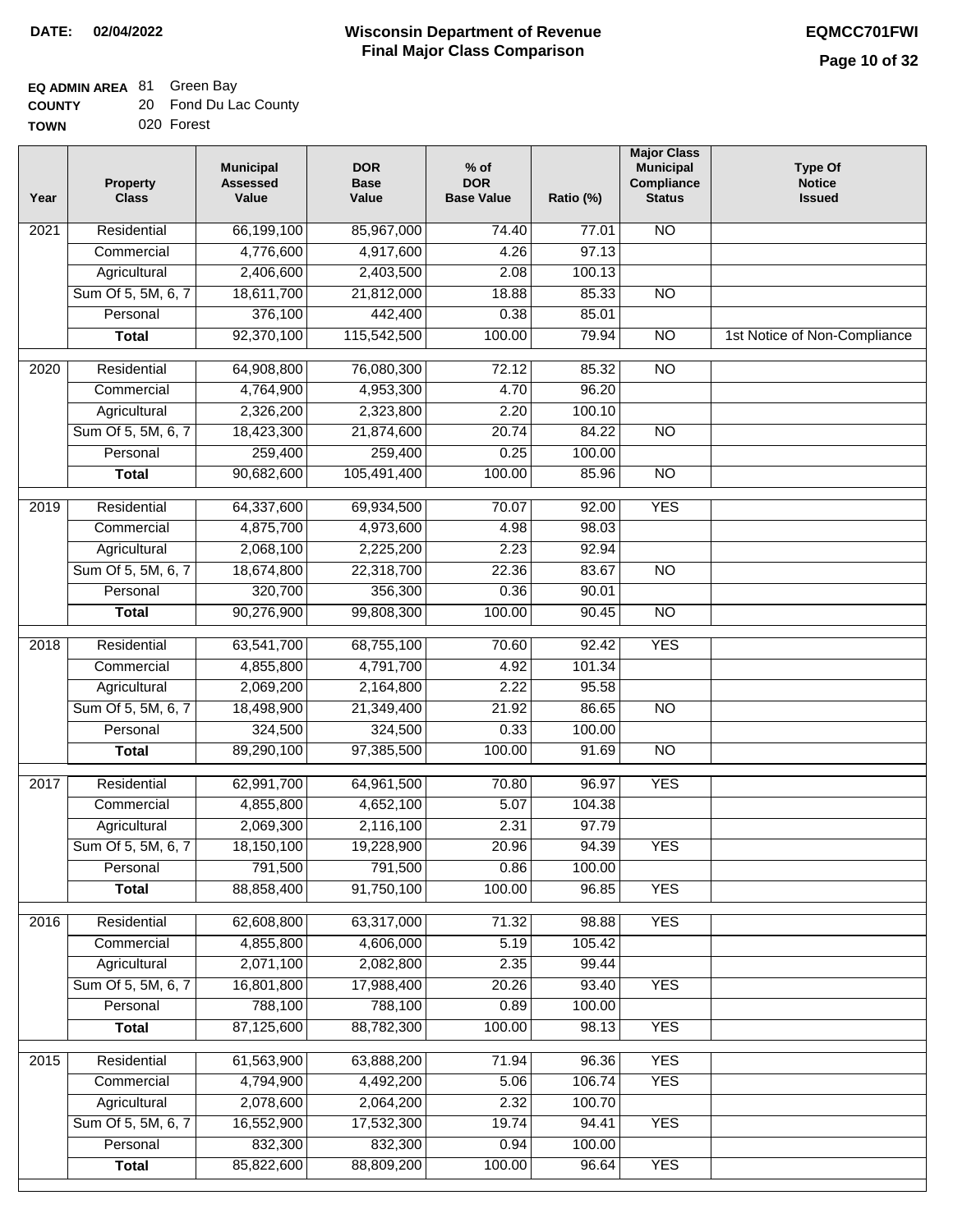| <b>COUNTY</b> |  | 20 Fond Du Lac County |
|---------------|--|-----------------------|
|---------------|--|-----------------------|

| Year              | <b>Property</b><br><b>Class</b> | <b>Municipal</b><br><b>Assessed</b><br>Value | <b>DOR</b><br><b>Base</b><br>Value | $%$ of<br><b>DOR</b><br><b>Base Value</b> | Ratio (%) | <b>Major Class</b><br><b>Municipal</b><br>Compliance<br><b>Status</b> | Type Of<br><b>Notice</b><br><b>Issued</b> |
|-------------------|---------------------------------|----------------------------------------------|------------------------------------|-------------------------------------------|-----------|-----------------------------------------------------------------------|-------------------------------------------|
| 2021              | Residential                     | 151,918,600                                  | 157,371,600                        | 80.69                                     | 96.53     | <b>YES</b>                                                            |                                           |
|                   | Commercial                      | 25,137,000                                   | 24,729,500                         | 12.68                                     | 101.65    | <b>YES</b>                                                            |                                           |
|                   | Agricultural                    | 1,456,800                                    | 1,456,000                          | 0.75                                      | 100.05    |                                                                       |                                           |
|                   | Sum Of 5, 5M, 6, 7              | 10,961,700                                   | 11,044,500                         | 5.66                                      | 99.25     |                                                                       |                                           |
|                   | Personal                        | 426,100                                      | 434,800                            | 0.22                                      | 98.00     |                                                                       |                                           |
|                   | <b>Total</b>                    | 189,900,200                                  | 195,036,400                        | 100.00                                    | 97.37     | <b>YES</b>                                                            |                                           |
| $\overline{2020}$ | Residential                     | 150,560,800                                  | 149,997,000                        | 80.19                                     | 100.38    | <b>YES</b>                                                            |                                           |
|                   | Commercial                      | 24,122,500                                   | 23,933,600                         | 12.80                                     | 100.79    | <b>YES</b>                                                            |                                           |
|                   | Agricultural                    | 1,403,700                                    | 1,402,000                          | 0.75                                      | 100.12    |                                                                       |                                           |
|                   | Sum Of 5, 5M, 6, 7              | 10,939,100                                   | 11,188,800                         | 5.98                                      | 97.77     |                                                                       |                                           |
|                   | Personal                        | 528,300                                      | 528,300                            | 0.28                                      | 100.00    |                                                                       |                                           |
|                   | <b>Total</b>                    | 187,554,400                                  | 187,049,700                        | 100.00                                    | 100.27    | <b>YES</b>                                                            |                                           |
|                   |                                 |                                              |                                    |                                           |           |                                                                       |                                           |
| 2019              | Residential                     | 128,577,400                                  | 154,207,400                        | 80.83                                     | 83.38     | $\overline{NO}$                                                       |                                           |
|                   | Commercial                      | 20,819,400                                   | 23,053,200                         | 12.08                                     | 90.31     | <b>YES</b>                                                            |                                           |
|                   | Agricultural                    | 1,249,200                                    | 1,342,300                          | 0.70                                      | 93.06     |                                                                       |                                           |
|                   | Sum Of 5, 5M, 6, 7              | 9,824,800                                    | 11,684,200                         | 6.12                                      | 84.09     |                                                                       |                                           |
|                   | Personal                        | 449,700                                      | 487,000                            | 0.26                                      | 92.34     |                                                                       |                                           |
|                   | <b>Total</b>                    | 160,920,500                                  | 190,774,100                        | 100.00                                    | 84.35     | $\overline{NO}$                                                       |                                           |
| 2018              | Residential                     | 127,962,200                                  | 139,587,500                        | 81.40                                     | 91.67     | <b>YES</b>                                                            |                                           |
|                   | Commercial                      | 19,080,700                                   | 20,065,900                         | 11.70                                     | 95.09     | <b>YES</b>                                                            |                                           |
|                   | Agricultural                    | 1,249,300                                    | 1,306,400                          | 0.76                                      | 95.63     |                                                                       |                                           |
|                   | Sum Of 5, 5M, 6, 7              | 9,766,100                                    | 10,195,800                         | 5.95                                      | 95.79     |                                                                       |                                           |
|                   | Personal                        | 296,700                                      | 326,900                            | 0.19                                      | 90.76     |                                                                       |                                           |
|                   | <b>Total</b>                    | 158,355,000                                  | 171,482,500                        | 100.00                                    | 92.34     | <b>YES</b>                                                            |                                           |
| $\overline{2017}$ | Residential                     |                                              | 132,241,200                        |                                           | 96.26     | <b>YES</b>                                                            |                                           |
|                   | Commercial                      | 127,301,600<br>17,877,200                    | 18,194,300                         | 81.47<br>11.21                            | 98.26     | <b>YES</b>                                                            |                                           |
|                   | Agricultural                    | 1,240,800                                    | 1,268,400                          | 0.78                                      | 97.82     |                                                                       |                                           |
|                   | Sum Of 5, 5M, 6, 7              | 9,092,100                                    | 9,190,300                          | 5.66                                      | 98.93     |                                                                       |                                           |
|                   | Personal                        | 1,330,300                                    | 1,430,500                          | 0.88                                      | 93.00     |                                                                       |                                           |
|                   | <b>Total</b>                    | 156,842,000                                  | 162,324,700                        | 100.00                                    | 96.62     | <b>YES</b>                                                            |                                           |
|                   |                                 |                                              |                                    |                                           |           |                                                                       |                                           |
| 2016              | Residential                     | 127,168,400                                  | 126,978,300                        | 80.73                                     | 100.15    | <b>YES</b>                                                            |                                           |
|                   | Commercial                      | 17,899,100                                   | 18,391,100                         | 11.69                                     | 97.32     | <b>YES</b>                                                            |                                           |
|                   | Agricultural                    | 1,241,400                                    | 1,247,800                          | 0.79                                      | 99.49     |                                                                       |                                           |
|                   | Sum Of 5, 5M, 6, 7              | 8,943,200                                    | 9,098,100                          | 5.78                                      | 98.30     |                                                                       |                                           |
|                   | Personal                        | 1,563,600                                    | 1,563,600                          | 0.99                                      | 100.00    |                                                                       |                                           |
|                   | <b>Total</b>                    | 156,815,700                                  | 157,278,900                        | 100.00                                    | 99.71     | <b>YES</b>                                                            |                                           |
| 2015              | Residential                     | 126,466,800                                  | 121,212,200                        | 80.32                                     | 104.34    | <b>YES</b>                                                            |                                           |
|                   | Commercial                      | 17,752,800                                   | 18,396,700                         | 12.19                                     | 96.50     | <b>YES</b>                                                            |                                           |
|                   | Agricultural                    | 1,242,900                                    | 1,235,200                          | 0.82                                      | 100.62    |                                                                       |                                           |
|                   | Sum Of 5, 5M, 6, 7              | 8,680,700                                    | 8,559,500                          | 5.67                                      | 101.42    | <b>YES</b>                                                            |                                           |
|                   | Personal                        | 1,510,900                                    | 1,510,900                          | 1.00                                      | 100.00    |                                                                       |                                           |
|                   | <b>Total</b>                    | 155,654,100                                  | 150,914,500                        | 100.00                                    | 103.14    | <b>YES</b>                                                            |                                           |
|                   |                                 |                                              |                                    |                                           |           |                                                                       |                                           |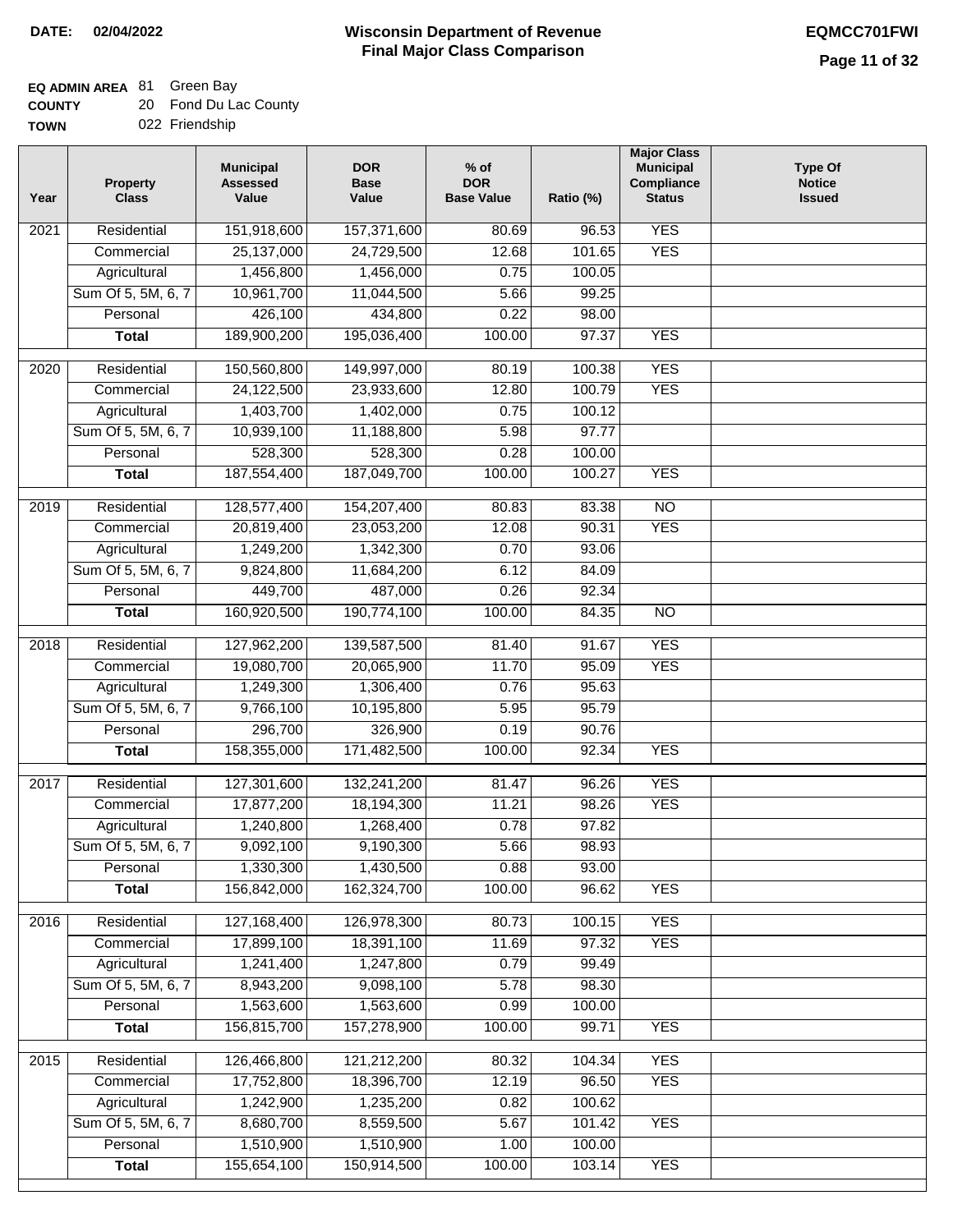| <b>COUNTY</b> | 20 Fond Du Lac County |
|---------------|-----------------------|
| <b>TOWN</b>   | 024 Lamartine         |

| 024 Lamartine |  |
|---------------|--|
|---------------|--|

| Year              | <b>Property</b><br><b>Class</b> | <b>Municipal</b><br><b>Assessed</b><br>Value | <b>DOR</b><br><b>Base</b><br>Value | $%$ of<br><b>DOR</b><br><b>Base Value</b> | Ratio (%) | <b>Major Class</b><br><b>Municipal</b><br>Compliance<br><b>Status</b> | <b>Type Of</b><br><b>Notice</b><br><b>Issued</b> |
|-------------------|---------------------------------|----------------------------------------------|------------------------------------|-------------------------------------------|-----------|-----------------------------------------------------------------------|--------------------------------------------------|
| 2021              | Residential                     | 115,159,200                                  | 151,317,400                        | 84.96                                     | 76.10     | N <sub>O</sub>                                                        |                                                  |
|                   | Commercial                      | 5,473,400                                    | 5,819,500                          | 3.27                                      | 94.05     |                                                                       |                                                  |
|                   | Agricultural                    | 2,939,400                                    | 2,937,600                          | 1.65                                      | 100.06    |                                                                       |                                                  |
|                   | Sum Of 5, 5M, 6, 7              | 15,347,700                                   | 17,619,600                         | 9.89                                      | 87.11     |                                                                       |                                                  |
|                   | Personal                        | 336,000                                      | 404,800                            | 0.23                                      | 83.00     |                                                                       |                                                  |
|                   | <b>Total</b>                    | 139,255,700                                  | 178,098,900                        | 100.00                                    | 78.19     | $\overline{NO}$                                                       | 1st Notice of Non-Compliance                     |
| $\overline{2020}$ | Residential                     | 111,571,800                                  | 137,380,000                        | 83.86                                     | 81.21     | $\overline{NO}$                                                       |                                                  |
|                   | Commercial                      | 5,473,400                                    | 5,878,300                          | 3.59                                      | 93.11     |                                                                       |                                                  |
|                   | Agricultural                    | 2,827,600                                    | 2,825,900                          | 1.72                                      | 100.06    |                                                                       |                                                  |
|                   | Sum Of 5, 5M, 6, 7              | 15,312,100                                   | 17,462,100                         | 10.66                                     | 87.69     | $\overline{NO}$                                                       |                                                  |
|                   | Personal                        | 279,300                                      | 279,300                            | 0.17                                      | 100.00    |                                                                       |                                                  |
|                   | <b>Total</b>                    | 135,464,200                                  | 163,825,600                        | 100.00                                    | 82.69     | $\overline{NO}$                                                       |                                                  |
| 2019              | Residential                     | 110,221,500                                  | 130,809,100                        | 83.42                                     | 84.26     | $\overline{NO}$                                                       |                                                  |
|                   | Commercial                      | 5,473,400                                    | 5,820,100                          | 3.71                                      | 94.04     |                                                                       |                                                  |
|                   | Agricultural                    | 2,614,500                                    | 2,713,600                          | 1.73                                      | 96.35     |                                                                       |                                                  |
|                   | Sum Of 5, 5M, 6, 7              | 15,389,800                                   | 17,299,300                         | 11.03                                     | 88.96     | $\overline{NO}$                                                       |                                                  |
|                   | Personal                        | 152,600                                      | 171,400                            | 0.11                                      | 89.03     |                                                                       |                                                  |
|                   | <b>Total</b>                    | 133,851,800                                  | 156,813,500                        | 100.00                                    | 85.36     | $\overline{NO}$                                                       |                                                  |
| 2018              | Residential                     | 108,993,500                                  | 122,105,400                        | 82.82                                     | 89.26     | $\overline{10}$                                                       |                                                  |
|                   | Commercial                      | 5,454,300                                    | 5,872,800                          | 3.98                                      | 92.87     |                                                                       |                                                  |
|                   | Agricultural                    | 2,598,100                                    | 2,622,100                          | 1.78                                      | 99.08     |                                                                       |                                                  |
|                   | Sum Of 5, 5M, 6, 7              | 15,467,900                                   | 16,678,100                         | 11.31                                     | 92.74     | <b>YES</b>                                                            |                                                  |
|                   | Personal                        | 164,300                                      | 164,300                            | 0.11                                      | 100.00    |                                                                       |                                                  |
|                   | <b>Total</b>                    | 132,678,100                                  | 147,442,700                        | 100.00                                    | 89.99     | <b>NO</b>                                                             |                                                  |
| 2017              | Residential                     | 106,231,200                                  | 115,877,700                        | 81.00                                     | 91.68     | <b>YES</b>                                                            |                                                  |
|                   | Commercial                      | 4,816,700                                    | 5,085,800                          | 3.56                                      | 94.71     |                                                                       |                                                  |
|                   | Agricultural                    | 2,599,500                                    | 2,560,900                          | 1.79                                      | 101.51    |                                                                       |                                                  |
|                   | Sum Of 5, 5M, 6, 7              | 15,564,300                                   | 16,526,600                         | 11.55                                     | 94.18     | <b>YES</b>                                                            |                                                  |
|                   | Personal                        | 3,008,000                                    | 3,008,000                          | 2.10                                      | 100.00    |                                                                       |                                                  |
|                   | <b>Total</b>                    | 132,219,700                                  | 143,059,000                        | 100.00                                    | 92.42     | <b>YES</b>                                                            |                                                  |
|                   |                                 |                                              |                                    |                                           |           |                                                                       |                                                  |
| 2016              | Residential                     | 104,675,100                                  | 110,992,600                        | 79.26                                     | 94.31     | <b>YES</b>                                                            |                                                  |
|                   | Commercial                      | 4,710,000                                    | 4,979,100                          | 3.56                                      | 94.60     |                                                                       |                                                  |
|                   | Agricultural                    | 2,602,400                                    | 2,514,800                          | 1.80                                      | 103.48    |                                                                       |                                                  |
|                   | Sum Of 5, 5M, 6, 7              | 15,114,300                                   | 16,004,700                         | 11.43                                     | 94.44     | <b>YES</b>                                                            |                                                  |
|                   | Personal                        | 5,545,200                                    | 5,545,200                          | 3.96                                      | 100.00    |                                                                       |                                                  |
|                   | <b>Total</b>                    | 132,647,000                                  | 140,036,400                        | 100.00                                    | 94.72     | <b>YES</b>                                                            |                                                  |
| 2015              | Residential                     | 103,200,300                                  | 110,273,900                        | 81.23                                     | 93.59     | <b>YES</b>                                                            |                                                  |
|                   | Commercial                      | 4,269,900                                    | 4,502,200                          | 3.32                                      | 94.84     |                                                                       |                                                  |
|                   | Agricultural                    | 2,603,000                                    | 2,490,200                          | 1.83                                      | 104.53    |                                                                       |                                                  |
|                   | Sum Of 5, 5M, 6, 7              | 15,013,900                                   | 15,658,300                         | 11.53                                     | 95.88     | <b>YES</b>                                                            |                                                  |
|                   | Personal                        | 2,836,900                                    | 2,836,900                          | 2.09                                      | 100.00    |                                                                       |                                                  |
|                   | <b>Total</b>                    | 127,924,000                                  | 135,761,500                        | 100.00                                    | 94.23     | <b>YES</b>                                                            |                                                  |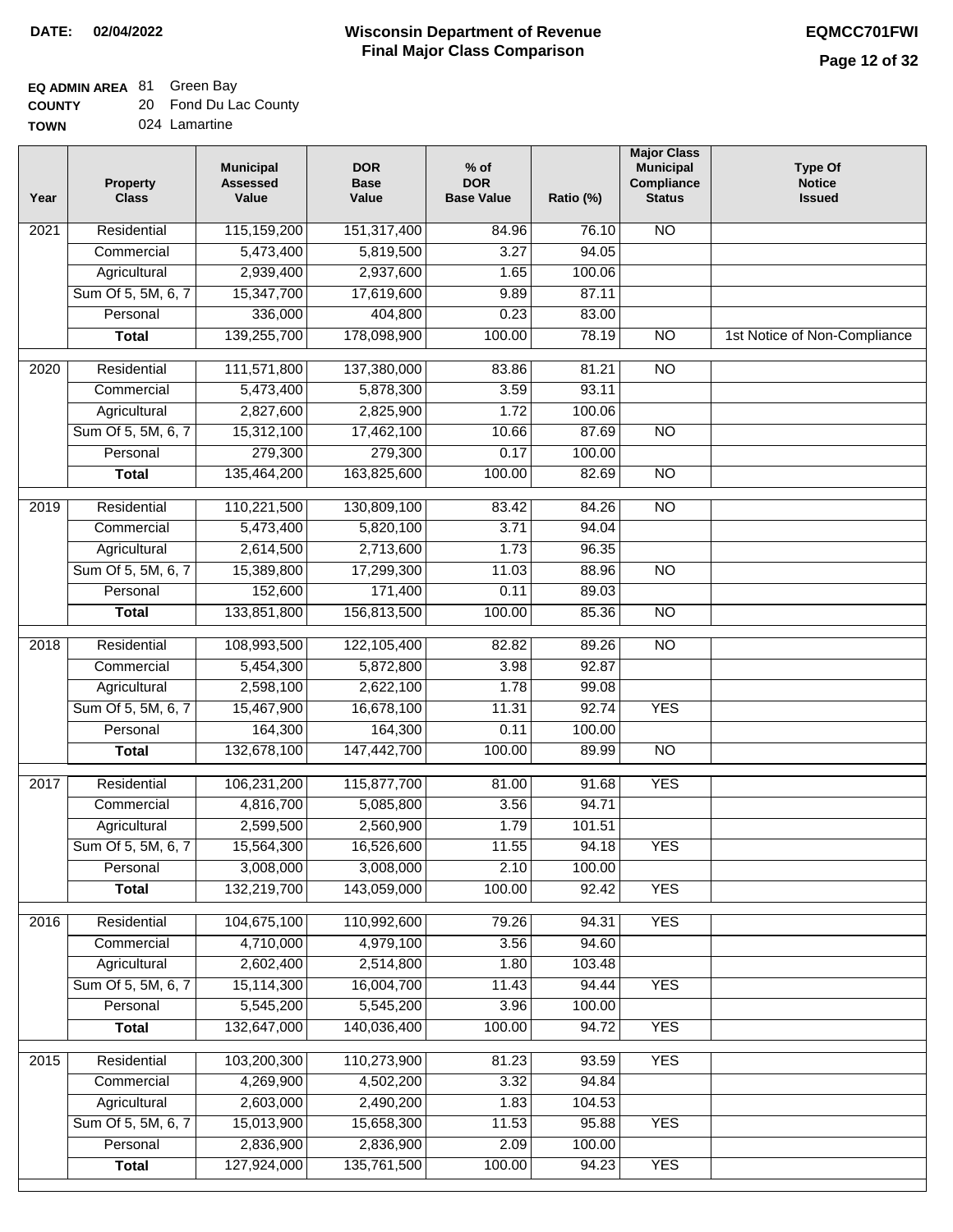**TOWN**

### **Wisconsin Department of Revenue DATE: 02/04/2022 EQMCC701FWI Final Major Class Comparison**

### **EQ ADMIN AREA** 81 Green Bay

**Total**

96,898,600

100,147,600

100.00

96.76

YES

| <b>COUNTY</b> |  | Fond Du Lac County |
|---------------|--|--------------------|
|---------------|--|--------------------|

026 Marshfield

| Year              | <b>Property</b><br><b>Class</b> | <b>Municipal</b><br><b>Assessed</b><br>Value | <b>DOR</b><br><b>Base</b><br>Value | $%$ of<br><b>DOR</b><br><b>Base Value</b> | Ratio (%) | <b>Major Class</b><br><b>Municipal</b><br>Compliance<br><b>Status</b> | <b>Type Of</b><br><b>Notice</b><br><b>Issued</b> |
|-------------------|---------------------------------|----------------------------------------------|------------------------------------|-------------------------------------------|-----------|-----------------------------------------------------------------------|--------------------------------------------------|
| 2021              | Residential                     | 80,418,300                                   | 104,744,100                        | 76.12                                     | 76.78     | $\overline{NO}$                                                       |                                                  |
|                   | Commercial                      | 1,579,300                                    | 2,020,000                          | 1.47                                      | 78.18     |                                                                       |                                                  |
|                   | Agricultural                    | 3,003,700                                    | 3,003,600                          | 2.18                                      | 100.00    |                                                                       |                                                  |
|                   | Sum Of 5, 5M, 6, 7              | 22,996,500                                   | 27,779,200                         | 20.19                                     | 82.78     | $\overline{NO}$                                                       |                                                  |
|                   | Personal                        | 43,100                                       | 52,600                             | 0.04                                      | 81.94     |                                                                       |                                                  |
|                   | <b>Total</b>                    | 108,040,900                                  | 137,599,500                        | 100.00                                    | 78.52     | $\overline{NO}$                                                       | 1st Notice of Non-Compliance                     |
| $\overline{2020}$ | Residential                     | 79,550,300                                   | 96,902,500                         | 74.55                                     | 82.09     | NO                                                                    |                                                  |
|                   | Commercial                      | 1,678,800                                    | 2,171,100                          | 1.67                                      | 77.32     |                                                                       |                                                  |
|                   | Agricultural                    | 2,885,200                                    | 2,885,500                          | 2.22                                      | 99.99     |                                                                       |                                                  |
|                   | Sum Of 5, 5M, 6, 7              | 22,854,200                                   | 27,957,500                         | 21.51                                     | 81.75     | $\overline{NO}$                                                       |                                                  |
|                   | Personal                        | 58,500                                       | 58,500                             | 0.05                                      | 100.00    |                                                                       |                                                  |
|                   | <b>Total</b>                    | 107,027,000                                  | 129,975,100                        | 100.00                                    | 82.34     | $\overline{NO}$                                                       |                                                  |
| 2019              | Residential                     | 77,504,100                                   | 91,213,500                         | 73.57                                     | 84.97     | $\overline{NO}$                                                       |                                                  |
|                   | Commercial                      | 1,695,900                                    | 2,149,800                          | 1.73                                      | 78.89     |                                                                       |                                                  |
|                   | Agricultural                    | 2,681,100                                    | 2,778,100                          | 2.24                                      | 96.51     |                                                                       |                                                  |
|                   | Sum Of 5, 5M, 6, 7              | 22,579,300                                   | 27,768,800                         | 22.40                                     | 81.31     | $\overline{NO}$                                                       |                                                  |
|                   | Personal                        | 66,300                                       | 75,400                             | 0.06                                      | 87.93     |                                                                       |                                                  |
|                   | <b>Total</b>                    | 104,526,700                                  | 123,985,600                        | 100.00                                    | 84.31     | NO                                                                    |                                                  |
| 2018              | Residential                     | 76,088,600                                   | 86,643,900                         | 74.12                                     | 87.82     | $\overline{NO}$                                                       |                                                  |
|                   | Commercial                      | 1,695,900                                    | 1,888,000                          | 1.62                                      | 89.83     |                                                                       |                                                  |
|                   | Agricultural                    | 2,681,800                                    | 2,701,600                          | 2.31                                      | 99.27     |                                                                       |                                                  |
|                   | Sum Of 5, 5M, 6, 7              | 22,625,000                                   | 25,612,100                         | 21.91                                     | 88.34     | $\overline{NO}$                                                       |                                                  |
|                   | Personal                        | 56,800                                       | 56,800                             | 0.05                                      | 100.00    |                                                                       |                                                  |
|                   | <b>Total</b>                    | 103,148,100                                  | 116,902,400                        | 100.00                                    | 88.23     | $\overline{NO}$                                                       |                                                  |
| 2017              | Residential                     | 74,015,100                                   | 80,544,800                         | 73.69                                     | 91.89     | <b>YES</b>                                                            |                                                  |
|                   | Commercial                      | 1,695,900                                    | 1,833,000                          | 1.68                                      | 92.52     |                                                                       |                                                  |
|                   | Agricultural                    | 2,685,000                                    | 2,635,500                          | 2.41                                      | 101.88    |                                                                       |                                                  |
|                   | Sum Of 5, 5M, 6, 7              | 22,448,000                                   | 23,661,900                         | 21.65                                     | 94.87     | YES.                                                                  |                                                  |
|                   | Personal                        | 625,200                                      | 625,200                            | 0.57                                      | 100.00    |                                                                       |                                                  |
|                   | <b>Total</b>                    | 101,469,200                                  | 109,300,400                        | 100.00                                    | 92.84     | <b>YES</b>                                                            |                                                  |
| 2016              | Residential                     | 73,492,700                                   | 76,217,700                         | 72.72                                     | 96.42     | <b>YES</b>                                                            |                                                  |
|                   | Commercial                      | 1,689,900                                    | 1,808,900                          | 1.73                                      | 93.42     |                                                                       |                                                  |
|                   | Agricultural                    | 2,685,400                                    | 2,597,400                          | 2.48                                      | 103.39    |                                                                       |                                                  |
|                   | Sum Of 5, 5M, 6, 7              | 22,398,200                                   | 23,613,500                         | 22.53                                     | 94.85     | <b>YES</b>                                                            |                                                  |
|                   | Personal                        | 569,400                                      | 569,400                            | 0.54                                      | 100.00    |                                                                       |                                                  |
|                   | <b>Total</b>                    | 100,835,600                                  | 104,806,900                        | 100.00                                    | 96.21     | <b>YES</b>                                                            |                                                  |
| $\overline{2015}$ | Residential                     | 71,161,500                                   | 73,162,400                         | 73.05                                     | 97.27     | <b>YES</b>                                                            |                                                  |
|                   | Commercial                      | 1,682,100                                    | 1,798,100                          | 1.80                                      | 93.55     |                                                                       |                                                  |
|                   | Agricultural                    | 2,688,700                                    | 2,565,200                          | 2.56                                      | 104.81    |                                                                       |                                                  |
|                   | Sum Of 5, 5M, 6, 7              | 20,913,900                                   | 22,169,500                         | 22.14                                     | 94.34     | <b>YES</b>                                                            |                                                  |
|                   | Personal                        | 452,400                                      | 452,400                            | 0.45                                      | 100.00    |                                                                       |                                                  |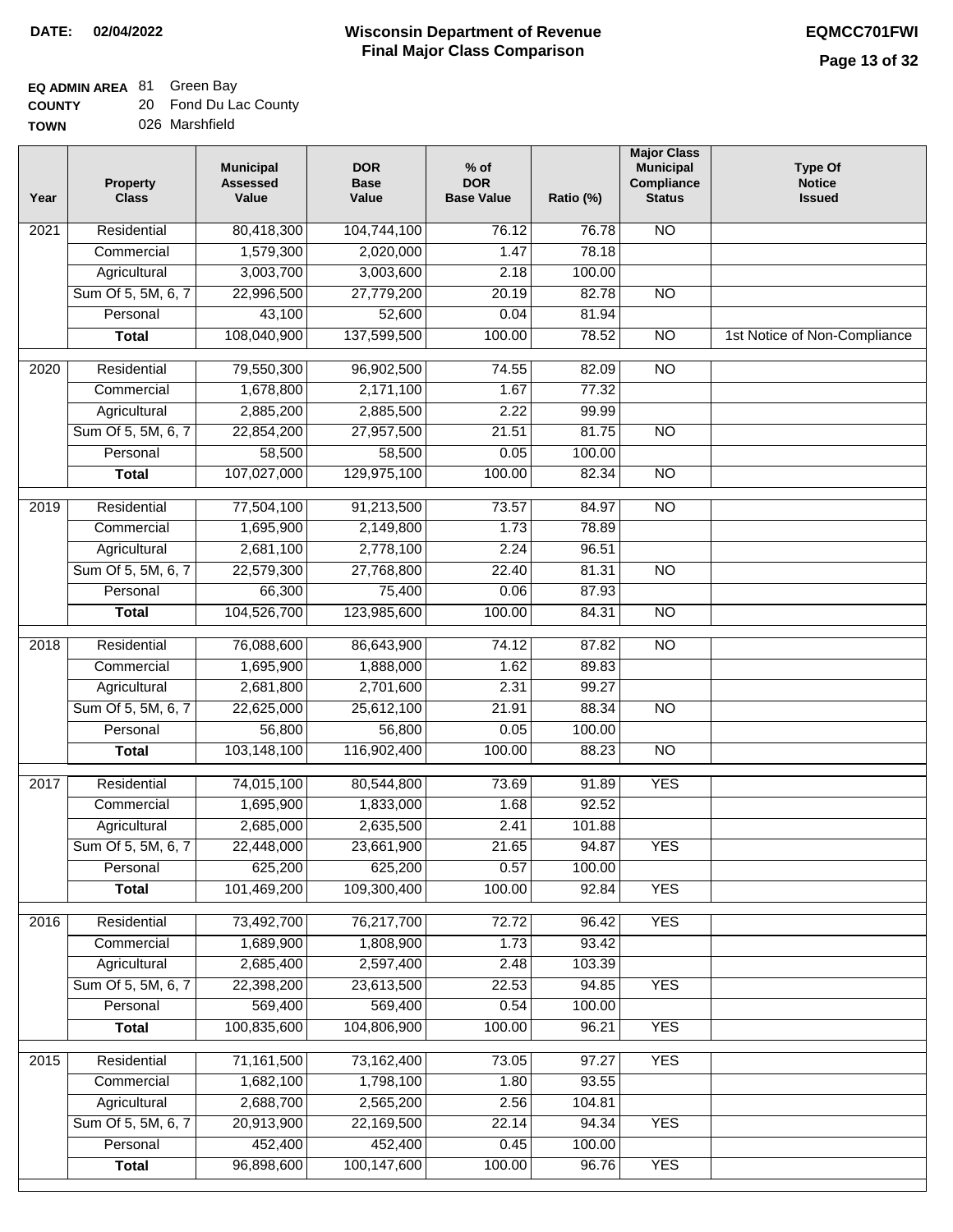## **EQ ADMIN AREA** 81 Green Bay

| <b>COUNTY</b> | 20 Fond Du Lac County |
|---------------|-----------------------|
| <b>TOWN</b>   | 028 Metomen           |

028 Metomen

| Year | <b>Property</b><br><b>Class</b> | <b>Municipal</b><br><b>Assessed</b><br>Value | <b>DOR</b><br><b>Base</b><br>Value | $%$ of<br><b>DOR</b><br><b>Base Value</b> | Ratio (%) | <b>Major Class</b><br><b>Municipal</b><br>Compliance<br><b>Status</b> | <b>Type Of</b><br><b>Notice</b><br><b>Issued</b> |
|------|---------------------------------|----------------------------------------------|------------------------------------|-------------------------------------------|-----------|-----------------------------------------------------------------------|--------------------------------------------------|
| 2021 | Residential                     | 35,216,500                                   | 45,108,800                         | 63.82                                     | 78.07     | <b>NO</b>                                                             |                                                  |
|      | Commercial                      | 2,642,600                                    | 2,868,300                          | 4.06                                      | 92.13     |                                                                       |                                                  |
|      | Agricultural                    | 3,549,900                                    | 3,656,700                          | 5.17                                      | 97.08     |                                                                       |                                                  |
|      | Sum Of 5, 5M, 6, 7              | 18,452,100                                   | 18,456,200                         | 26.11                                     | 99.98     | <b>YES</b>                                                            |                                                  |
|      | Personal                        | 517,600                                      | 588,200                            | 0.83                                      | 88.00     |                                                                       |                                                  |
|      | <b>Total</b>                    | 60,378,700                                   | 70,678,200                         | 100.00                                    | 85.43     | $\overline{NO}$                                                       |                                                  |
| 2020 | Residential                     | 34,791,600                                   | 42,515,000                         | 62.86                                     | 81.83     | $\overline{NO}$                                                       |                                                  |
|      | Commercial                      | 2,642,600                                    | 2,897,300                          | 4.28                                      | 91.21     |                                                                       |                                                  |
|      | Agricultural                    | 3,425,500                                    | 3,515,300                          | 5.20                                      | 97.45     |                                                                       |                                                  |
|      | Sum Of 5, 5M, 6, 7              | 17,942,200                                   | 18,130,000                         | 26.81                                     | 98.96     | <b>YES</b>                                                            |                                                  |
|      | Personal                        | 557,900                                      | 575,100                            | 0.85                                      | 97.01     |                                                                       |                                                  |
|      | <b>Total</b>                    | 59,359,800                                   | 67,632,700                         | 100.00                                    | 87.77     | $\overline{NO}$                                                       |                                                  |
|      |                                 |                                              |                                    |                                           |           |                                                                       |                                                  |
| 2019 | Residential                     | 34,645,500                                   | 40,386,100                         | 61.52                                     | 85.79     | $\overline{3}$                                                        |                                                  |
|      | Commercial                      | 7,030,100                                    | 2,868,600                          | 4.37                                      | 245.07    |                                                                       |                                                  |
|      | Agricultural                    | 3,289,100                                    | 3,375,100                          | 5.14                                      | 97.45     |                                                                       |                                                  |
|      | Sum Of 5, 5M, 6, 7              | 17,893,000                                   | 18,380,700                         | 28.00                                     | 97.35     | <b>YES</b>                                                            |                                                  |
|      | Personal                        | 623,300                                      | 641,000                            | 0.98                                      | 97.24     |                                                                       |                                                  |
|      | <b>Total</b>                    | 63,481,000                                   | 65,651,500                         | 100.00                                    | 96.69     | $\overline{NO}$                                                       |                                                  |
| 2018 | Residential                     | 33,938,200                                   | 35,734,700                         | 55.55                                     | 94.97     | <b>YES</b>                                                            |                                                  |
|      | Commercial                      | 7,030,100                                    | 7,080,200                          | 11.01                                     | 99.29     | <b>YES</b>                                                            |                                                  |
|      | Agricultural                    | 3,291,100                                    | 3,284,000                          | 5.11                                      | 100.22    |                                                                       |                                                  |
|      | Sum Of 5, 5M, 6, 7              | 17,764,300                                   | 17,707,800                         | 27.53                                     | 100.32    | <b>YES</b>                                                            |                                                  |
|      | Personal                        | 516,500                                      | 516,500                            | 0.80                                      | 100.00    |                                                                       |                                                  |
|      | <b>Total</b>                    | 62,540,200                                   | 64,323,200                         | 100.00                                    | 97.23     | <b>YES</b>                                                            |                                                  |
| 2017 | Residential                     | 33,560,175                                   | 34,154,500                         | 54.63                                     | 98.26     | <b>YES</b>                                                            |                                                  |
|      | Commercial                      | 7,029,100                                    | 6,867,700                          | 10.99                                     | 102.35    | <b>YES</b>                                                            |                                                  |
|      | Agricultural                    | 3,203,290                                    | 3,201,300                          | 5.12                                      | 100.06    |                                                                       |                                                  |
|      | Sum Of 5, 5M, 6, 7              | 17,501,371                                   | 16,807,200                         | 26.88                                     | 104.13    | <b>YES</b>                                                            |                                                  |
|      | Personal                        | 1,589,729                                    | 1,486,400                          | 2.38                                      | 106.95    |                                                                       |                                                  |
|      | <b>Total</b>                    | 62,883,665                                   | 62,517,100                         | 100.00                                    | 100.59    | <b>YES</b>                                                            |                                                  |
| 2016 | Residential                     | 33,251,075                                   | 32,570,000                         | 56.24                                     | 102.09    | <b>YES</b>                                                            |                                                  |
|      | Commercial                      | 7,029,100                                    | 4,367,700                          | 7.54                                      | 160.93    |                                                                       |                                                  |
|      | Agricultural                    | 3,110,990                                    | 3,154,100                          | 5.45                                      | 98.63     |                                                                       |                                                  |
|      | Sum Of 5, 5M, 6, 7              | 17,026,871                                   | 16,360,700                         | 28.25                                     | 104.07    | <b>YES</b>                                                            |                                                  |
|      | Personal                        | 1,524,838                                    | 1,463,000                          | 2.53                                      | 104.23    |                                                                       |                                                  |
|      | <b>Total</b>                    | 61,942,874                                   | 57,915,500                         | 100.00                                    | 106.95    | <b>YES</b>                                                            |                                                  |
| 2015 | Residential                     | 32,765,000                                   | 31,476,000                         | 55.42                                     | 104.10    | <b>YES</b>                                                            |                                                  |
|      | Commercial                      | 4,555,600                                    | 4,324,500                          | 7.61                                      | 105.34    | <b>YES</b>                                                            |                                                  |
|      | Agricultural                    | 3,109,690                                    | 3,118,900                          | 5.49                                      | 99.70     |                                                                       |                                                  |
|      | Sum Of 5, 5M, 6, 7              | 17,072,731                                   | 16,262,700                         | 28.64                                     | 104.98    | <b>YES</b>                                                            |                                                  |
|      | Personal                        | 1,688,814                                    | 1,609,800                          | 2.83                                      | 104.91    |                                                                       |                                                  |
|      | <b>Total</b>                    | 59,191,835                                   | 56,791,900                         | 100.00                                    | 104.23    | <b>YES</b>                                                            |                                                  |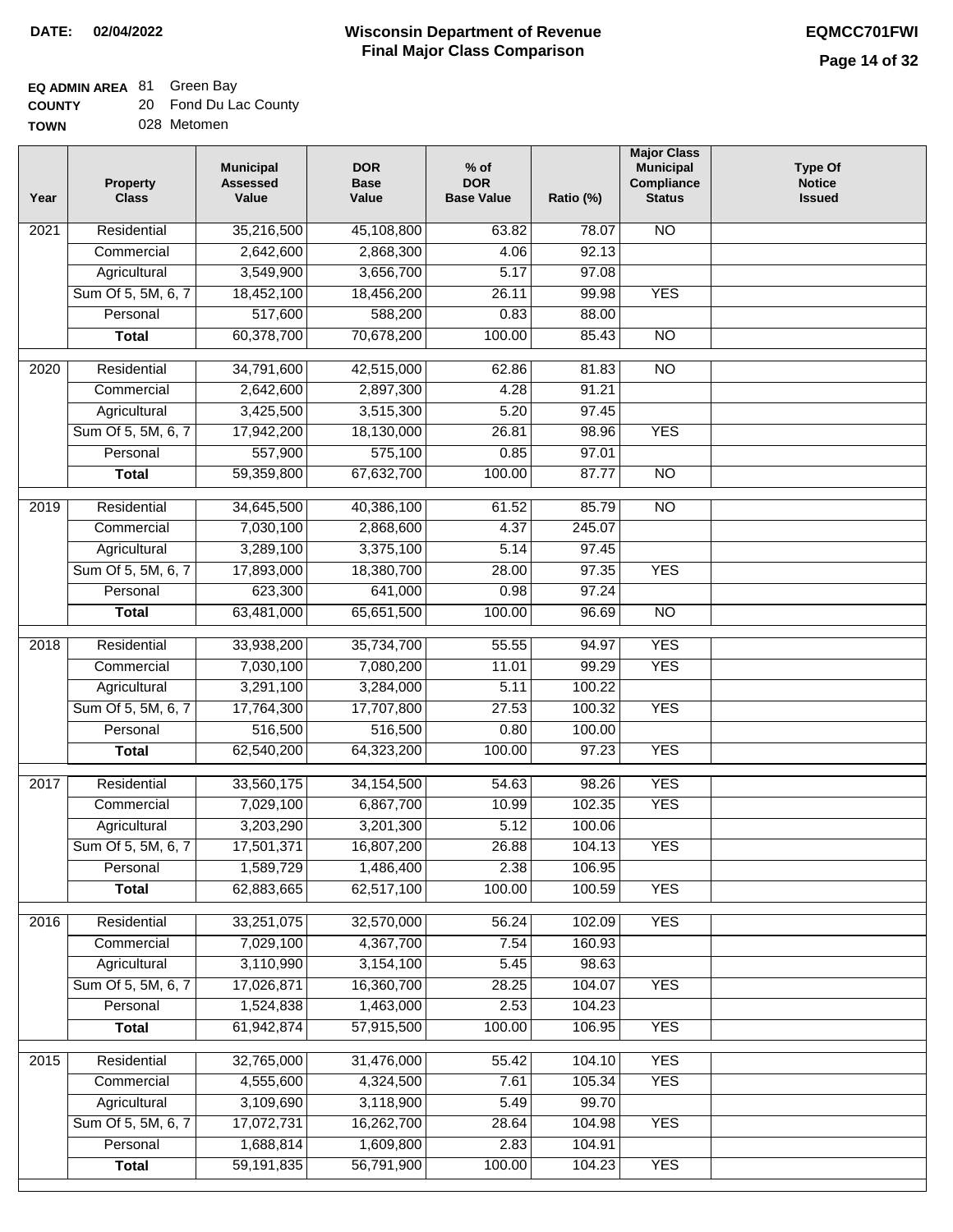## **EQ ADMIN AREA** 81 Green Bay

| <b>COUNTY</b> | 20 Fond Du Lac County |
|---------------|-----------------------|
| <b>TOWN</b>   | 030 Oakfield          |

030 Oakfield

| Year              | <b>Property</b><br><b>Class</b> | <b>Municipal</b><br><b>Assessed</b><br>Value | <b>DOR</b><br><b>Base</b><br>Value | % of<br><b>DOR</b><br><b>Base Value</b> | Ratio (%)      | <b>Major Class</b><br><b>Municipal</b><br>Compliance<br><b>Status</b> | <b>Type Of</b><br><b>Notice</b><br><b>Issued</b> |
|-------------------|---------------------------------|----------------------------------------------|------------------------------------|-----------------------------------------|----------------|-----------------------------------------------------------------------|--------------------------------------------------|
| $\overline{202}1$ | Residential                     | 39,691,400                                   | 45,662,300                         | 67.21                                   | 86.92          | <b>NO</b>                                                             |                                                  |
|                   | Commercial                      | 1,867,900                                    | 2,372,000                          | 3.49                                    | 78.75          |                                                                       |                                                  |
|                   | Agricultural                    | 2,749,900                                    | 2,799,000                          | 4.12                                    | 98.25          |                                                                       |                                                  |
|                   | Sum Of 5, 5M, 6, 7              | 15,309,900                                   | 16,616,900                         | 24.46                                   | 92.13          | <b>YES</b>                                                            |                                                  |
|                   | Personal                        | 452,800                                      | 486,900                            | 0.72                                    | 93.00          |                                                                       |                                                  |
|                   | <b>Total</b>                    | 60,071,900                                   | 67,937,100                         | 100.00                                  | 88.42          | $\overline{NO}$                                                       |                                                  |
| $\overline{2020}$ | Residential                     | 39,377,900                                   | 41,967,800                         | 65.85                                   | 93.83          | <b>YES</b>                                                            |                                                  |
|                   | Commercial                      | 1,867,900                                    | 2,396,000                          | 3.76                                    | 77.96          |                                                                       |                                                  |
|                   | Agricultural                    | 2,646,000                                    | 2,692,400                          | 4.22                                    | 98.28          |                                                                       |                                                  |
|                   | Sum Of 5, 5M, 6, 7              | 14,876,500                                   | 16,201,700                         | 25.42                                   | 91.82          | <b>YES</b>                                                            |                                                  |
|                   | Personal                        | 465,100                                      | 474,300                            | 0.74                                    | 98.06          |                                                                       |                                                  |
|                   | <b>Total</b>                    | 59,233,400                                   | 63,732,200                         | 100.00                                  | 92.94          | <b>YES</b>                                                            |                                                  |
| 2019              | Residential                     | 38,501,200                                   | 39,092,100                         | 63.86                                   | 98.49          | <b>YES</b>                                                            |                                                  |
|                   | Commercial                      | 1,867,900                                    | 2,372,300                          | 3.88                                    | 78.74          |                                                                       |                                                  |
|                   | Agricultural                    | 2,423,500                                    | 2,594,800                          | 4.24                                    | 93.40          |                                                                       |                                                  |
|                   | Sum Of 5, 5M, 6, 7              | 14,907,600                                   | 16,665,800                         | 27.22                                   | 89.45          | $\overline{NO}$                                                       |                                                  |
|                   | Personal                        | 472,600                                      | 491,000                            | 0.80                                    | 96.25          |                                                                       |                                                  |
|                   | <b>Total</b>                    | 58,172,800                                   | 61,216,000                         | 100.00                                  | 95.03          | $\overline{NO}$                                                       |                                                  |
| 2018              | Residential                     | 37,980,900                                   | 38,890,300                         | 66.28                                   | 97.66          | <b>YES</b>                                                            |                                                  |
|                   | Commercial                      | 1,867,900                                    | 1,957,500                          | 3.34                                    | 95.42          |                                                                       |                                                  |
|                   | Agricultural                    | 2,426,800                                    | 2,527,300                          | 4.31                                    | 96.02          |                                                                       |                                                  |
|                   | Sum Of 5, 5M, 6, 7              | 14,769,400                                   | 14,805,800                         | 25.23                                   | 99.75          | <b>YES</b>                                                            |                                                  |
|                   | Personal                        | 491,300                                      | 491,300                            | 0.84                                    | 100.00         |                                                                       |                                                  |
|                   | <b>Total</b>                    | 57,536,300                                   | 58,672,200                         | 100.00                                  | 98.06          | <b>YES</b>                                                            |                                                  |
| 2017              | Residential                     | 37,062,700                                   | 38,747,100                         | 65.96                                   | 95.65          | <b>YES</b>                                                            |                                                  |
|                   | Commercial                      | 1,867,900                                    | 1,957,500                          | 3.33                                    | 95.42          |                                                                       |                                                  |
|                   | Agricultural                    | 2,422,100                                    | 2,462,700                          | 4.19                                    | 98.35          |                                                                       |                                                  |
|                   | Sum Of 5, 5M, 6, 7              | 14,792,100                                   | 14,815,300                         | 25.22                                   | 99.84          | <b>YES</b>                                                            |                                                  |
|                   | Personal                        | 754,900                                      | 759,500                            | 1.29                                    | 99.39          |                                                                       |                                                  |
|                   | <b>Total</b>                    | 56,899,700                                   | 58,742,100                         | 100.00                                  | 96.86          | <b>YES</b>                                                            |                                                  |
| 2016              | Residential                     | 35,871,600                                   | 36,103,100                         | 64.83                                   | 99.36          | <b>YES</b>                                                            |                                                  |
|                   | Commercial                      | 1,867,900                                    | 1,957,500                          | 3.52                                    | 95.42          |                                                                       |                                                  |
|                   | Agricultural                    | 2,422,700                                    | 2,426,900                          | 4.36                                    | 99.83          |                                                                       |                                                  |
|                   | Sum Of 5, 5M, 6, 7              | 14,711,900                                   | 14,728,200                         | 26.45                                   | 99.89          | <b>YES</b>                                                            |                                                  |
|                   | Personal                        | 470,600                                      | 470,600                            | 0.85                                    | 100.00         |                                                                       |                                                  |
|                   | <b>Total</b>                    | 55,344,700                                   | 55,686,300                         | 100.00                                  | 99.39          | <b>YES</b>                                                            |                                                  |
|                   |                                 |                                              |                                    |                                         |                |                                                                       |                                                  |
| 2015              | Residential                     | 33,919,300                                   | 35,004,200                         | 61.82                                   | 96.90          | <b>YES</b>                                                            |                                                  |
|                   | Commercial                      | 1,826,100                                    | 2,033,100                          | 3.59                                    | 89.82          |                                                                       |                                                  |
|                   | Agricultural                    | 2,379,400                                    | 2,407,900                          | 4.25                                    | 98.82          |                                                                       |                                                  |
|                   | Sum Of 5, 5M, 6, 7              | 14,375,200                                   | 16,792,600                         | 29.66                                   | 85.60          | $\overline{NO}$                                                       |                                                  |
|                   | Personal<br><b>Total</b>        | 364,100<br>52,864,100                        | 387,800<br>56,625,600              | 0.68<br>100.00                          | 93.89<br>93.36 | N <sub>O</sub>                                                        | <b>Non-Compliance Notice</b>                     |
|                   |                                 |                                              |                                    |                                         |                |                                                                       |                                                  |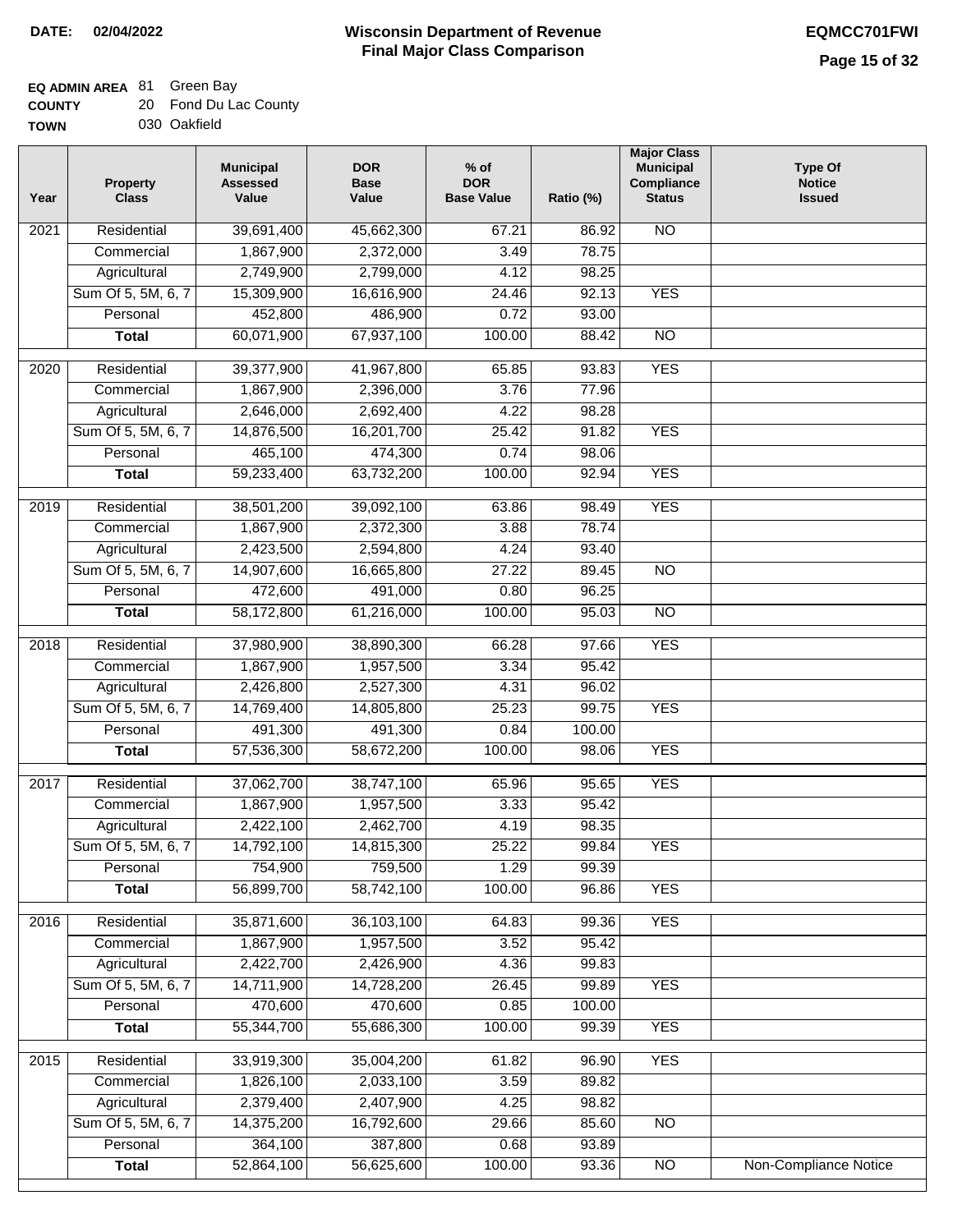### **EQ ADMIN AREA** 81 Green Bay

| <b>COUNTY</b> | 20 Fond Du Lac County |
|---------------|-----------------------|
| <b>TOWN</b>   | 032 Osceola           |

032 Osceola

| Year | <b>Property</b><br><b>Class</b> | <b>Municipal</b><br><b>Assessed</b><br>Value | <b>DOR</b><br><b>Base</b><br>Value | $%$ of<br><b>DOR</b><br><b>Base Value</b> | Ratio (%) | <b>Major Class</b><br><b>Municipal</b><br>Compliance<br><b>Status</b> | <b>Type Of</b><br><b>Notice</b><br><b>Issued</b> |
|------|---------------------------------|----------------------------------------------|------------------------------------|-------------------------------------------|-----------|-----------------------------------------------------------------------|--------------------------------------------------|
| 2021 | Residential                     | 185,564,800                                  | 227,039,100                        | 85.85                                     | 81.73     | <b>NO</b>                                                             |                                                  |
|      | Commercial                      | 7,591,100                                    | 8,624,500                          | 3.26                                      | 88.02     |                                                                       |                                                  |
|      | Agricultural                    | 1,304,000                                    | 1,496,500                          | 0.57                                      | 87.14     |                                                                       |                                                  |
|      | Sum Of 5, 5M, 6, 7              | 21,392,800                                   | 26,822,800                         | 10.14                                     | 79.76     | $\overline{NO}$                                                       |                                                  |
|      | Personal                        | 402,200                                      | 462,300                            | 0.17                                      | 87.00     |                                                                       |                                                  |
|      | <b>Total</b>                    | 216,254,900                                  | 264,445,200                        | 100.00                                    | 81.78     | $\overline{NO}$                                                       |                                                  |
| 2020 | Residential                     | 184,415,900                                  | 209,002,300                        | 84.98                                     | 88.24     | $\overline{NO}$                                                       |                                                  |
|      | Commercial                      | 7,474,300                                    | 8,575,900                          | 3.49                                      | 87.15     |                                                                       |                                                  |
|      | Agricultural                    | 1,252,600                                    | 1,437,100                          | 0.58                                      | 87.16     |                                                                       |                                                  |
|      | Sum Of 5, 5M, 6, 7              | 21,384,900                                   | 26,481,600                         | 10.77                                     | 80.75     | $\overline{NO}$                                                       |                                                  |
|      | Personal                        | 388,800                                      | 446,900                            | 0.18                                      | 87.00     |                                                                       |                                                  |
|      | <b>Total</b>                    | 214,916,500                                  | 245,943,800                        | 100.00                                    | 87.38     | $\overline{NO}$                                                       |                                                  |
| 2019 | Residential                     | 182,976,400                                  | 197,354,600                        | 84.31                                     | 92.71     | <b>YES</b>                                                            |                                                  |
|      | Commercial                      | 7,516,600                                    | 8,624,000                          | 3.68                                      | 87.16     |                                                                       |                                                  |
|      | Agricultural                    | 1,318,200                                    | 1,383,800                          | 0.59                                      | 95.26     |                                                                       |                                                  |
|      | Sum Of 5, 5M, 6, 7              | 21,388,000                                   | 26,271,700                         | 11.22                                     | 81.41     | $\overline{NO}$                                                       |                                                  |
|      | Personal                        | 415,300                                      | 437,200                            | 0.19                                      | 94.99     |                                                                       |                                                  |
|      | <b>Total</b>                    | 213,614,500                                  | 234,071,300                        | 100.00                                    | 91.26     | $\overline{NO}$                                                       |                                                  |
| 2018 | Residential                     | 180,530,600                                  | 174,222,500                        | 84.51                                     | 103.62    | <b>YES</b>                                                            |                                                  |
|      | Commercial                      | 7,533,500                                    | 7,847,600                          | 3.81                                      | 96.00     |                                                                       |                                                  |
|      | Agricultural                    | 1,346,500                                    | 1,346,500                          | 0.65                                      | 100.00    |                                                                       |                                                  |
|      | Sum Of 5, 5M, 6, 7              | 21,162,000                                   | 22,309,600                         | 10.82                                     | 94.86     | <b>YES</b>                                                            |                                                  |
|      | Personal                        | 420,200                                      | 420,200                            | 0.20                                      | 100.00    |                                                                       |                                                  |
|      | <b>Total</b>                    | 210,992,800                                  | 206,146,400                        | 100.00                                    | 102.35    | <b>YES</b>                                                            |                                                  |
| 2017 | Residential                     | 178,829,700                                  | 171,062,600                        | 84.32                                     | 104.54    | <b>YES</b>                                                            |                                                  |
|      | Commercial                      | 7,840,100                                    | 7,794,500                          | 3.84                                      | 100.59    |                                                                       |                                                  |
|      | Agricultural                    | 1,309,100                                    | 1,308,600                          | 0.65                                      | 100.04    |                                                                       |                                                  |
|      | Sum Of 5, 5M, 6, 7              | 21,039,300                                   | 22,027,600                         | 10.86                                     | 95.51     | <b>YES</b>                                                            |                                                  |
|      | Personal                        | 683,300                                      | 683,300                            | 0.34                                      | 100.00    |                                                                       |                                                  |
|      | <b>Total</b>                    | 209,701,500                                  | 202,876,600                        | 100.00                                    | 103.36    | <b>YES</b>                                                            |                                                  |
| 2016 | Residential                     | 178,772,200                                  | 162,641,100                        | 83.85                                     | 109.92    | <b>YES</b>                                                            |                                                  |
|      | Commercial                      | 7,785,000                                    | 7,671,600                          | 3.95                                      | 101.48    |                                                                       |                                                  |
|      | Agricultural                    | 1,350,700                                    | 1,286,900                          | 0.66                                      | 104.96    |                                                                       |                                                  |
|      | Sum Of 5, 5M, 6, 7              | 20,805,800                                   | 21,758,100                         | 11.22                                     | 95.62     | <b>YES</b>                                                            |                                                  |
|      | Personal                        | 648,000                                      | 617,200                            | 0.32                                      | 104.99    |                                                                       |                                                  |
|      | <b>Total</b>                    | 209,361,700                                  | 193,974,900                        | 100.00                                    | 107.93    | <b>YES</b>                                                            |                                                  |
| 2015 | Residential                     | 177,656,700                                  | 168,203,400                        | 84.54                                     | 105.62    | <b>YES</b>                                                            |                                                  |
|      | Commercial                      | 7,834,500                                    | 7,644,000                          | 3.84                                      | 102.49    |                                                                       |                                                  |
|      | Agricultural                    | 1,340,400                                    | 1,277,300                          | 0.64                                      | 104.94    |                                                                       |                                                  |
|      | Sum Of 5, 5M, 6, 7              | 20,351,600                                   | 21,204,100                         | 10.66                                     | 95.98     | <b>YES</b>                                                            |                                                  |
|      | Personal                        | 665,200                                      | 633,600                            | 0.32                                      | 104.99    |                                                                       |                                                  |
|      | <b>Total</b>                    | 207,848,400                                  | 198,962,400                        | 100.00                                    | 104.47    | <b>YES</b>                                                            |                                                  |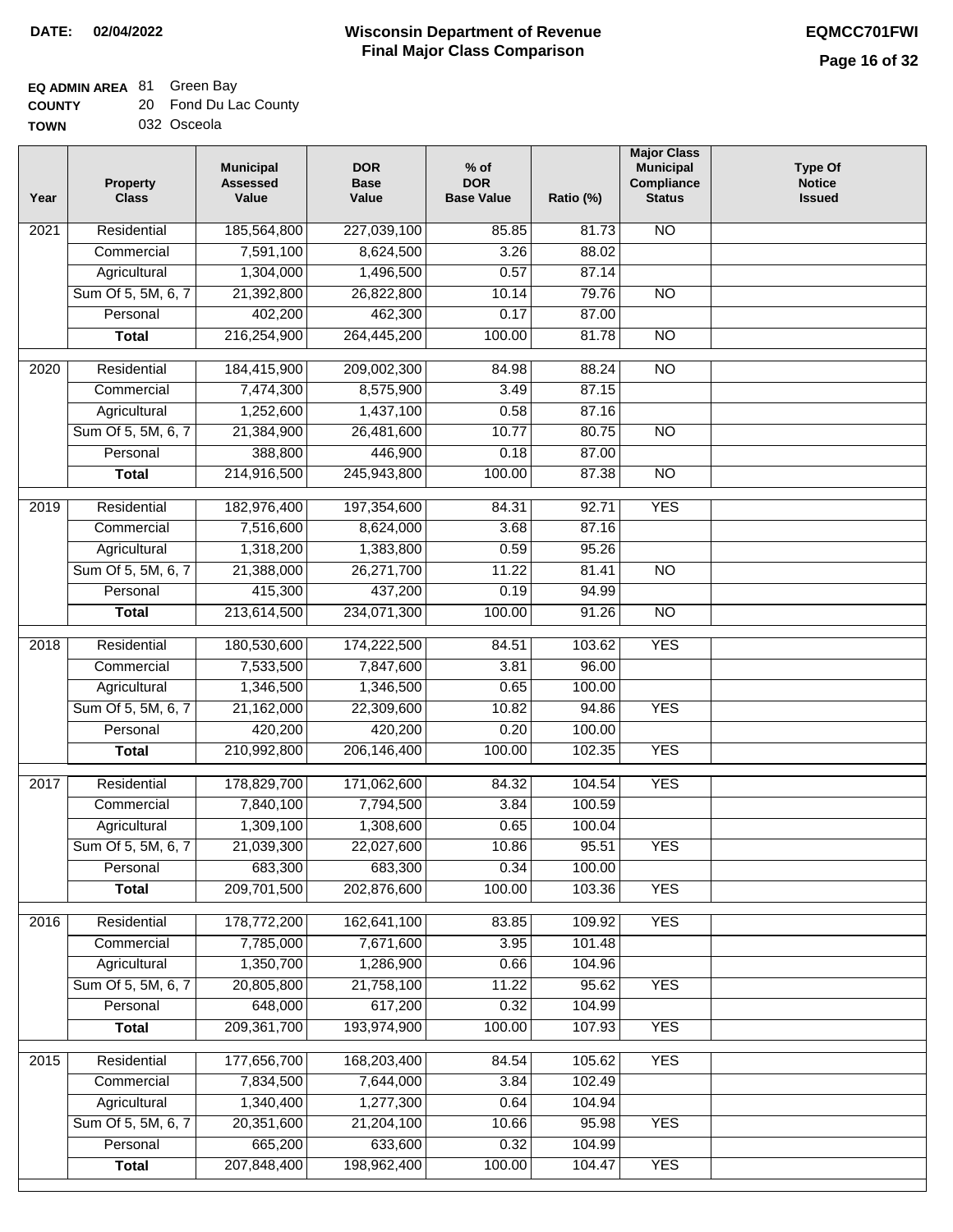#### **Wisconsin Department of Revenue Final Major Class Comparison DATE: 02/04/2022 EQMCC701FWI**

## **EQ ADMIN AREA** 81 Green Bay

| <b>COUNTY</b> | 20 Fond Du Lac County |
|---------------|-----------------------|
| <b>TOWN</b>   | 034 Ripon             |

| Year             | <b>Property</b><br><b>Class</b> | <b>Municipal</b><br><b>Assessed</b><br>Value | <b>DOR</b><br><b>Base</b><br>Value | $%$ of<br><b>DOR</b><br><b>Base Value</b> | Ratio (%) | <b>Major Class</b><br><b>Municipal</b><br>Compliance<br><b>Status</b> | <b>Type Of</b><br><b>Notice</b><br><b>Issued</b> |
|------------------|---------------------------------|----------------------------------------------|------------------------------------|-------------------------------------------|-----------|-----------------------------------------------------------------------|--------------------------------------------------|
| 2021             | Residential                     | 87,257,400                                   | 93,062,400                         | 81.21                                     | 93.76     | <b>YES</b>                                                            |                                                  |
|                  | Commercial                      | 3,649,800                                    | 3,615,200                          | 3.15                                      | 100.96    |                                                                       |                                                  |
|                  | Agricultural                    | 3,293,200                                    | 3,290,800                          | 2.87                                      | 100.07    |                                                                       |                                                  |
|                  | Sum Of 5, 5M, 6, 7              | 14,885,500                                   | 14,160,300                         | 12.36                                     | 105.12    | <b>YES</b>                                                            |                                                  |
|                  | Personal                        | 412,300                                      | 463,300                            | 0.40                                      | 88.99     |                                                                       |                                                  |
|                  | <b>Total</b>                    | 109,498,200                                  | 114,592,000                        | 100.00                                    | 95.55     | <b>YES</b>                                                            |                                                  |
| $\frac{1}{2020}$ | Residential                     | 87,159,100                                   | 87,581,600                         | 80.35                                     | 99.52     | <b>YES</b>                                                            |                                                  |
|                  | Commercial                      | 3,635,800                                    | 3,635,800                          | 3.34                                      | 100.00    |                                                                       |                                                  |
|                  | Agricultural                    | 3,171,800                                    | 3,165,700                          | 2.90                                      | 100.19    |                                                                       |                                                  |
|                  | Sum Of 5, 5M, 6, 7              | 14,868,200                                   | 14, 168, 700                       | 13.00                                     | 104.94    | <b>YES</b>                                                            |                                                  |
|                  | Personal                        | 448,800                                      | 448,800                            | 0.41                                      | 100.00    |                                                                       |                                                  |
|                  | <b>Total</b>                    | 109,283,700                                  | 109,000,600                        | 100.00                                    | 100.26    | <b>YES</b>                                                            |                                                  |
|                  |                                 |                                              |                                    |                                           |           |                                                                       |                                                  |
| $\frac{1}{2019}$ | Residential                     | 87,765,800                                   | 88,167,900                         | 80.42                                     | 99.54     | <b>YES</b>                                                            |                                                  |
|                  | Commercial                      | 3,649,800                                    | 3,599,800                          | 3.28                                      | 101.39    |                                                                       |                                                  |
|                  | Agricultural                    | 3,046,600                                    | 3,041,800                          | 2.77                                      | 100.16    |                                                                       |                                                  |
|                  | Sum Of 5, 5M, 6, 7              | 14,535,600                                   | 14,360,100                         | 13.10                                     | 101.22    | <b>YES</b>                                                            |                                                  |
|                  | Personal                        | 467,700                                      | 467,700                            | 0.43                                      | 100.00    |                                                                       |                                                  |
|                  | <b>Total</b>                    | 109,465,500                                  | 109,637,300                        | 100.00                                    | 99.84     | <b>YES</b>                                                            |                                                  |
| 2018             | Residential                     | 82,146,000                                   | 86,853,400                         | 80.28                                     | 94.58     | <b>YES</b>                                                            |                                                  |
|                  | Commercial                      | 3,018,000                                    | 3,113,300                          | 2.88                                      | 96.94     |                                                                       |                                                  |
|                  | Agricultural                    | 2,804,900                                    | 2,963,200                          | 2.74                                      | 94.66     |                                                                       |                                                  |
|                  | Sum Of 5, 5M, 6, 7              | 13,233,300                                   | 14,821,700                         | 13.70                                     | 89.28     | <b>NO</b>                                                             |                                                  |
|                  | Personal                        | 444,200                                      | 442,600                            | 0.41                                      | 100.36    |                                                                       |                                                  |
|                  | <b>Total</b>                    | 101,646,400                                  | 108,194,200                        | 100.00                                    | 93.95     | <b>NO</b>                                                             | 1st Notice of Non-Compliance                     |
| 2017             | Residential                     | 82,233,700                                   | 85,076,300                         | 79.83                                     | 96.66     | <b>YES</b>                                                            |                                                  |
|                  | Commercial                      | 3,002,500                                    | 3,037,200                          | 2.85                                      | 98.86     |                                                                       |                                                  |
|                  | Agricultural                    | 2,804,700                                    | 2,891,200                          | 2.71                                      | 97.01     |                                                                       |                                                  |
|                  | Sum Of 5, 5M, 6, 7              | 13,229,900                                   | 14,824,900                         | 13.91                                     | 89.24     | $\overline{NO}$                                                       |                                                  |
|                  | Personal                        | 739,200                                      | 736,700                            | 0.69                                      | 100.34    |                                                                       |                                                  |
|                  | <b>Total</b>                    | 102,010,000                                  | 106,566,300                        | 100.00                                    | 95.72     | NO                                                                    |                                                  |
|                  |                                 |                                              |                                    |                                           |           |                                                                       |                                                  |
| 2016             | Residential                     | 81,697,000                                   | 81,287,900                         | 78.98                                     | 100.50    | <b>YES</b>                                                            |                                                  |
|                  | Commercial                      | 3,002,500                                    | 3,037,200                          | 2.95                                      | 98.86     |                                                                       |                                                  |
|                  | Agricultural                    | 2,810,400                                    | 2,856,400                          | 2.78                                      | 98.39     |                                                                       |                                                  |
|                  | Sum Of 5, 5M, 6, 7              | 13,333,800                                   | 15,011,600                         | 14.58                                     | 88.82     | N <sub>O</sub>                                                        |                                                  |
|                  | Personal                        | 737,000                                      | 734,500                            | 0.71                                      | 100.34    |                                                                       |                                                  |
|                  | <b>Total</b>                    | 101,580,700                                  | 102,927,600                        | 100.00                                    | 98.69     | $\overline{NO}$                                                       |                                                  |
| 2015             | Residential                     | 81,221,700                                   | 79,280,600                         | 78.90                                     | 102.45    | <b>YES</b>                                                            |                                                  |
|                  | Commercial                      | 3,002,500                                    | 3,007,100                          | 2.99                                      | 99.85     |                                                                       |                                                  |
|                  | Agricultural                    | 2,811,800                                    | 2,816,300                          | 2.80                                      | 99.84     |                                                                       |                                                  |
|                  | Sum Of 5, 5M, 6, 7              | 13,079,500                                   | 14,642,000                         | 14.57                                     | 89.33     | $\overline{NO}$                                                       |                                                  |
|                  | Personal                        | 710,800                                      | 740,200                            | 0.74                                      | 96.03     |                                                                       |                                                  |
|                  | <b>Total</b>                    | 100,826,300                                  | 100,486,200                        | 100.00                                    | 100.34    | $\overline{NO}$                                                       |                                                  |
|                  |                                 |                                              |                                    |                                           |           |                                                                       |                                                  |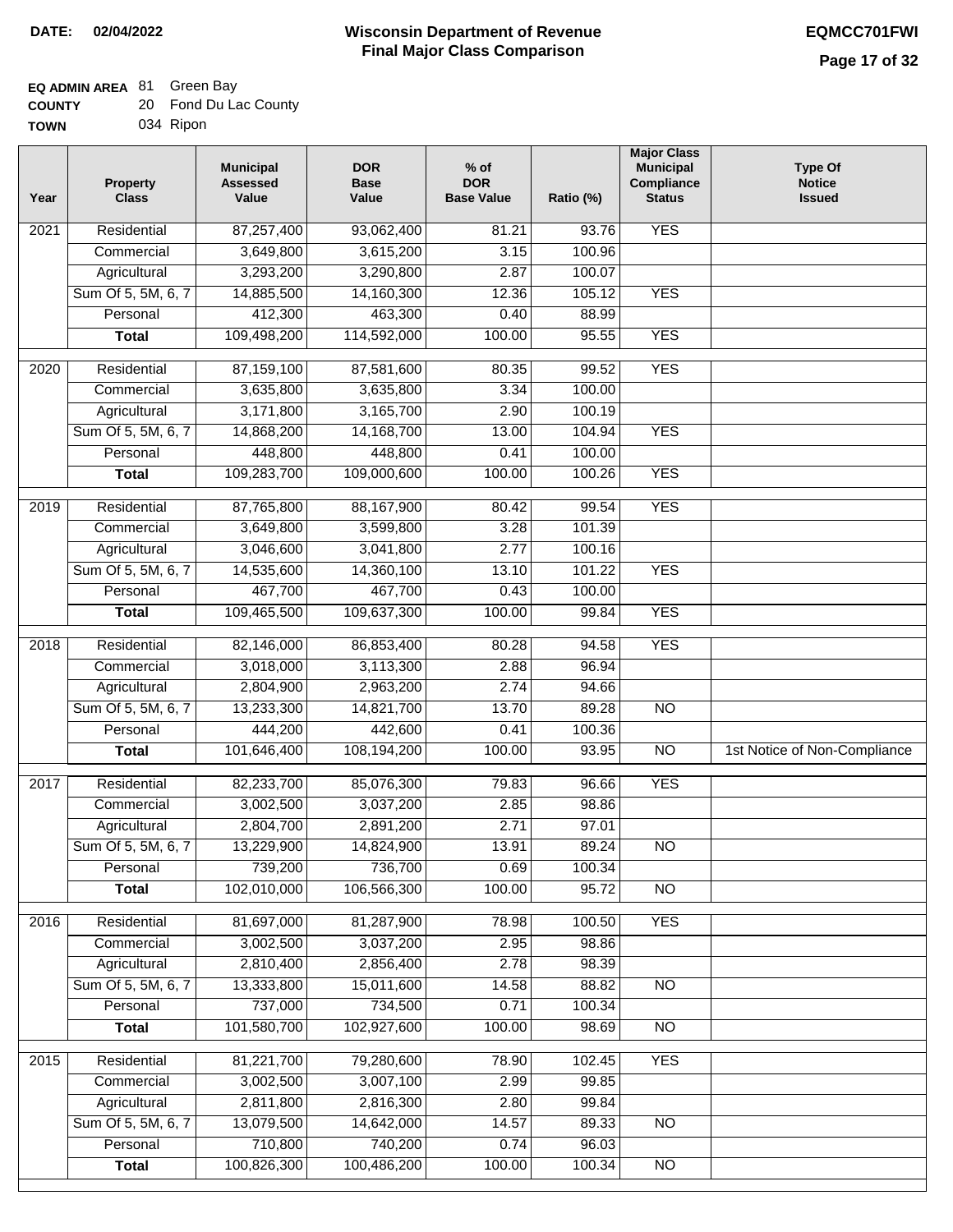### **EQ ADMIN AREA** 81 Green Bay

| <b>COUNTY</b> | 20 Fond Du Lac County |
|---------------|-----------------------|
| <b>TOWN</b>   | 036 Rosendale         |

| Year              | <b>Property</b><br><b>Class</b> | <b>Municipal</b><br><b>Assessed</b><br>Value | <b>DOR</b><br><b>Base</b><br>Value | $%$ of<br><b>DOR</b><br><b>Base Value</b> | Ratio (%) | <b>Major Class</b><br><b>Municipal</b><br>Compliance<br><b>Status</b> | <b>Type Of</b><br><b>Notice</b><br><b>Issued</b> |
|-------------------|---------------------------------|----------------------------------------------|------------------------------------|-------------------------------------------|-----------|-----------------------------------------------------------------------|--------------------------------------------------|
| 2021              | Residential                     | 45,764,900                                   | 51,298,100                         | 64.37                                     | 89.21     | $\overline{NO}$                                                       |                                                  |
|                   | Commercial                      | 671,900                                      | 666,200                            | 0.84                                      | 100.86    |                                                                       |                                                  |
|                   | Agricultural                    | 3,420,000                                    | 3,431,800                          | 4.31                                      | 99.66     |                                                                       |                                                  |
|                   | Sum Of 5, 5M, 6, 7              | 24,594,100                                   | 24,043,000                         | 30.17                                     | 102.29    | <b>YES</b>                                                            |                                                  |
|                   | Personal                        | 229,600                                      | 255,200                            | 0.32                                      | 89.97     |                                                                       |                                                  |
|                   | <b>Total</b>                    | 74,680,500                                   | 79,694,300                         | 100.00                                    | 93.71     | $\overline{NO}$                                                       |                                                  |
| 2020              | Residential                     | 45,360,100                                   | 47,524,100                         | 62.52                                     | 95.45     | <b>YES</b>                                                            |                                                  |
|                   | Commercial                      | 671,900                                      | 672,900                            | 0.89                                      | 99.85     |                                                                       |                                                  |
|                   | Agricultural                    | 3,301,700                                    | 3,313,000                          | 4.36                                      | 99.66     |                                                                       |                                                  |
|                   | Sum Of 5, 5M, 6, 7              | 24,577,800                                   | 24,289,900                         | 31.96                                     | 101.19    | <b>YES</b>                                                            |                                                  |
|                   | Personal                        | 209,800                                      | 211,100                            | 0.28                                      | 99.38     |                                                                       |                                                  |
|                   | <b>Total</b>                    | 74,121,300                                   | 76,011,000                         | 100.00                                    | 97.51     | <b>YES</b>                                                            |                                                  |
| 2019              | Residential                     | 45,168,200                                   | 45,512,900                         | 61.31                                     | 99.24     | <b>YES</b>                                                            |                                                  |
|                   | Commercial                      | 671,900                                      | 666,200                            | 0.90                                      | 100.86    |                                                                       |                                                  |
|                   | Agricultural                    | 3,190,900                                    | 3,179,200                          | 4.28                                      | 100.37    |                                                                       |                                                  |
|                   | Sum Of 5, 5M, 6, 7              | 24,360,000                                   | 24,500,300                         | 33.01                                     | 99.43     | <b>YES</b>                                                            |                                                  |
|                   | Personal                        | 369,900                                      | 369,900                            | 0.50                                      | 100.00    |                                                                       |                                                  |
|                   | <b>Total</b>                    | 73,760,900                                   | 74,228,500                         | 100.00                                    | 99.37     | <b>YES</b>                                                            |                                                  |
| 2018              | Residential                     | 40,027,800                                   | 42,355,200                         | 60.51                                     | 94.51     | <b>YES</b>                                                            |                                                  |
|                   | Commercial                      | 522,200                                      | 542,600                            | 0.78                                      | 96.24     |                                                                       |                                                  |
|                   | Agricultural                    | 2,978,600                                    | 3,082,700                          | 4.40                                      | 96.62     |                                                                       |                                                  |
|                   | Sum Of 5, 5M, 6, 7              | 22,351,300                                   | 23,678,900                         | 33.83                                     | 94.39     | <b>YES</b>                                                            |                                                  |
|                   | Personal                        | 337,500                                      | 336,200                            | 0.48                                      | 100.39    |                                                                       |                                                  |
|                   | <b>Total</b>                    | 66,217,400                                   | 69,995,600                         | 100.00                                    | 94.60     | <b>YES</b>                                                            |                                                  |
| 2017              | Residential                     | 39,857,200                                   | 41,239,500                         | 60.28                                     | 96.65     | <b>YES</b>                                                            |                                                  |
|                   | Commercial                      | 522,200                                      | 532,000                            | 0.78                                      | 98.16     |                                                                       |                                                  |
|                   | Agricultural                    | 2,979,100                                    | 2,999,600                          | 4.38                                      | 99.32     |                                                                       |                                                  |
|                   |                                 | 22,149,900                                   |                                    |                                           | 95.97     | <b>YES</b>                                                            |                                                  |
|                   | Sum Of 5, 5M, 6, 7<br>Personal  | 567,800                                      | 23,080,300<br>565,600              | 33.73<br>0.83                             | 100.39    |                                                                       |                                                  |
|                   | <b>Total</b>                    | 66,076,200                                   | 68,417,000                         | 100.00                                    | 96.58     | <b>YES</b>                                                            |                                                  |
|                   |                                 |                                              |                                    |                                           |           |                                                                       |                                                  |
| 2016              | Residential                     | 39,737,400                                   | 39,538,800                         | 59.37                                     | 100.50    | <b>YES</b>                                                            |                                                  |
|                   | Commercial                      | 721,300                                      | 734,900                            | 1.10                                      | 98.15     |                                                                       |                                                  |
|                   | Agricultural                    | 2,979,900                                    | 2,957,500                          | 4.44                                      | 100.76    |                                                                       |                                                  |
|                   | Sum Of 5, 5M, 6, 7              | 21,892,600                                   | 22,749,300                         | 34.16                                     | 96.23     | <b>YES</b>                                                            |                                                  |
|                   | Personal                        | 619,200                                      | 616,800                            | 0.93                                      | 100.39    |                                                                       |                                                  |
|                   | <b>Total</b>                    | 65,950,400                                   | 66,597,300                         | 100.00                                    | 99.03     | <b>YES</b>                                                            |                                                  |
| $\overline{2015}$ | Residential                     | 38,391,100                                   | 37,379,600                         | 58.60                                     | 102.71    | <b>YES</b>                                                            |                                                  |
|                   | Commercial                      | 721,300                                      | 720,500                            | 1.13                                      | 100.11    |                                                                       |                                                  |
|                   | Agricultural                    | 3,024,900                                    | 2,933,000                          | 4.60                                      | 103.13    |                                                                       |                                                  |
|                   | Sum Of 5, 5M, 6, 7              | 21,834,700                                   | 22,380,700                         | 35.09                                     | 97.56     | <b>YES</b>                                                            |                                                  |
|                   | Personal                        | 382,600                                      | 372,800                            | 0.58                                      | 102.63    |                                                                       |                                                  |
|                   | <b>Total</b>                    | 64,354,600                                   | 63,786,600                         | 100.00                                    | 100.89    | <b>YES</b>                                                            |                                                  |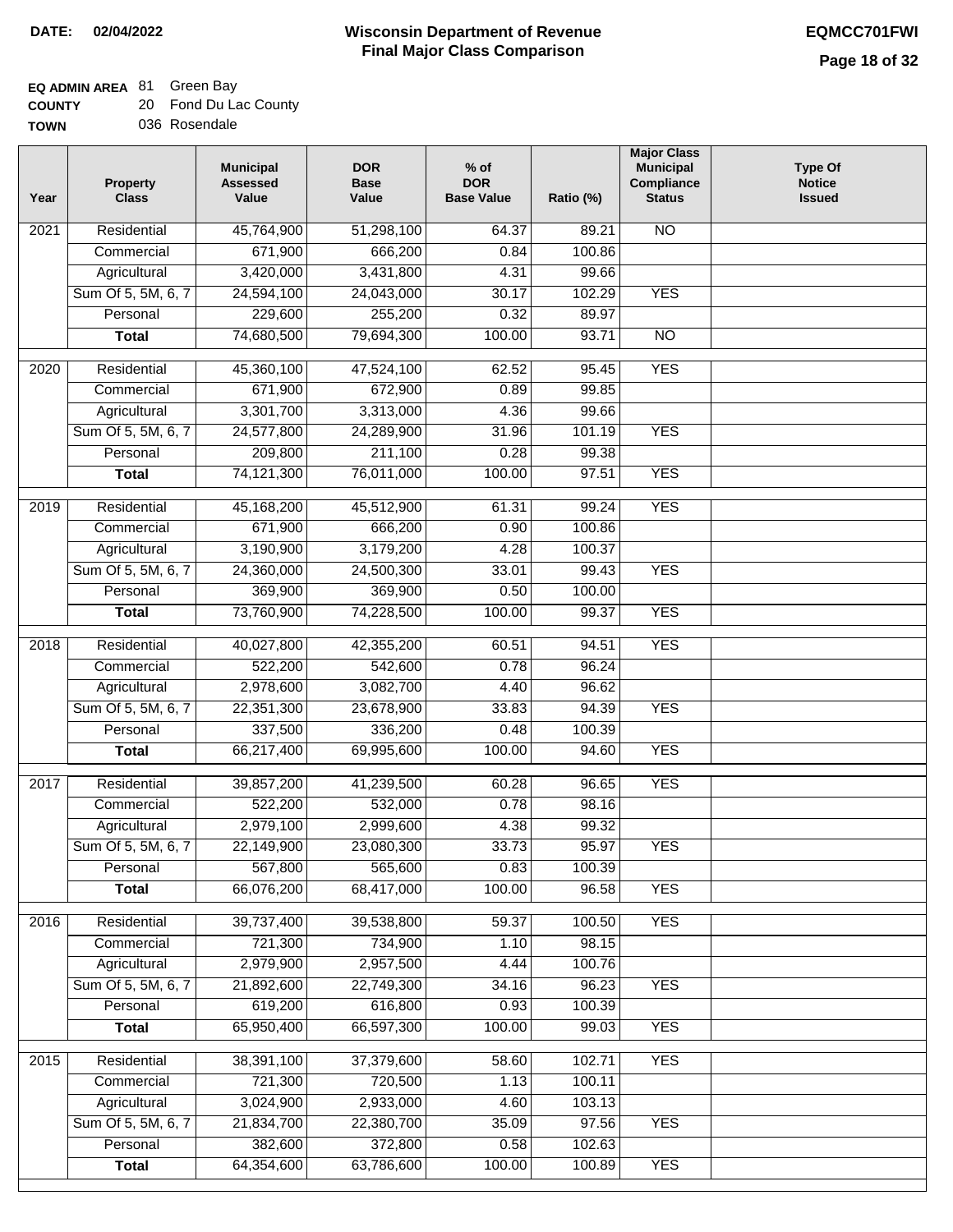### **Wisconsin Department of Revenue DATE: 02/04/2022 EQMCC701FWI Final Major Class Comparison**

### **EQ ADMIN AREA** 81 Green Bay

**Total**

52,480,400

52,772,200

100.00

99.45

YES

| <b>COUNTY</b> | 20. | Fond Du Lac County |
|---------------|-----|--------------------|
| <b>TOWN</b>   |     | 038 Springvale     |

| Year              | <b>Property</b><br><b>Class</b> | <b>Municipal</b><br><b>Assessed</b><br>Value | <b>DOR</b><br><b>Base</b><br>Value | $%$ of<br><b>DOR</b><br><b>Base Value</b> | Ratio (%) | <b>Major Class</b><br><b>Municipal</b><br>Compliance<br><b>Status</b> | <b>Type Of</b><br><b>Notice</b><br><b>Issued</b> |
|-------------------|---------------------------------|----------------------------------------------|------------------------------------|-------------------------------------------|-----------|-----------------------------------------------------------------------|--------------------------------------------------|
| 2021              | Residential                     | 37,750,600                                   | 47,480,000                         | 69.37                                     | 79.51     | N <sub>O</sub>                                                        |                                                  |
|                   | Commercial                      | 82,900                                       | 99,200                             | 0.14                                      | 83.57     |                                                                       |                                                  |
|                   | Agricultural                    | 3,675,700                                    | 3,675,200                          | 5.37                                      | 100.01    |                                                                       |                                                  |
|                   | Sum Of 5, 5M, 6, 7              | 14,081,100                                   | 16,870,700                         | 24.65                                     | 83.46     | $\overline{NO}$                                                       |                                                  |
|                   | Personal                        | 275,500                                      | 320,300                            | 0.47                                      | 86.01     |                                                                       |                                                  |
|                   | <b>Total</b>                    | 55,865,800                                   | 68,445,400                         | 100.00                                    | 81.62     | <b>NO</b>                                                             |                                                  |
| $\overline{20}20$ | Residential                     | 37,111,400                                   | 43,279,400                         | 67.63                                     | 85.75     | $\overline{10}$                                                       |                                                  |
|                   | Commercial                      | 82,900                                       | 100,200                            | 0.16                                      | 82.73     |                                                                       |                                                  |
|                   | Agricultural                    | 3,535,300                                    | 3,535,200                          | 5.52                                      | 100.00    |                                                                       |                                                  |
|                   | Sum Of 5, 5M, 6, 7              | 14,086,200                                   | 16,825,500                         | 26.29                                     | 83.72     | $\overline{NO}$                                                       |                                                  |
|                   | Personal                        | 224,900                                      | 255,600                            | 0.40                                      | 87.99     |                                                                       |                                                  |
|                   | <b>Total</b>                    | 55,040,700                                   | 63,995,900                         | 100.00                                    | 86.01     | <b>NO</b>                                                             |                                                  |
| $\frac{1}{2019}$  | Residential                     | 36,947,000                                   | 43,092,600                         | 67.67                                     | 85.74     | N <sub>O</sub>                                                        |                                                  |
|                   | Commercial                      | 82,900                                       | 99,200                             | 0.16                                      | 83.57     |                                                                       |                                                  |
|                   | Agricultural                    | 3,495,100                                    | 3,393,700                          | 5.33                                      | 102.99    |                                                                       |                                                  |
|                   | Sum Of 5, 5M, 6, 7              | 14,041,800                                   | 16,848,300                         | 26.46                                     | 83.34     | N <sub>O</sub>                                                        |                                                  |
|                   | Personal                        | 226,600                                      | 243,600                            | 0.38                                      | 93.02     |                                                                       |                                                  |
|                   | <b>Total</b>                    | 54,793,400                                   | 63,677,400                         | 100.00                                    | 86.05     | $\overline{NO}$                                                       |                                                  |
| 2018              | Residential                     | 36,552,600                                   | 39,407,800                         | 67.70                                     | 92.75     | <b>YES</b>                                                            |                                                  |
|                   | Commercial                      | 82,900                                       | 86,300                             | 0.15                                      | 96.06     |                                                                       |                                                  |
|                   | Agricultural                    | 3,495,100                                    | 3,302,000                          | 5.67                                      | 105.85    |                                                                       |                                                  |
|                   | Sum Of 5, 5M, 6, 7              | 14,011,800                                   | 15,157,900                         | 26.04                                     | 92.44     | <b>YES</b>                                                            |                                                  |
|                   | Personal                        | 253,500                                      | 253,500                            | 0.44                                      | 100.00    |                                                                       |                                                  |
|                   | <b>Total</b>                    | 54,395,900                                   | 58,207,500                         | 100.00                                    | 93.45     | <b>YES</b>                                                            |                                                  |
| 2017              | Residential                     | 35,888,700                                   | 37,615,900                         | 68.19                                     | 95.41     | <b>YES</b>                                                            |                                                  |
|                   | Commercial                      | 82,900                                       | 83,800                             | 0.15                                      | 98.93     |                                                                       |                                                  |
|                   | Agricultural                    | 3,495,400                                    | 3,223,100                          | 5.84                                      | 108.45    |                                                                       |                                                  |
|                   | Sum Of 5, 5M, 6, 7              | 14,117,800                                   | 13,867,500                         | 25.14                                     | 101.80    | <b>YES</b>                                                            |                                                  |
|                   | Personal                        | 377,100                                      | 377,100                            | 0.68                                      | 100.00    |                                                                       |                                                  |
|                   | <b>Total</b>                    | 53,961,900                                   | 55, 167, 400                       | 100.00                                    | 97.81     | <b>YES</b>                                                            |                                                  |
| 2016              | Residential                     | 35,789,100                                   | 36,073,700                         | 66.29                                     | 99.21     | <b>YES</b>                                                            |                                                  |
|                   | Commercial                      | 82,900                                       | 83,800                             | 0.15                                      | 98.93     |                                                                       |                                                  |
|                   | Agricultural                    | 3,495,400                                    | 3,179,000                          | 5.84                                      | 109.95    |                                                                       |                                                  |
|                   | Sum Of 5, 5M, 6, 7              | 13,586,200                                   | 14,672,200                         | 26.96                                     | 92.60     | <b>YES</b>                                                            |                                                  |
|                   | Personal                        | 411,600                                      | 411,600                            | 0.76                                      | 100.00    |                                                                       |                                                  |
|                   | <b>Total</b>                    | 53,365,200                                   | 54,420,300                         | 100.00                                    | 98.06     | <b>YES</b>                                                            |                                                  |
| $\overline{2015}$ | Residential                     | 34,903,500                                   | 34,498,500                         | 65.37                                     | 101.17    | <b>YES</b>                                                            |                                                  |
|                   | Commercial                      | 82,900                                       | 82,900                             | 0.16                                      | 100.00    |                                                                       |                                                  |
|                   | Agricultural                    | 3,496,300                                    | 3,133,500                          | 5.94                                      | 111.58    |                                                                       |                                                  |
|                   | Sum Of 5, 5M, 6, 7              | 13,584,000                                   | 14,643,600                         | 27.75                                     | 92.76     | <b>YES</b>                                                            |                                                  |
|                   | Personal                        | 413,700                                      | 413,700                            | 0.78                                      | 100.00    |                                                                       |                                                  |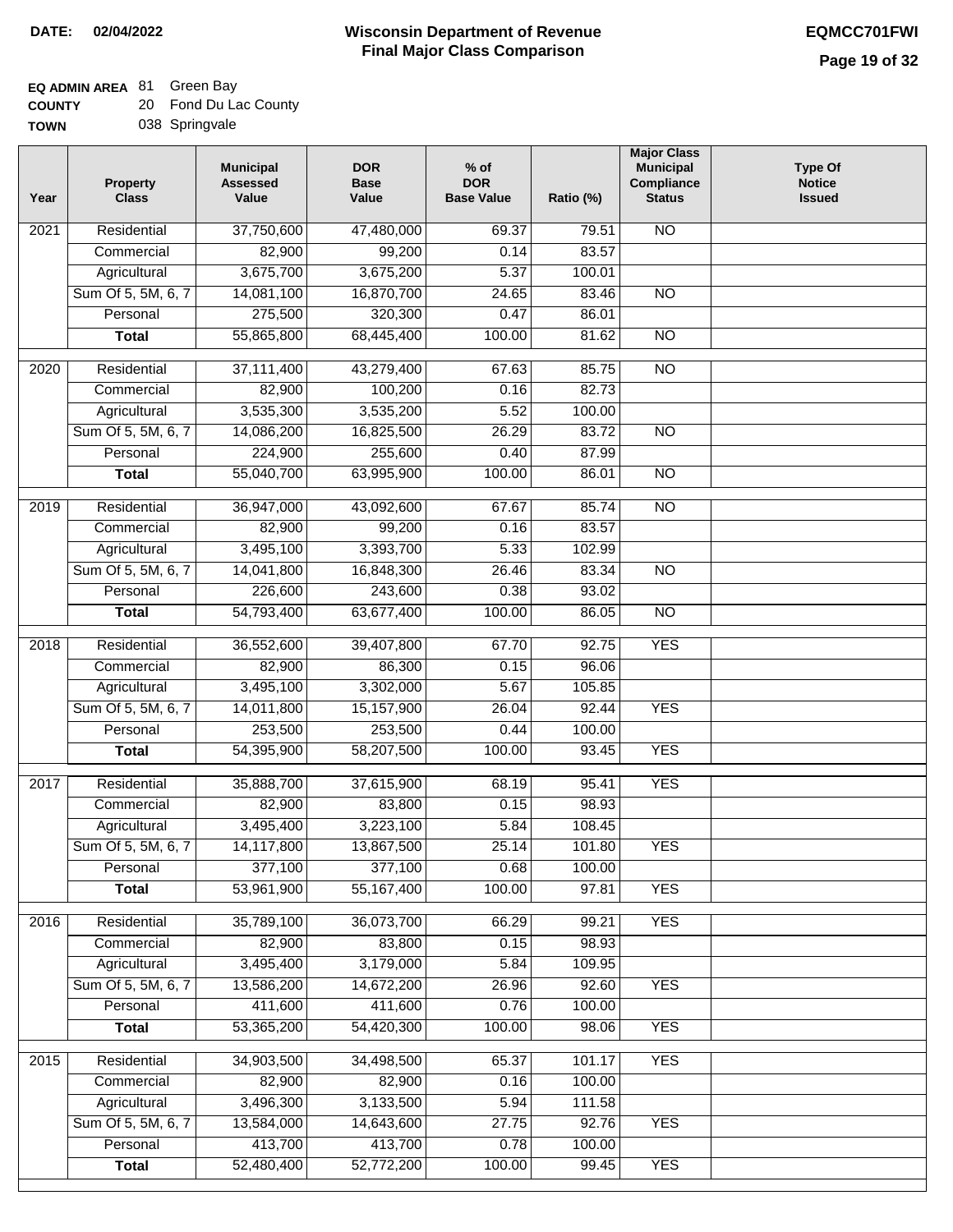### **EQ ADMIN AREA** 81 Green Bay

| <b>COUNTY</b> | 20 Fond Du Lac County |
|---------------|-----------------------|
| <b>TOWN</b>   | 040 Taycheedah        |

| Year              | <b>Property</b><br><b>Class</b> | <b>Municipal</b><br><b>Assessed</b><br>Value | <b>DOR</b><br><b>Base</b><br>Value | $%$ of<br><b>DOR</b><br><b>Base Value</b> | Ratio (%) | <b>Major Class</b><br><b>Municipal</b><br>Compliance<br><b>Status</b> | <b>Type Of</b><br><b>Notice</b><br><b>Issued</b> |
|-------------------|---------------------------------|----------------------------------------------|------------------------------------|-------------------------------------------|-----------|-----------------------------------------------------------------------|--------------------------------------------------|
| 2021              | Residential                     | 427,503,400                                  | 531,520,500                        | 91.07                                     | 80.43     | $\overline{NO}$                                                       |                                                  |
|                   | Commercial                      | 21,838,800                                   | 24,030,600                         | 4.12                                      | 90.88     |                                                                       |                                                  |
|                   | Agricultural                    | 2,311,400                                    | 2,825,600                          | 0.48                                      | 81.80     |                                                                       |                                                  |
|                   | Sum Of 5, 5M, 6, 7              | 20,186,300                                   | 24,883,900                         | 4.26                                      | 81.12     |                                                                       |                                                  |
|                   | Personal                        | 321,200                                      | 391,700                            | 0.07                                      | 82.00     |                                                                       |                                                  |
|                   | <b>Total</b>                    | 472,161,100                                  | 583,652,300                        | 100.00                                    | 80.90     | N <sub>O</sub>                                                        |                                                  |
| 2020              | Residential                     | 419,959,000                                  | 492,734,400                        | 90.54                                     | 85.23     | $\overline{NO}$                                                       |                                                  |
|                   | Commercial                      | 21,018,000                                   | 23,262,300                         | 4.27                                      | 90.35     |                                                                       |                                                  |
|                   | Agricultural                    | 2,311,700                                    | 2,719,500                          | 0.50                                      | 85.00     |                                                                       |                                                  |
|                   | Sum Of 5, 5M, 6, 7              | 19,895,100                                   | 25,039,500                         | 4.60                                      | 79.45     |                                                                       |                                                  |
|                   | Personal                        | 368,100                                      | 433,100                            | 0.08                                      | 84.99     |                                                                       |                                                  |
|                   | <b>Total</b>                    | 463,551,900                                  | 544,188,800                        | 100.00                                    | 85.18     | $\overline{NO}$                                                       |                                                  |
|                   |                                 |                                              |                                    |                                           |           |                                                                       |                                                  |
| 2019              | Residential                     | 412,667,900                                  | 452,471,500                        | 89.84                                     | 91.20     | <b>YES</b>                                                            |                                                  |
|                   | Commercial                      | 20,824,600                                   | 22,579,400                         | 4.48                                      | 92.23     |                                                                       |                                                  |
|                   | Agricultural                    | 2,392,500                                    | 2,616,700                          | 0.52                                      | 91.43     |                                                                       |                                                  |
|                   | Sum Of 5, 5M, 6, 7              | 19,951,900                                   | 25,467,000                         | 5.06                                      | 78.34     |                                                                       |                                                  |
|                   | Personal                        | 438,900                                      | 486,800                            | 0.10                                      | 90.16     |                                                                       |                                                  |
|                   | <b>Total</b>                    | 456,275,800                                  | 503,621,400                        | 100.00                                    | 90.60     | <b>YES</b>                                                            |                                                  |
| 2018              | Residential                     | 406,966,200                                  | 450,443,700                        | 90.23                                     | 90.35     | <b>YES</b>                                                            |                                                  |
|                   | Commercial                      | 20,454,400                                   | 21,577,200                         | 4.32                                      | 94.80     |                                                                       |                                                  |
|                   | Agricultural                    | 2,394,000                                    | 2,547,900                          | 0.51                                      | 93.96     |                                                                       |                                                  |
|                   | Sum Of 5, 5M, 6, 7              | 19,866,400                                   | 24,178,800                         | 4.84                                      | 82.16     |                                                                       |                                                  |
|                   | Personal                        | 440,600                                      | 485,300                            | 0.10                                      | 90.79     |                                                                       |                                                  |
|                   | <b>Total</b>                    | 450,121,600                                  | 499,232,900                        | 100.00                                    | 90.16     | <b>YES</b>                                                            |                                                  |
| 2017              | Residential                     | 399,733,400                                  | 425,215,800                        | 89.78                                     | 94.01     | <b>YES</b>                                                            |                                                  |
|                   | Commercial                      | 18,778,000                                   | 19,726,000                         | 4.17                                      | 95.19     |                                                                       |                                                  |
|                   | Agricultural                    | 2,395,600                                    | 2,479,100                          | 0.52                                      | 96.63     |                                                                       |                                                  |
|                   | Sum Of 5, 5M, 6, 7              | 19,890,600                                   | 23,824,600                         | 5.03                                      | 83.49     |                                                                       |                                                  |
|                   | Personal                        | 2,209,500                                    | 2,350,500                          | 0.50                                      | 94.00     |                                                                       |                                                  |
|                   | <b>Total</b>                    | 443,007,100                                  | 473,596,000                        | 100.00                                    | 93.54     | <b>YES</b>                                                            |                                                  |
|                   |                                 |                                              |                                    |                                           |           |                                                                       |                                                  |
| 2016              | Residential                     | 393,570,400                                  | 414,428,500                        | 90.17                                     | 94.97     | <b>YES</b>                                                            |                                                  |
|                   | Commercial                      | 17,641,000                                   | 18,153,100                         | 3.95                                      | 97.18     |                                                                       |                                                  |
|                   | Agricultural                    | 2,397,000                                    | 2,446,600                          | 0.53                                      | 97.97     |                                                                       |                                                  |
|                   | Sum Of 5, 5M, 6, 7              | 19,469,800                                   | 22,518,500                         | 4.90                                      | 86.46     |                                                                       |                                                  |
|                   | Personal                        | 1,954,000                                    | 2,056,800                          | 0.45                                      | 95.00     |                                                                       |                                                  |
|                   | <b>Total</b>                    | 435,032,200                                  | 459,603,500                        | 100.00                                    | 94.65     | <b>YES</b>                                                            |                                                  |
| $\overline{2015}$ | Residential                     | 387,126,700                                  | 411,730,500                        | 90.41                                     | 94.02     | <b>YES</b>                                                            |                                                  |
|                   | Commercial                      | 16,317,600                                   | 16,929,400                         | 3.72                                      | 96.39     |                                                                       |                                                  |
|                   | Agricultural                    | 2,400,100                                    | 2,426,100                          | 0.53                                      | 98.93     |                                                                       |                                                  |
|                   | Sum Of 5, 5M, 6, 7              | 19,273,100                                   | 22,090,600                         | 4.85                                      | 87.25     |                                                                       |                                                  |
|                   | Personal                        | 2,087,300                                    | 2,220,500                          | 0.49                                      | 94.00     |                                                                       |                                                  |
|                   | <b>Total</b>                    | 427,204,800                                  | 455,397,100                        | 100.00                                    | 93.81     | <b>YES</b>                                                            |                                                  |
|                   |                                 |                                              |                                    |                                           |           |                                                                       |                                                  |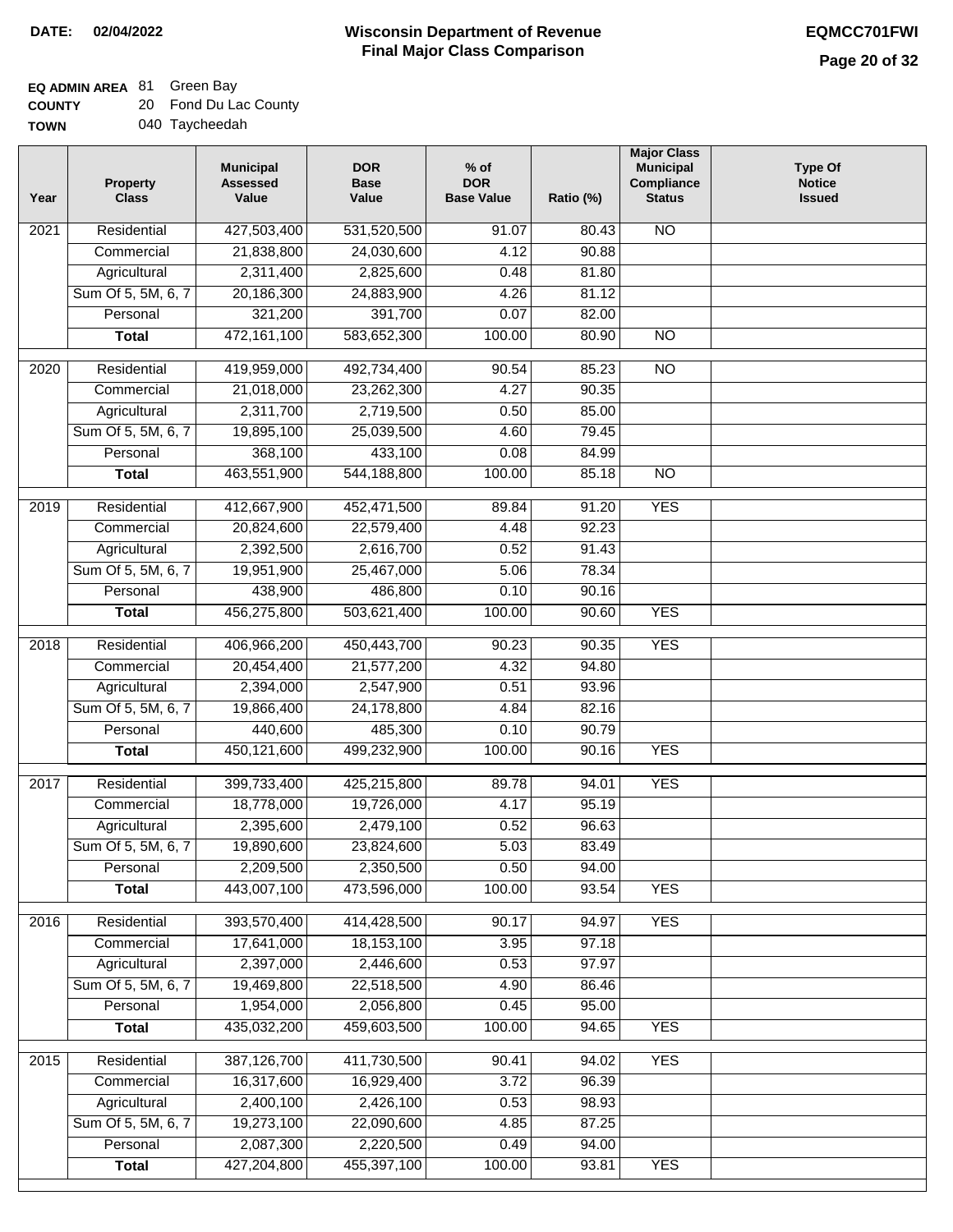| <b>COUNTY</b> | 20 Fond Du Lac County |
|---------------|-----------------------|
| <b>TOWN</b>   | 042 Waupun            |

| Year              | <b>Property</b><br><b>Class</b> | <b>Municipal</b><br><b>Assessed</b><br>Value | <b>DOR</b><br><b>Base</b><br>Value | $%$ of<br><b>DOR</b><br><b>Base Value</b> | Ratio (%) | <b>Major Class</b><br><b>Municipal</b><br>Compliance<br><b>Status</b> | <b>Type Of</b><br><b>Notice</b><br><b>Issued</b> |
|-------------------|---------------------------------|----------------------------------------------|------------------------------------|-------------------------------------------|-----------|-----------------------------------------------------------------------|--------------------------------------------------|
| $\overline{202}1$ | Residential                     | 90,645,200                                   | 110,748,600                        | 75.52                                     | 81.85     | N <sub>O</sub>                                                        |                                                  |
|                   | Commercial                      | 14,222,200                                   | 14,844,300                         | 10.12                                     | 95.81     | <b>YES</b>                                                            |                                                  |
|                   | Agricultural                    | 2,549,100                                    | 2,610,200                          | 1.78                                      | 97.66     |                                                                       |                                                  |
|                   | Sum Of 5, 5M, 6, 7              | 16,201,100                                   | 17,573,200                         | 11.98                                     | 92.19     | <b>YES</b>                                                            |                                                  |
|                   | Personal                        | 795,300                                      | 874,000                            | 0.60                                      | 91.00     |                                                                       |                                                  |
|                   | <b>Total</b>                    | 124,412,900                                  | 146,650,300                        | 100.00                                    | 84.84     | $\overline{NO}$                                                       |                                                  |
| 2020              | Residential                     | 89,509,600                                   | 99,670,200                         | 73.54                                     | 89.81     | $\overline{NO}$                                                       |                                                  |
|                   | Commercial                      | 14,222,200                                   | 14,994,200                         | 11.06                                     | 94.85     | <b>YES</b>                                                            |                                                  |
|                   | Agricultural                    | 2,446,600                                    | 2,507,400                          | 1.85                                      | 97.58     |                                                                       |                                                  |
|                   | Sum Of 5, 5M, 6, 7              | 16,170,100                                   | 17,547,700                         | 12.95                                     | 92.15     | <b>YES</b>                                                            |                                                  |
|                   | Personal                        | 798,600                                      | 818,600                            | 0.60                                      | 97.56     |                                                                       |                                                  |
|                   | <b>Total</b>                    | 123, 147, 100                                | 135,538,100                        | 100.00                                    | 90.86     | $\overline{NO}$                                                       |                                                  |
|                   |                                 |                                              |                                    |                                           |           |                                                                       |                                                  |
| 2019              | Residential                     | 88,203,200                                   | 93,667,600                         | 72.46                                     | 94.17     | <b>YES</b>                                                            |                                                  |
|                   | Commercial                      | 14,149,200                                   | 14,785,100                         | 11.44                                     | 95.70     | <b>YES</b>                                                            |                                                  |
|                   | Agricultural                    | 2,283,800                                    | 2,413,500                          | 1.87                                      | 94.63     |                                                                       |                                                  |
|                   | Sum Of 5, 5M, 6, 7              | 16,286,300                                   | 17,451,300                         | 13.50                                     | 93.32     | <b>YES</b>                                                            |                                                  |
|                   | Personal                        | 865,900                                      | 952,000                            | 0.74                                      | 90.96     |                                                                       |                                                  |
|                   | <b>Total</b>                    | 121,788,400                                  | 129,269,500                        | 100.00                                    | 94.21     | <b>YES</b>                                                            |                                                  |
| 2018              | Residential                     | 87,271,700                                   | 89,846,400                         | 72.56                                     | 97.13     | <b>YES</b>                                                            |                                                  |
|                   | Commercial                      | 14,149,200                                   | 14,197,200                         | 11.47                                     | 99.66     | <b>YES</b>                                                            |                                                  |
|                   | Agricultural                    | 2,286,000                                    | 2,344,200                          | 1.89                                      | 97.52     |                                                                       |                                                  |
|                   | Sum Of 5, 5M, 6, 7              | 16,293,200                                   | 16,631,400                         | 13.43                                     | 97.97     | <b>YES</b>                                                            |                                                  |
|                   | Personal                        | 803,100                                      | 809,200                            | 0.65                                      | 99.25     |                                                                       |                                                  |
|                   | <b>Total</b>                    | 120,803,200                                  | 123,828,400                        | 100.00                                    | 97.56     | <b>YES</b>                                                            |                                                  |
| $\overline{20}17$ | Residential                     | 85,968,600                                   | 86,848,700                         | 77.05                                     | 98.99     | <b>YES</b>                                                            |                                                  |
|                   | Commercial                      | 5,028,600                                    | 4,909,500                          | 4.36                                      | 102.43    |                                                                       |                                                  |
|                   | Agricultural                    | 2,278,400                                    | 2,277,500                          | 2.02                                      | 100.04    |                                                                       |                                                  |
|                   | Sum Of 5, 5M, 6, 7              | 16,482,700                                   | 16,567,900                         | 14.70                                     | 99.49     | <b>YES</b>                                                            |                                                  |
|                   | Personal                        | 2,109,400                                    | 2,109,400                          | 1.87                                      | 100.00    |                                                                       |                                                  |
|                   | <b>Total</b>                    | 111,867,700                                  | 112,713,000                        | 100.00                                    | 99.25     | <b>YES</b>                                                            |                                                  |
| 2016              | Residential                     | 79,857,400                                   | 82,956,000                         | 75.80                                     | 96.26     | <b>YES</b>                                                            |                                                  |
|                   | Commercial                      | 4,526,900                                    | 4,730,700                          | 4.32                                      | 95.69     |                                                                       |                                                  |
|                   | Agricultural                    | 2,153,900                                    | 2,206,100                          | 2.02                                      | 97.63     |                                                                       |                                                  |
|                   | Sum Of 5, 5M, 6, 7              | 14,871,700                                   | 17,316,000                         | 15.82                                     | 85.88     | $\overline{NO}$                                                       |                                                  |
|                   | Personal                        | 2,117,700                                    | 2,237,700                          | 2.04                                      | 94.64     |                                                                       |                                                  |
|                   | <b>Total</b>                    | 103,527,600                                  | 109,446,500                        | 100.00                                    | 94.59     | N <sub>O</sub>                                                        | 2nd Notice of Non-Compliance                     |
| 2015              | Residential                     | 78,843,800                                   | 81,897,000                         | 75.62                                     | 96.27     | <b>YES</b>                                                            |                                                  |
|                   | Commercial                      | 4,526,900                                    | 4,683,900                          | 4.33                                      | 96.65     |                                                                       |                                                  |
|                   | Agricultural                    | 2,155,000                                    | 2,183,200                          | 2.02                                      | 98.71     |                                                                       |                                                  |
|                   | Sum Of 5, 5M, 6, 7              | 14,889,400                                   | 17,352,300                         | 16.02                                     | 85.81     | <b>NO</b>                                                             |                                                  |
|                   | Personal                        | 2,070,600                                    | 2,178,700                          | 2.01                                      | 95.04     |                                                                       |                                                  |
|                   | <b>Total</b>                    | 102,485,700                                  | 108,295,100                        | 100.00                                    | 94.64     | NO                                                                    | Non-Compliance Notice                            |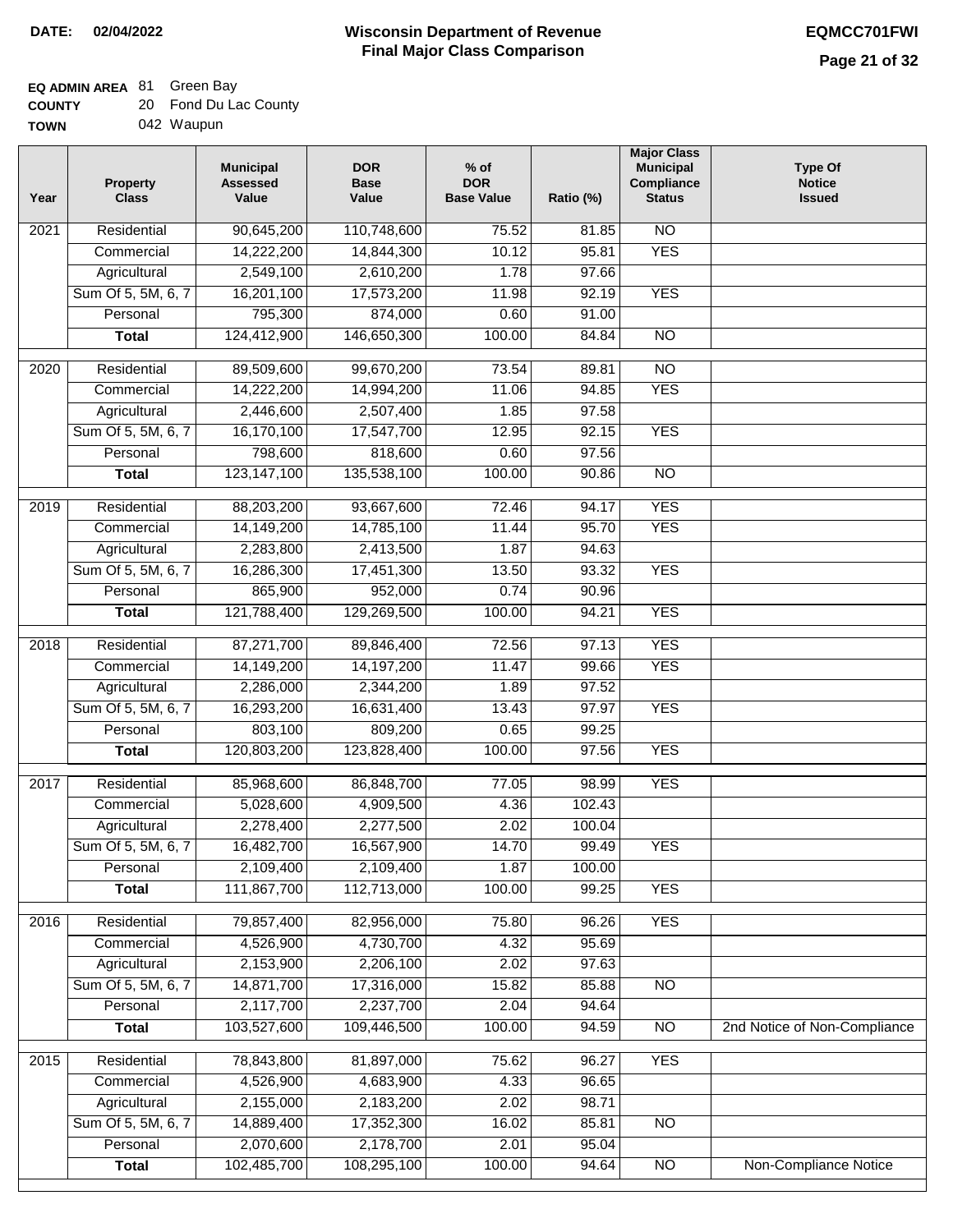| <b>COUNTY</b>  | 20 Fond Du Lac County |
|----------------|-----------------------|
| <b>VILLAGE</b> | 106 Brandon           |

| ЭE | 106 Brandon |
|----|-------------|
|    |             |

| Year              | <b>Property</b><br><b>Class</b> | <b>Municipal</b><br><b>Assessed</b><br>Value | <b>DOR</b><br><b>Base</b><br>Value | $%$ of<br><b>DOR</b><br><b>Base Value</b> | Ratio (%) | <b>Major Class</b><br><b>Municipal</b><br>Compliance<br><b>Status</b> | <b>Type Of</b><br><b>Notice</b><br><b>Issued</b> |
|-------------------|---------------------------------|----------------------------------------------|------------------------------------|-------------------------------------------|-----------|-----------------------------------------------------------------------|--------------------------------------------------|
| 2021              | Residential                     | 34,696,200                                   | 39,006,200                         | 80.84                                     | 88.95     | $\overline{NO}$                                                       |                                                  |
|                   | Commercial                      | 8,163,800                                    | 8,827,000                          | 18.29                                     | 92.49     | <b>YES</b>                                                            |                                                  |
|                   | Agricultural                    | 22,300                                       | 25,700                             | 0.05                                      | 86.77     |                                                                       |                                                  |
|                   | Sum Of 5, 5M, 6, 7              | 128,300                                      | 127,300                            | 0.26                                      | 100.79    |                                                                       |                                                  |
|                   | Personal                        | 221,900                                      | 264,200                            | 0.55                                      | 83.99     |                                                                       |                                                  |
|                   | <b>Total</b>                    | 43,232,500                                   | 48,250,400                         | 100.00                                    | 89.60     | $\overline{NO}$                                                       |                                                  |
| 2020              | Residential                     | 34,516,800                                   | 36,595,300                         | 80.21                                     | 94.32     | <b>YES</b>                                                            |                                                  |
|                   | Commercial                      | 7,877,100                                    | 8,571,400                          | 18.79                                     | 91.90     | <b>YES</b>                                                            |                                                  |
|                   | Agricultural                    | 21,700                                       | 24,700                             | 0.05                                      | 87.85     |                                                                       |                                                  |
|                   | Sum Of 5, 5M, 6, 7              | 128,300                                      | 124,900                            | 0.27                                      | 102.72    |                                                                       |                                                  |
|                   | Personal                        | 265,900                                      | 309,100                            | 0.68                                      | 86.02     |                                                                       |                                                  |
|                   | <b>Total</b>                    | 42,809,800                                   | 45,625,400                         | 100.00                                    | 93.83     | <b>YES</b>                                                            |                                                  |
|                   |                                 |                                              |                                    |                                           |           |                                                                       |                                                  |
| 2019              | Residential                     | 34,433,900                                   | 37,477,700                         | 82.79                                     | 91.88     | <b>YES</b>                                                            |                                                  |
|                   | Commercial                      | 7,534,700                                    | 7,357,300                          | 16.25                                     | 102.41    | <b>YES</b>                                                            |                                                  |
|                   | Agricultural                    | 25,500                                       | 24,600                             | 0.05                                      | 103.66    |                                                                       |                                                  |
|                   | Sum Of 5, 5M, 6, 7              | 128,300                                      | 125,900                            | 0.28                                      | 101.91    |                                                                       |                                                  |
|                   | Personal                        | 277,600                                      | 281,500                            | 0.62                                      | 98.61     |                                                                       |                                                  |
|                   | <b>Total</b>                    | 42,400,000                                   | 45,267,000                         | 100.00                                    | 93.67     | <b>YES</b>                                                            |                                                  |
| $\overline{2018}$ | Residential                     | 34,396,900                                   | 35,324,800                         | 82.35                                     | 97.37     | <b>YES</b>                                                            |                                                  |
|                   | Commercial                      | 7,483,000                                    | 7,161,700                          | 16.70                                     | 104.49    | <b>YES</b>                                                            |                                                  |
|                   | Agricultural                    | 25,500                                       | 23,900                             | 0.06                                      | 106.69    |                                                                       |                                                  |
|                   | Sum Of 5, 5M, 6, 7              | 128,300                                      | 124,800                            | 0.29                                      | 102.80    |                                                                       |                                                  |
|                   | Personal                        | 265,400                                      | 260,200                            | 0.61                                      | 102.00    |                                                                       |                                                  |
|                   | <b>Total</b>                    | 42,299,100                                   | 42,895,400                         | 100.00                                    | 98.61     | <b>YES</b>                                                            |                                                  |
| 2017              | Residential                     | 33,784,200                                   | 35,803,500                         | 83.02                                     | 94.36     | <b>YES</b>                                                            |                                                  |
|                   | Commercial                      | 7,125,900                                    | 6,612,900                          | 15.33                                     | 107.76    | <b>YES</b>                                                            |                                                  |
|                   | Agricultural                    | 25,500                                       | 23,300                             | 0.05                                      | 109.44    |                                                                       |                                                  |
|                   | Sum Of 5, 5M, 6, 7              | 128,300                                      | 128,300                            | 0.30                                      | 100.00    |                                                                       |                                                  |
|                   | Personal                        | 558,000                                      | 558,000                            | 1.29                                      | 100.00    |                                                                       |                                                  |
|                   | <b>Total</b>                    | 41,621,900                                   | 43,126,000                         | 100.00                                    | 96.51     | <b>YES</b>                                                            |                                                  |
|                   |                                 |                                              |                                    |                                           |           |                                                                       |                                                  |
| 2016              | Residential                     | 33,484,800                                   | 33,788,400                         | 82.10                                     | 99.10     | <b>YES</b>                                                            |                                                  |
|                   | Commercial                      | 7,123,700                                    | 6,610,500                          | 16.06                                     | 107.76    | <b>YES</b>                                                            |                                                  |
|                   | Agricultural                    | 25,500                                       | 23,000                             | 0.06                                      | 110.87    |                                                                       |                                                  |
|                   | Sum Of 5, 5M, 6, 7              | 128,300                                      | 128,300                            | 0.31                                      | 100.00    |                                                                       |                                                  |
|                   | Personal                        | 618,200                                      | 606,100                            | 1.47                                      | 102.00    |                                                                       |                                                  |
|                   | <b>Total</b>                    | 41,380,500                                   | 41,156,300                         | 100.00                                    | 100.54    | <b>YES</b>                                                            |                                                  |
| 2015              | Residential                     | 33,386,100                                   | 32,071,400                         | 81.05                                     | 104.10    | <b>YES</b>                                                            |                                                  |
|                   | Commercial                      | 7,155,400                                    | 6,739,700                          | 17.03                                     | 106.17    | <b>YES</b>                                                            |                                                  |
|                   | Agricultural                    | 25,500                                       | 22,700                             | 0.06                                      | 112.33    |                                                                       |                                                  |
|                   | Sum Of 5, 5M, 6, 7              | 127,800                                      | 126,800                            | 0.32                                      | 100.79    |                                                                       |                                                  |
|                   | Personal                        | 672,200                                      | 611,100                            | 1.54                                      | 110.00    |                                                                       |                                                  |
|                   | <b>Total</b>                    | 41,367,000                                   | 39,571,700                         | 100.00                                    | 104.54    | <b>YES</b>                                                            |                                                  |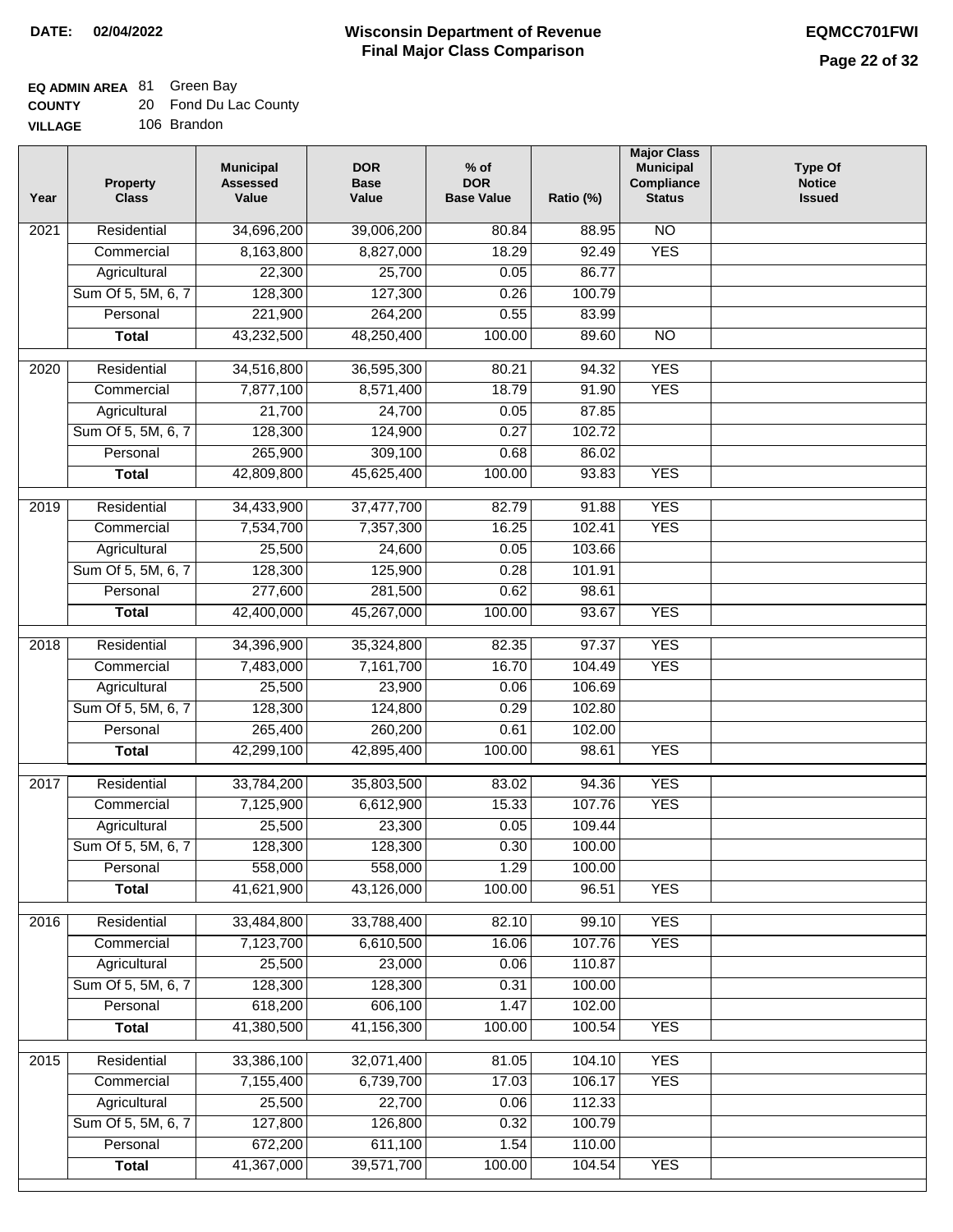## **EQ ADMIN AREA** 81 Green Bay

**COUNTY** 20 Fond Du Lac County

**VILLAGE** 111 Campbellsport

| Year             | <b>Property</b><br><b>Class</b> | <b>Municipal</b><br><b>Assessed</b><br>Value | <b>DOR</b><br><b>Base</b><br>Value | $%$ of<br><b>DOR</b><br><b>Base Value</b> | Ratio (%) | <b>Major Class</b><br><b>Municipal</b><br>Compliance<br><b>Status</b> | <b>Type Of</b><br><b>Notice</b><br><b>Issued</b> |
|------------------|---------------------------------|----------------------------------------------|------------------------------------|-------------------------------------------|-----------|-----------------------------------------------------------------------|--------------------------------------------------|
| 2021             | Residential                     | 92,882,200                                   | 104,736,200                        | 80.77                                     | 88.68     | <b>NO</b>                                                             |                                                  |
|                  | Commercial                      | 22,657,100                                   | 23,971,200                         | 18.49                                     | 94.52     | <b>YES</b>                                                            |                                                  |
|                  | Agricultural                    | 22,900                                       | 25,400                             | 0.02                                      | 90.16     |                                                                       |                                                  |
|                  | Sum Of 5, 5M, 6, 7              | 65,000                                       | 75,100                             | 0.06                                      | 86.55     |                                                                       |                                                  |
|                  | Personal                        | 777,200                                      | 863,500                            | 0.67                                      | 90.01     |                                                                       |                                                  |
|                  | <b>Total</b>                    | 116,404,400                                  | 129,671,400                        | 100.00                                    | 89.77     | $\overline{NO}$                                                       |                                                  |
| $\frac{1}{2020}$ | Residential                     | 92,300,500                                   | 98,944,900                         | 80.26                                     | 93.28     | <b>YES</b>                                                            |                                                  |
|                  | Commercial                      | 22,532,800                                   | 23,365,700                         | 18.95                                     | 96.44     | <b>YES</b>                                                            |                                                  |
|                  | Agricultural                    | 23,100                                       | 24,400                             | 0.02                                      | 94.67     |                                                                       |                                                  |
|                  | Sum Of 5, 5M, 6, 7              | 65,000                                       | 73,700                             | 0.06                                      | 88.20     |                                                                       |                                                  |
|                  | Personal                        | 825,200                                      | 868,600                            | 0.70                                      | 95.00     |                                                                       |                                                  |
|                  | <b>Total</b>                    | 115,746,600                                  | 123,277,300                        | 100.00                                    | 93.89     | <b>YES</b>                                                            |                                                  |
|                  |                                 |                                              |                                    |                                           |           |                                                                       |                                                  |
| $\frac{1}{2019}$ | Residential                     | 91,897,700                                   | 93,829,800                         | 79.95                                     | 97.94     | <b>YES</b>                                                            |                                                  |
|                  | Commercial                      | 22,432,800                                   | 22,392,800                         | 19.08                                     | 100.18    | <b>YES</b>                                                            |                                                  |
|                  | Agricultural                    | 23,100                                       | 23,400                             | 0.02                                      | 98.72     |                                                                       |                                                  |
|                  | Sum Of 5, 5M, 6, 7              | 65,000                                       | 75,800                             | 0.06                                      | 85.75     |                                                                       |                                                  |
|                  | Personal                        | 1,032,300                                    | 1,032,300                          | 0.88                                      | 100.00    |                                                                       |                                                  |
|                  | <b>Total</b>                    | 115,450,900                                  | 117,354,100                        | 100.00                                    | 98.38     | <b>YES</b>                                                            |                                                  |
| 2018             | Residential                     | 83,875,000                                   | 86,367,900                         | 78.37                                     | 97.11     | <b>YES</b>                                                            |                                                  |
|                  | Commercial                      | 21,439,800                                   | 22,873,900                         | 20.76                                     | 93.73     | <b>YES</b>                                                            |                                                  |
|                  | Agricultural                    | 26,100                                       | 29,100                             | 0.03                                      | 89.69     |                                                                       |                                                  |
|                  | Sum Of 5, 5M, 6, 7              | 64,100                                       | 72,700                             | 0.07                                      | 88.17     |                                                                       |                                                  |
|                  | Personal                        | 839,400                                      | 865,400                            | 0.79                                      | 97.00     |                                                                       |                                                  |
|                  | <b>Total</b>                    | 106,244,400                                  | 110,209,000                        | 100.00                                    | 96.40     | <b>YES</b>                                                            |                                                  |
| 2017             | Residential                     | 83,929,700                                   | 84,491,800                         | 78.24                                     | 99.33     | <b>YES</b>                                                            |                                                  |
|                  | Commercial                      | 20,777,000                                   | 21,537,100                         | 19.94                                     | 96.47     | <b>YES</b>                                                            |                                                  |
|                  | Agricultural                    | 26,100                                       | 28,400                             | 0.03                                      | 91.90     |                                                                       |                                                  |
|                  | Sum Of 5, 5M, 6, 7              | 64,100                                       | 64,200                             | 0.06                                      | 99.84     |                                                                       |                                                  |
|                  | Personal                        | 1,866,700                                    | 1,866,700                          | 1.73                                      | 100.00    |                                                                       |                                                  |
|                  | <b>Total</b>                    | 106,663,600                                  | 107,988,200                        | 100.00                                    | 98.77     | <b>YES</b>                                                            |                                                  |
| 2016             | Residential                     | 83,771,300                                   | 81,850,700                         | 78.95                                     | 102.35    | <b>YES</b>                                                            |                                                  |
|                  | Commercial                      | 19,166,300                                   | 19,929,900                         | 19.22                                     | 96.17     | <b>YES</b>                                                            |                                                  |
|                  | Agricultural                    | 26,100                                       | 27,900                             | 0.03                                      | 93.55     |                                                                       |                                                  |
|                  | Sum Of 5, 5M, 6, 7              | 64,100                                       | 64,200                             | 0.06                                      | 99.84     |                                                                       |                                                  |
|                  | Personal                        | 1,816,000                                    | 1,798,000                          | 1.73                                      | 101.00    |                                                                       |                                                  |
|                  | <b>Total</b>                    | 104,843,800                                  | 103,670,700                        | 100.00                                    | 101.13    | <b>YES</b>                                                            |                                                  |
| 2015             | Residential                     | 84,430,000                                   | 82,038,600                         | 79.53                                     | 102.91    | <b>YES</b>                                                            |                                                  |
|                  | Commercial                      | 18,669,200                                   | 19,111,700                         | 18.53                                     | 97.68     | <b>YES</b>                                                            |                                                  |
|                  | Agricultural                    | 26,400                                       | 28,100                             | 0.03                                      | 93.95     |                                                                       |                                                  |
|                  | Sum Of 5, 5M, 6, 7              | 40,400                                       | 54,400                             | 0.05                                      | 74.26     |                                                                       |                                                  |
|                  | Personal                        | 1,978,300                                    | 1,920,600                          | 1.86                                      | 103.00    |                                                                       |                                                  |
|                  | <b>Total</b>                    | 105,144,300                                  | 103,153,400                        | 100.00                                    | 101.93    | <b>YES</b>                                                            |                                                  |
|                  |                                 |                                              |                                    |                                           |           |                                                                       |                                                  |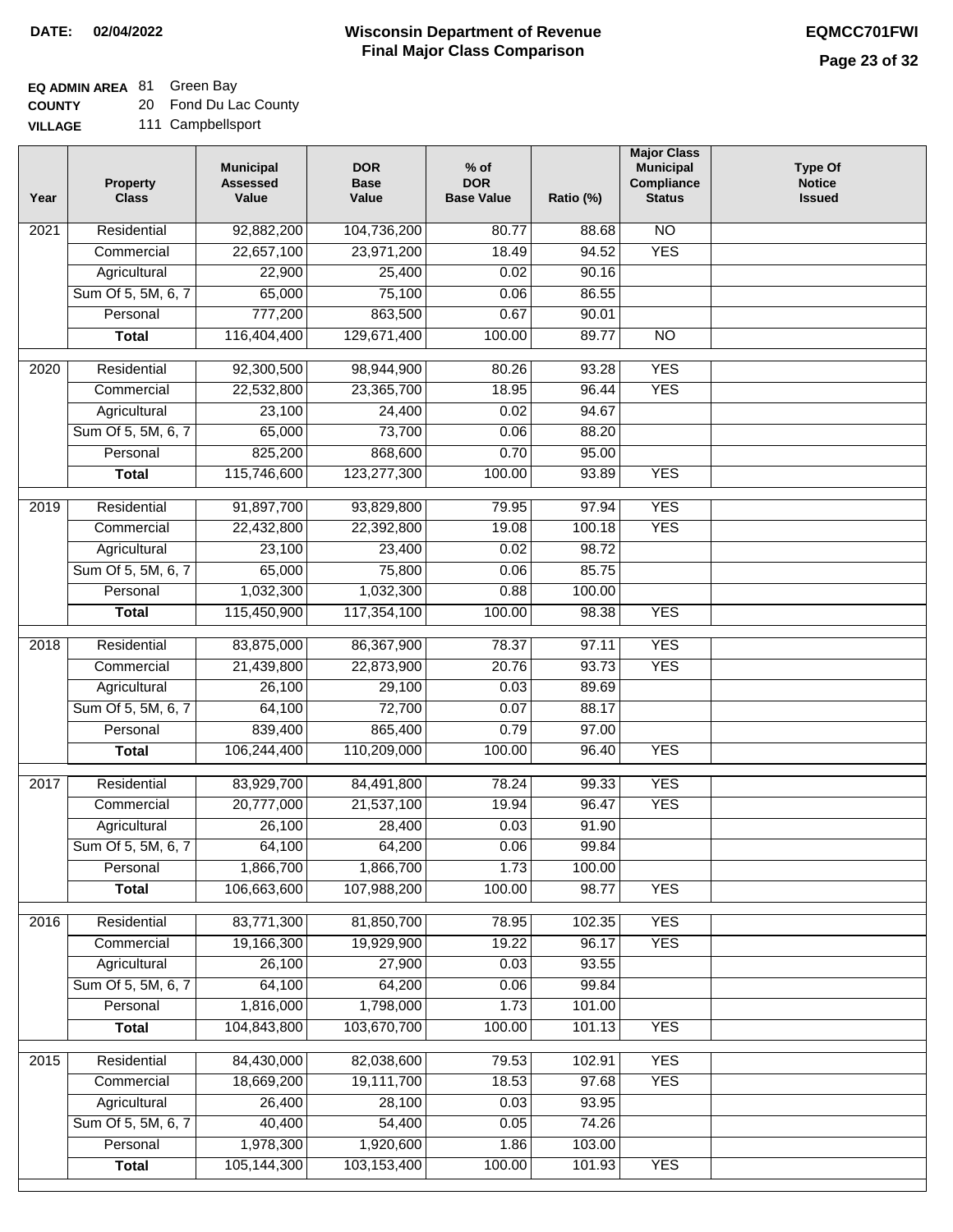# **EQ ADMIN AREA** 81 Green Bay

| <b>COUNTY</b> | 20 Fond Du Lac County |
|---------------|-----------------------|
|               |                       |

**VILLAGE** 121 Eden

| Year              | <b>Property</b><br><b>Class</b> | <b>Municipal</b><br><b>Assessed</b><br>Value | <b>DOR</b><br><b>Base</b><br>Value | % of<br><b>DOR</b><br><b>Base Value</b> | Ratio (%) | <b>Major Class</b><br><b>Municipal</b><br>Compliance<br><b>Status</b> | <b>Type Of</b><br><b>Notice</b><br><b>Issued</b> |
|-------------------|---------------------------------|----------------------------------------------|------------------------------------|-----------------------------------------|-----------|-----------------------------------------------------------------------|--------------------------------------------------|
| 2021              | Residential                     | 31,832,200                                   | 35,224,600                         | 73.57                                   | 90.37     | <b>YES</b>                                                            |                                                  |
|                   | Commercial                      | 12,635,700                                   | 12,366,100                         | 25.83                                   | 102.18    | <b>YES</b>                                                            |                                                  |
|                   | Agricultural                    | 5,600                                        | 5,600                              | 0.01                                    | 100.00    |                                                                       |                                                  |
|                   | Sum Of 5, 5M, 6, 7              | 1,900                                        | 3,400                              | 0.01                                    | 55.88     |                                                                       |                                                  |
|                   | Personal                        | 271,800                                      | 277,300                            | 0.58                                    | 98.02     |                                                                       |                                                  |
|                   | <b>Total</b>                    | 44,747,200                                   | 47,877,000                         | 100.00                                  | 93.46     | <b>YES</b>                                                            |                                                  |
| $\overline{2020}$ | Residential                     | 30,628,500                                   | 31,795,800                         | 71.05                                   | 96.33     | <b>YES</b>                                                            |                                                  |
|                   | Commercial                      | 12,808,500                                   | 12,652,100                         | 28.27                                   | 101.24    | <b>YES</b>                                                            |                                                  |
|                   | Agricultural                    | 5,700                                        | 5,500                              | 0.01                                    | 103.64    |                                                                       |                                                  |
|                   | Sum Of 5, 5M, 6, 7              | 1,900                                        | 3,200                              | 0.01                                    | 59.38     |                                                                       |                                                  |
|                   | Personal                        | 295,900                                      | 295,900                            | 0.66                                    | 100.00    |                                                                       |                                                  |
|                   | <b>Total</b>                    | 43,740,500                                   | 44,752,500                         | 100.00                                  | 97.74     | <b>YES</b>                                                            |                                                  |
| 2019              | Residential                     | 29,586,200                                   | 31,584,600                         | 71.32                                   | 93.67     | <b>YES</b>                                                            |                                                  |
|                   | Commercial                      | 12,567,800                                   | 12,342,800                         | 27.87                                   | 101.82    | <b>YES</b>                                                            |                                                  |
|                   | Agricultural                    | 6,300                                        | 6,000                              | 0.01                                    | 105.00    |                                                                       |                                                  |
|                   | Sum Of 5, 5M, 6, 7              | 1,900                                        | 3,400                              | 0.01                                    | 55.88     |                                                                       |                                                  |
|                   | Personal                        | 329,700                                      | 348,200                            | 0.79                                    | 94.69     |                                                                       |                                                  |
|                   | <b>Total</b>                    | 42,491,900                                   | 44,285,000                         | 100.00                                  | 95.95     | <b>YES</b>                                                            |                                                  |
| 2018              | Residential                     | 29,520,300                                   | 31,833,300                         | 71.04                                   | 92.73     | <b>YES</b>                                                            |                                                  |
|                   | Commercial                      | 12,543,700                                   | 12,568,600                         | 28.05                                   | 99.80     | <b>YES</b>                                                            |                                                  |
|                   | Agricultural                    | 6,300                                        | 5,800                              | 0.01                                    | 108.62    |                                                                       |                                                  |
|                   | Sum Of 5, 5M, 6, 7              | 1,900                                        | 3,200                              | 0.01                                    | 59.38     |                                                                       |                                                  |
|                   | Personal                        | 359,100                                      | 399,000                            | 0.89                                    | 90.00     |                                                                       |                                                  |
|                   | <b>Total</b>                    | 42,431,300                                   | 44,809,900                         | 100.00                                  | 94.69     | <b>YES</b>                                                            |                                                  |
|                   |                                 |                                              |                                    |                                         |           |                                                                       |                                                  |
| 2017              | Residential                     | 29,502,700                                   | 30,573,100                         | 66.88                                   | 96.50     | <b>YES</b>                                                            |                                                  |
|                   | Commercial                      | 12,713,700                                   | 12,483,900                         | 27.31                                   | 101.84    | <b>YES</b>                                                            |                                                  |
|                   | Agricultural                    | 6,300                                        | 5,700                              | 0.01                                    | 110.53    |                                                                       |                                                  |
|                   | Sum Of 5, 5M, 6, 7              | 1,900                                        | 3,000                              | 0.01                                    | 63.33     |                                                                       |                                                  |
|                   | Personal                        | 2,596,000                                    | 2,649,000                          | 5.79                                    | 98.00     |                                                                       |                                                  |
|                   | <b>Total</b>                    | 44,820,600                                   | 45,714,700                         | 100.00                                  | 98.04     | <b>YES</b>                                                            |                                                  |
| 2016              | Residential                     | 29,104,700                                   | 28,981,000                         | 68.50                                   | 100.43    | <b>YES</b>                                                            |                                                  |
|                   | Commercial                      | 12,601,200                                   | 12,140,700                         | 28.69                                   | 103.79    | <b>YES</b>                                                            |                                                  |
|                   | Agricultural                    | 6,400                                        | 5,800                              | 0.01                                    | 110.34    |                                                                       |                                                  |
|                   | Sum Of 5, 5M, 6, 7              | 1,900                                        | 3,000                              | 0.01                                    | 63.33     |                                                                       |                                                  |
|                   | Personal                        | 1,180,500                                    | 1,180,500                          | 2.79                                    | 100.00    |                                                                       |                                                  |
|                   | <b>Total</b>                    | 42,894,700                                   | 42,311,000                         | 100.00                                  | 101.38    | <b>YES</b>                                                            |                                                  |
| 2015              | Residential                     | 28,998,100                                   | 29,455,100                         | 69.10                                   | 98.45     | <b>YES</b>                                                            |                                                  |
|                   | Commercial                      | 12,458,600                                   | 11,823,900                         | 27.74                                   | 105.37    | <b>YES</b>                                                            |                                                  |
|                   | Agricultural                    | 6,400                                        | 5,800                              | 0.01                                    | 110.34    |                                                                       |                                                  |
|                   | Sum Of 5, 5M, 6, 7              | 1,900                                        | 3,000                              | 0.01                                    | 63.33     |                                                                       |                                                  |
|                   | Personal                        | 1,337,100                                    | 1,337,100                          | 3.14                                    | 100.00    |                                                                       |                                                  |
|                   | <b>Total</b>                    | 42,802,100                                   | 42,624,900                         | 100.00                                  | 100.42    | <b>YES</b>                                                            |                                                  |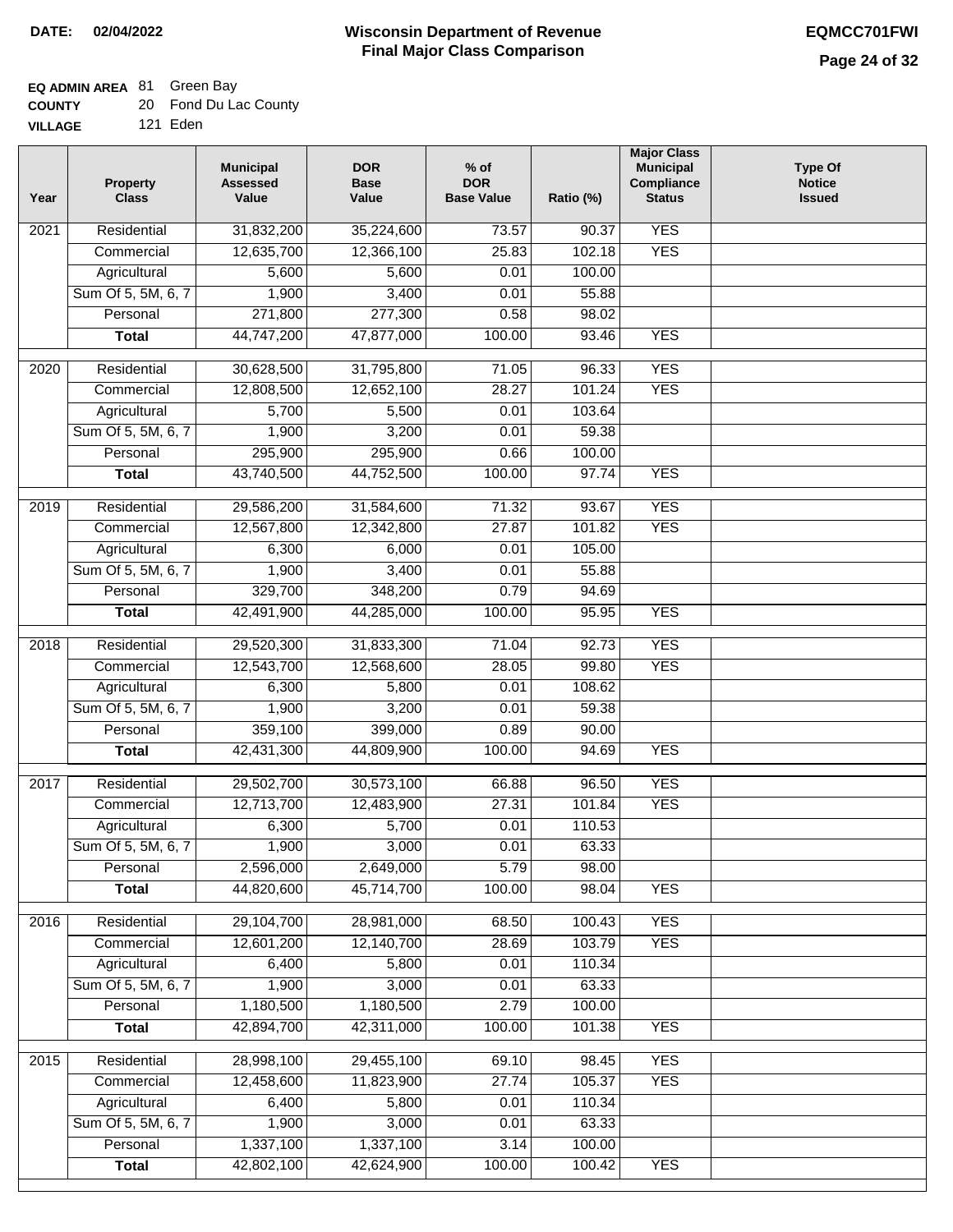### **EQ ADMIN AREA** 81 Green Bay

| <b>COUNTY</b> |  | 20 Fond Du Lac County |
|---------------|--|-----------------------|
|---------------|--|-----------------------|

**VILLAGE** 126 Fairwater

| Year | <b>Property</b><br><b>Class</b> | <b>Municipal</b><br><b>Assessed</b><br>Value | <b>DOR</b><br><b>Base</b><br>Value | $%$ of<br><b>DOR</b><br><b>Base Value</b> | Ratio (%) | <b>Major Class</b><br><b>Municipal</b><br>Compliance<br><b>Status</b> | <b>Type Of</b><br><b>Notice</b><br><b>Issued</b> |
|------|---------------------------------|----------------------------------------------|------------------------------------|-------------------------------------------|-----------|-----------------------------------------------------------------------|--------------------------------------------------|
| 2021 | Residential                     | 16,479,300                                   | 17,459,400                         | 87.84                                     | 94.39     | <b>YES</b>                                                            |                                                  |
|      | Commercial                      | 2,024,200                                    | 2,194,300                          | 11.04                                     | 92.25     | <b>YES</b>                                                            |                                                  |
|      | Agricultural                    | 37,300                                       | 37,100                             | 0.19                                      | 100.54    |                                                                       |                                                  |
|      | Sum Of 5, 5M, 6, 7              | 61,900                                       | 62,100                             | 0.31                                      | 99.68     |                                                                       |                                                  |
|      | Personal                        | 121,400                                      | 123,800                            | 0.62                                      | 98.06     |                                                                       |                                                  |
|      | <b>Total</b>                    | 18,724,100                                   | 19,876,700                         | 100.00                                    | 94.20     | <b>YES</b>                                                            |                                                  |
| 2020 | Residential                     | 16,322,000                                   | 16,319,800                         | 86.85                                     | 100.01    | <b>YES</b>                                                            |                                                  |
|      | Commercial                      | 2,024,200                                    | 2,216,500                          | 11.80                                     | 91.32     | <b>YES</b>                                                            |                                                  |
|      | Agricultural                    | 35,700                                       | 35,700                             | 0.19                                      | 100.00    |                                                                       |                                                  |
|      | Sum Of 5, 5M, 6, 7              | 61,900                                       | 62,100                             | 0.33                                      | 99.68     |                                                                       |                                                  |
|      | Personal                        | 156,300                                      | 156,300                            | 0.83                                      | 100.00    |                                                                       |                                                  |
|      | <b>Total</b>                    | 18,600,100                                   | 18,790,400                         | 100.00                                    | 98.99     | <b>YES</b>                                                            |                                                  |
|      |                                 |                                              |                                    |                                           |           |                                                                       |                                                  |
| 2019 | Residential                     | 16,244,600                                   | 16,382,700                         | 87.26                                     | 99.16     | <b>YES</b>                                                            |                                                  |
|      | Commercial                      | 2,019,100                                    | 2,056,100                          | 10.95                                     | 98.20     | <b>YES</b>                                                            |                                                  |
|      | Agricultural                    | 34,300                                       | 34,400                             | 0.18                                      | 99.71     |                                                                       |                                                  |
|      | Sum Of 5, 5M, 6, 7              | 61,900                                       | 62,100                             | 0.33                                      | 99.68     |                                                                       |                                                  |
|      | Personal                        | 238,700                                      | 238,700                            | 1.27                                      | 100.00    |                                                                       |                                                  |
|      | <b>Total</b>                    | 18,598,600                                   | 18,774,000                         | 100.00                                    | 99.07     | <b>YES</b>                                                            |                                                  |
| 2018 | Residential                     | 14,634,400                                   | 15,453,500                         | 85.75                                     | 94.70     | <b>YES</b>                                                            |                                                  |
|      | Commercial                      | 1,951,500                                    | 2,019,600                          | 11.21                                     | 96.63     | <b>YES</b>                                                            |                                                  |
|      | Agricultural                    | 34,500                                       | 34,600                             | 0.19                                      | 99.71     |                                                                       |                                                  |
|      | Sum Of 5, 5M, 6, 7              | 42,600                                       | 61,500                             | 0.34                                      | 69.27     |                                                                       |                                                  |
|      | Personal                        | 461,300                                      | 453,000                            | 2.51                                      | 101.83    |                                                                       |                                                  |
|      | <b>Total</b>                    | 17,124,300                                   | 18,022,200                         | 100.00                                    | 95.02     | <b>YES</b>                                                            |                                                  |
|      |                                 |                                              |                                    |                                           |           |                                                                       |                                                  |
| 2017 | Residential                     | 14,522,900                                   | 15,060,800                         | 85.54                                     | 96.43     | <b>YES</b>                                                            |                                                  |
|      | Commercial                      | 1,969,800                                    | 1,980,000                          | 11.25                                     | 99.48     | <b>YES</b>                                                            |                                                  |
|      | Agricultural                    | 33,800                                       | 33,800                             | 0.19                                      | 100.00    |                                                                       |                                                  |
|      | Sum Of 5, 5M, 6, 7              | 42,600                                       | 56,200                             | 0.32                                      | 75.80     |                                                                       |                                                  |
|      | Personal                        | 484,400                                      | 475,600                            | 2.70                                      | 101.85    |                                                                       |                                                  |
|      | <b>Total</b>                    | 17,053,500                                   | 17,606,400                         | 100.00                                    | 96.86     | <b>YES</b>                                                            |                                                  |
| 2016 | Residential                     | 14,462,100                                   | 14,424,200                         | 84.92                                     | 100.26    | <b>YES</b>                                                            |                                                  |
|      | Commercial                      | 1,969,800                                    | 1,980,000                          | 11.66                                     | 99.48     | <b>YES</b>                                                            |                                                  |
|      | Agricultural                    | 33,100                                       | 33,200                             | 0.20                                      | 99.70     |                                                                       |                                                  |
|      | Sum Of 5, 5M, 6, 7              | 42,600                                       | 56,200                             | 0.33                                      | 75.80     |                                                                       |                                                  |
|      | Personal                        | 501,900                                      | 492,900                            | 2.90                                      | 101.83    |                                                                       |                                                  |
|      | <b>Total</b>                    | 17,009,500                                   | 16,986,500                         | 100.00                                    | 100.14    | <b>YES</b>                                                            |                                                  |
| 2015 | Residential                     | 14,328,600                                   | 14,367,900                         | 85.75                                     | 99.73     | <b>YES</b>                                                            |                                                  |
|      | Commercial                      | 1,969,800                                    | 1,960,400                          | 11.70                                     | 100.48    | <b>YES</b>                                                            |                                                  |
|      | Agricultural                    | 32,500                                       | 32,800                             | 0.20                                      | 99.09     |                                                                       |                                                  |
|      | Sum Of 5, 5M, 6, 7              | 42,600                                       | 56,200                             | 0.34                                      | 75.80     |                                                                       |                                                  |
|      | Personal                        | 345,000                                      | 338,800                            | 2.02                                      | 101.83    |                                                                       |                                                  |
|      | <b>Total</b>                    | 16,718,500                                   | 16,756,100                         | 100.00                                    | 99.78     | <b>YES</b>                                                            |                                                  |
|      |                                 |                                              |                                    |                                           |           |                                                                       |                                                  |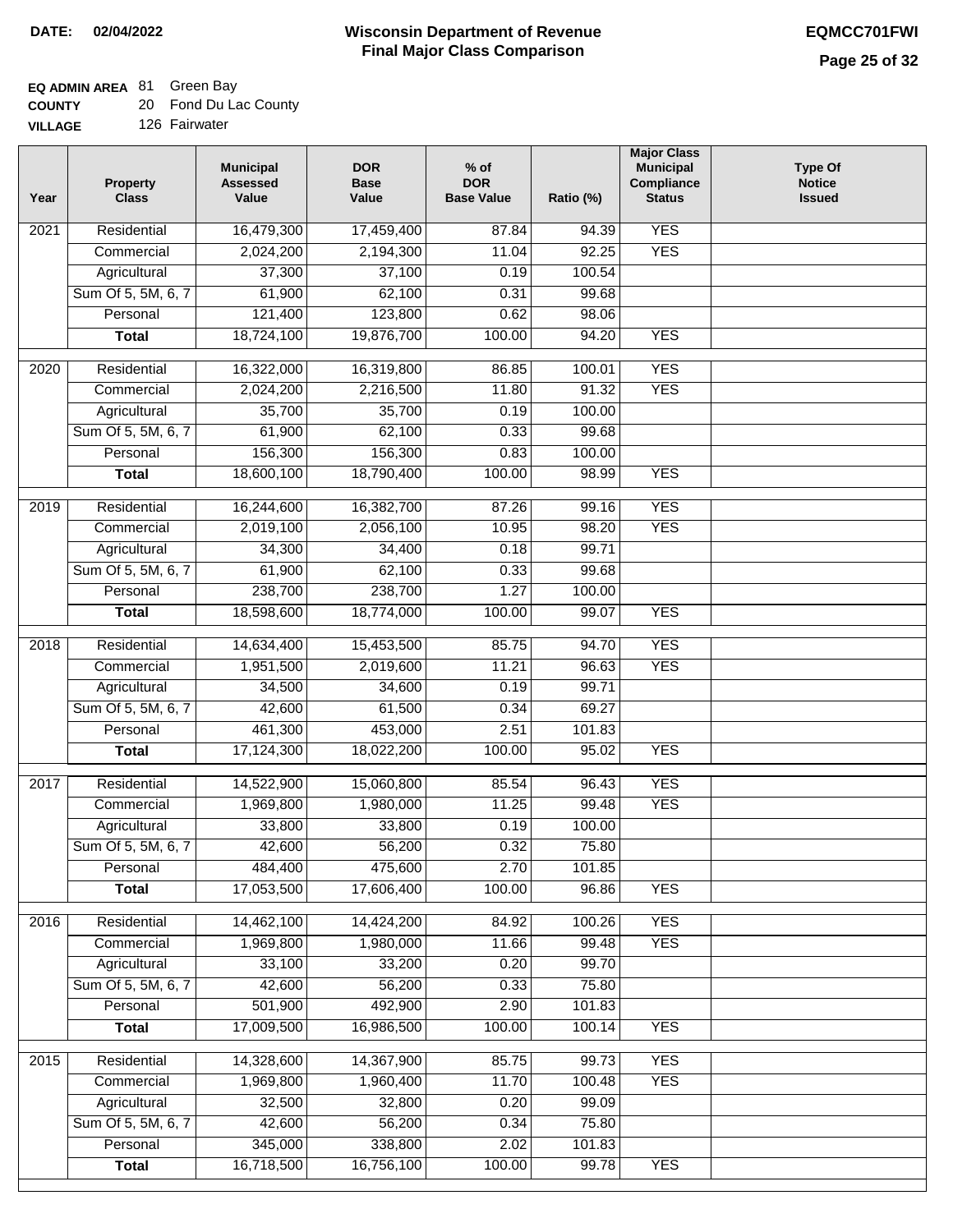### **EQ ADMIN AREA** 81 Green Bay

**COUNTY** 20 Fond Du Lac County

| <b>VILLAGE</b> |  | 151 Mount Calvary |
|----------------|--|-------------------|
|----------------|--|-------------------|

| Year | <b>Property</b><br><b>Class</b> | <b>Municipal</b><br><b>Assessed</b><br>Value | <b>DOR</b><br><b>Base</b><br>Value | $%$ of<br><b>DOR</b><br><b>Base Value</b> | Ratio (%) | <b>Major Class</b><br><b>Municipal</b><br>Compliance<br><b>Status</b> | <b>Type Of</b><br><b>Notice</b><br><b>Issued</b> |
|------|---------------------------------|----------------------------------------------|------------------------------------|-------------------------------------------|-----------|-----------------------------------------------------------------------|--------------------------------------------------|
| 2021 | Residential                     | 26,591,700                                   | 33,182,200                         | 86.47                                     | 80.14     | N <sub>O</sub>                                                        |                                                  |
|      | Commercial                      | 4,415,100                                    | 4,757,800                          | 12.40                                     | 92.80     | <b>YES</b>                                                            |                                                  |
|      | Agricultural                    | 55,600                                       | 55,100                             | 0.14                                      | 100.91    |                                                                       |                                                  |
|      | Sum Of 5, 5M, 6, 7              | 75,800                                       | 138,600                            | 0.36                                      | 54.69     |                                                                       |                                                  |
|      | Personal                        | 215,000                                      | 241,600                            | 0.63                                      | 88.99     |                                                                       |                                                  |
|      | <b>Total</b>                    | 31,353,200                                   | 38,375,300                         | 100.00                                    | 81.70     | $\overline{NO}$                                                       |                                                  |
| 2020 | Residential                     | 26,582,800                                   | 30,158,400                         | 85.54                                     | 88.14     | $\overline{NO}$                                                       |                                                  |
|      | Commercial                      | 4,415,100                                    | 4,805,900                          | 13.63                                     | 91.87     | <b>YES</b>                                                            |                                                  |
|      | Agricultural                    | 53,000                                       | 53,000                             | 0.15                                      | 100.00    |                                                                       |                                                  |
|      | Sum Of 5, 5M, 6, 7              | 75,800                                       | 131,900                            | 0.37                                      | 57.47     |                                                                       |                                                  |
|      | Personal                        | 108,400                                      | 108,400                            | 0.31                                      | 100.00    |                                                                       |                                                  |
|      | <b>Total</b>                    | 31,235,100                                   | 35,257,600                         | 100.00                                    | 88.59     | $\overline{NO}$                                                       |                                                  |
| 2019 | Residential                     | 26,485,400                                   | 29,426,400                         | 85.45                                     | 90.01     | <b>YES</b>                                                            |                                                  |
|      | Commercial                      | 4,556,200                                    | 4,691,100                          | 13.62                                     | 97.12     | <b>YES</b>                                                            |                                                  |
|      | Agricultural                    | 47,800                                       | 51,000                             | 0.15                                      | 93.73     |                                                                       |                                                  |
|      | Sum Of 5, 5M, 6, 7              | 75,800                                       | 127,800                            | 0.37                                      | 59.31     |                                                                       |                                                  |
|      | Personal                        | 127,700                                      | 141,900                            | 0.41                                      | 89.99     |                                                                       |                                                  |
|      | <b>Total</b>                    | 31,292,900                                   | 34,438,200                         | 100.00                                    | 90.87     | <b>YES</b>                                                            |                                                  |
| 2018 | Residential                     | 26,287,800                                   | 27,648,100                         | 84.44                                     | 95.08     | <b>YES</b>                                                            |                                                  |
|      | Commercial                      | 4,638,100                                    | 4,769,300                          | 14.57                                     | 97.25     | <b>YES</b>                                                            |                                                  |
|      | Agricultural                    | 48,200                                       | 49,900                             | 0.15                                      | 96.59     |                                                                       |                                                  |
|      | Sum Of 5, 5M, 6, 7              | 75,800                                       | 127,700                            | 0.39                                      | 59.36     |                                                                       |                                                  |
|      | Personal                        | 147,400                                      | 147,400                            | 0.45                                      | 100.00    |                                                                       |                                                  |
|      | <b>Total</b>                    | 31,197,300                                   | 32,742,400                         | 100.00                                    | 95.28     | <b>YES</b>                                                            |                                                  |
| 2017 | Residential                     | 26,170,900                                   | 26,996,300                         | 81.99                                     | 96.94     | <b>YES</b>                                                            |                                                  |
|      | Commercial                      | 4,727,100                                    | 4,765,800                          | 14.47                                     | 99.19     | <b>YES</b>                                                            |                                                  |
|      | Agricultural                    | 48,200                                       | 48,700                             | 0.15                                      | 98.97     |                                                                       |                                                  |
|      | Sum Of 5, 5M, 6, 7              | 75,800                                       | 123,600                            | 0.38                                      | 61.33     |                                                                       |                                                  |
|      | Personal                        | 991,300                                      | 991,300                            | 3.01                                      | 100.00    |                                                                       |                                                  |
|      | <b>Total</b>                    | 32,013,300                                   | 32,925,700                         | 100.00                                    | 97.23     | <b>YES</b>                                                            |                                                  |
| 2016 | Residential                     | 25,970,700                                   | 26,270,700                         | 81.88                                     | 98.86     | <b>YES</b>                                                            |                                                  |
|      | Commercial                      | 4,792,000                                    | 4,785,600                          | 14.92                                     | 100.13    | <b>YES</b>                                                            |                                                  |
|      | Agricultural                    | 48,200                                       | 47,900                             | 0.15                                      | 100.63    |                                                                       |                                                  |
|      | Sum Of 5, 5M, 6, 7              | 75,800                                       | 123,600                            | 0.39                                      | 61.33     |                                                                       |                                                  |
|      | Personal                        | 855,900                                      | 855,900                            | 2.67                                      | 100.00    |                                                                       |                                                  |
|      | <b>Total</b>                    | 31,742,600                                   | 32,083,700                         | 100.00                                    | 98.94     | <b>YES</b>                                                            |                                                  |
| 2015 | Residential                     | 25,946,700                                   | 25,732,000                         | 81.75                                     | 100.83    | <b>YES</b>                                                            |                                                  |
|      | Commercial                      | 4,784,700                                    | 4,683,000                          | 14.88                                     | 102.17    | <b>YES</b>                                                            |                                                  |
|      | Agricultural                    | 48,200                                       | 47,200                             | 0.15                                      | 102.12    |                                                                       |                                                  |
|      | Sum Of 5, 5M, 6, 7              | 75,800                                       | 130,500                            | 0.41                                      | 58.08     |                                                                       |                                                  |
|      | Personal                        | 882,800                                      | 882,800                            | 2.80                                      | 100.00    |                                                                       |                                                  |
|      | <b>Total</b>                    | 31,738,200                                   | 31,475,500                         | 100.00                                    | 100.83    | <b>YES</b>                                                            |                                                  |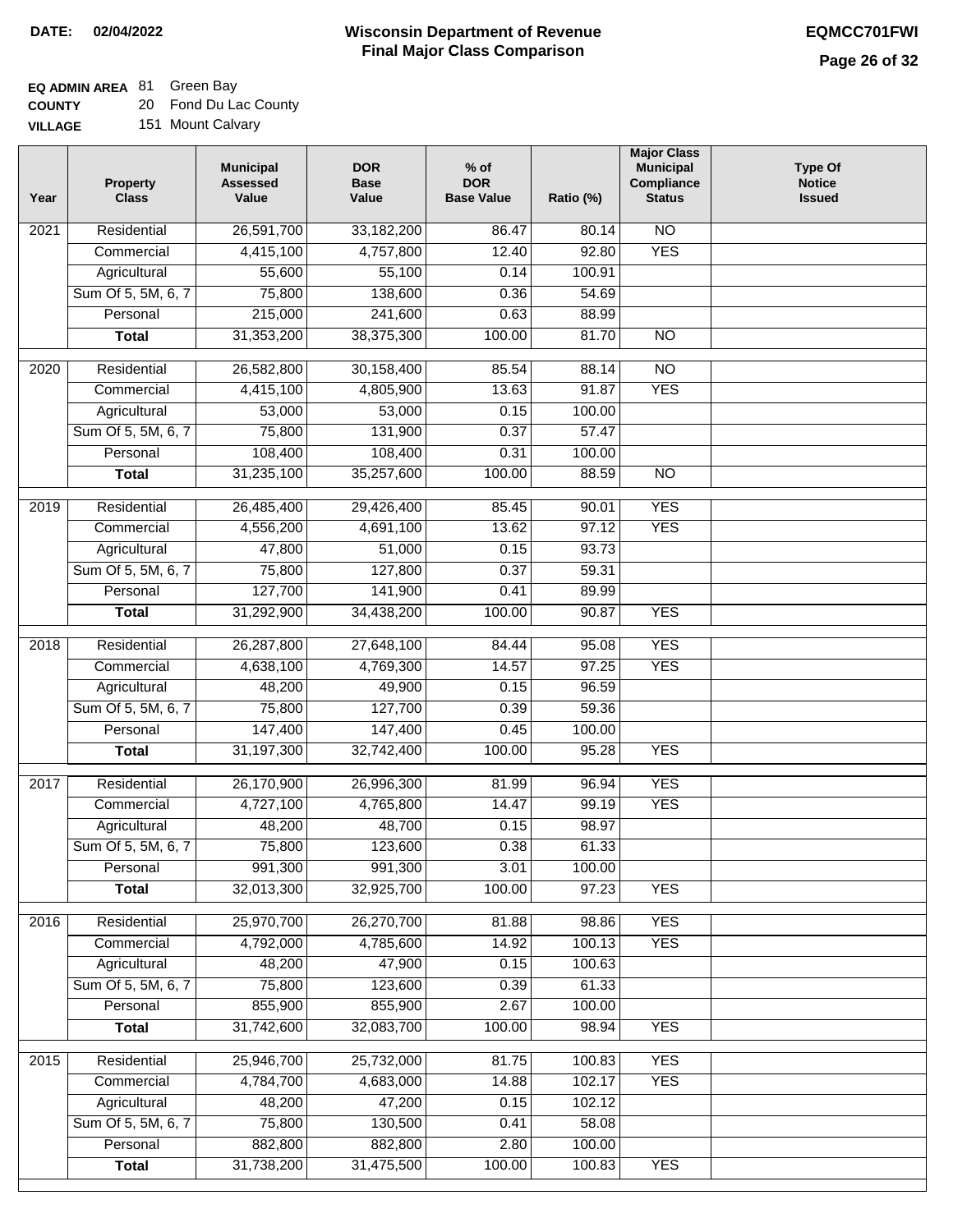#### **Wisconsin Department of Revenue Final Major Class Comparison DATE: 02/04/2022 EQMCC701FWI**

**EQ ADMIN AREA** 81 Green Bay

**COUNTY** 20 Fond Du Lac County

| <b>VILLAGE</b> | 161 North Fond Du Lac |  |
|----------------|-----------------------|--|
|----------------|-----------------------|--|

| Year | <b>Property</b><br><b>Class</b> | <b>Municipal</b><br><b>Assessed</b><br>Value | <b>DOR</b><br><b>Base</b><br>Value | $%$ of<br><b>DOR</b><br><b>Base Value</b> | Ratio (%) | <b>Major Class</b><br><b>Municipal</b><br>Compliance<br><b>Status</b> | <b>Type Of</b><br><b>Notice</b><br><b>Issued</b> |
|------|---------------------------------|----------------------------------------------|------------------------------------|-------------------------------------------|-----------|-----------------------------------------------------------------------|--------------------------------------------------|
| 2021 | Residential                     | 146,951,200                                  | 182,838,700                        | 78.02                                     | 80.37     | <b>NO</b>                                                             |                                                  |
|      | Commercial                      | 46,428,000                                   | 50,453,500                         | 21.53                                     | 92.02     | <b>YES</b>                                                            |                                                  |
|      | Agricultural                    | 15,700                                       | 14,000                             | 0.01                                      | 112.14    |                                                                       |                                                  |
|      | Sum Of 5, 5M, 6, 7              | 0                                            | $\Omega$                           | 0.00                                      | 0.00      |                                                                       |                                                  |
|      | Personal                        | 875,200                                      | 1,054,400                          | 0.45                                      | 83.00     |                                                                       |                                                  |
|      | <b>Total</b>                    | 194,270,100                                  | 234,360,600                        | 100.00                                    | 82.89     | $\overline{NO}$                                                       |                                                  |
| 2020 | Residential                     | 144,336,200                                  | 172,778,900                        | 77.88                                     | 83.54     | $\overline{NO}$                                                       |                                                  |
|      | Commercial                      | 43,981,700                                   | 47,983,300                         | 21.63                                     | 91.66     | <b>YES</b>                                                            |                                                  |
|      | Agricultural                    | 15,800                                       | 13,700                             | 0.01                                      | 115.33    |                                                                       |                                                  |
|      | Sum Of 5, 5M, 6, 7              | 0                                            | $\Omega$                           | 0.00                                      | 0.00      |                                                                       |                                                  |
|      | Personal                        | 912,400                                      | 1,073,400                          | 0.48                                      | 85.00     |                                                                       |                                                  |
|      | <b>Total</b>                    | 189,246,100                                  | 221,849,300                        | 100.00                                    | 85.30     | $\overline{NO}$                                                       |                                                  |
|      |                                 |                                              |                                    |                                           |           |                                                                       |                                                  |
| 2019 | Residential                     | 143,344,300                                  | 164,913,700                        | 79.53                                     | 86.92     | $\overline{NO}$                                                       |                                                  |
|      | Commercial                      | 43,473,500                                   | 41,431,700                         | 19.98                                     | 104.93    | <b>YES</b>                                                            |                                                  |
|      | Agricultural                    | 15,700                                       | 13,100                             | 0.01                                      | 119.85    |                                                                       |                                                  |
|      | Sum Of 5, 5M, 6, 7              | 0                                            | 0                                  | 0.00                                      | 0.00      |                                                                       |                                                  |
|      | Personal                        | 957,400                                      | 996,400                            | 0.48                                      | 96.09     |                                                                       |                                                  |
|      | <b>Total</b>                    | 187,790,900                                  | 207,354,900                        | 100.00                                    | 90.56     | $\overline{NO}$                                                       |                                                  |
| 2018 | Residential                     | 142,469,700                                  | 153,290,200                        | 77.51                                     | 92.94     | <b>YES</b>                                                            |                                                  |
|      | Commercial                      | 46,476,500                                   | 43,325,000                         | 21.91                                     | 107.27    | <b>YES</b>                                                            |                                                  |
|      | Agricultural                    | 16,800                                       | 13,800                             | 0.01                                      | 121.74    |                                                                       |                                                  |
|      | Sum Of 5, 5M, 6, 7              | 0                                            | $\Omega$                           | 0.00                                      | 0.00      |                                                                       |                                                  |
|      | Personal                        | 1,073,200                                    | 1,146,200                          | 0.58                                      | 93.63     |                                                                       |                                                  |
|      | <b>Total</b>                    | 190,036,200                                  | 197,775,200                        | 100.00                                    | 96.09     | <b>YES</b>                                                            |                                                  |
|      |                                 |                                              |                                    |                                           |           |                                                                       |                                                  |
| 2017 | Residential                     | 141,944,000                                  | 150,034,200                        | 76.91                                     | 94.61     | <b>YES</b>                                                            |                                                  |
|      | Commercial                      | 46,284,000                                   | 43,544,800                         | 22.32                                     | 106.29    | <b>YES</b>                                                            |                                                  |
|      | Agricultural                    | 16,800                                       | 13,500                             | 0.01                                      | 124.44    |                                                                       |                                                  |
|      | Sum Of 5, 5M, 6, 7              | 0                                            | 0                                  | 0.00                                      | 0.00      |                                                                       |                                                  |
|      | Personal                        | 1,429,700                                    | 1,489,300                          | 0.76                                      | 96.00     |                                                                       |                                                  |
|      | <b>Total</b>                    | 189,674,500                                  | 195,081,800                        | 100.00                                    | 97.23     | <b>YES</b>                                                            |                                                  |
| 2016 | Residential                     | 141,474,800                                  | 149,449,000                        | 76.77                                     | 94.66     | <b>YES</b>                                                            |                                                  |
|      | Commercial                      | 46,017,400                                   | 43,659,100                         | 22.43                                     | 105.40    | <b>YES</b>                                                            |                                                  |
|      | Agricultural                    | 16,900                                       | 13,500                             | 0.01                                      | 125.19    |                                                                       |                                                  |
|      | Sum Of 5, 5M, 6, 7              | 0                                            | $\Omega$                           | 0.00                                      | 0.00      |                                                                       |                                                  |
|      | Personal                        | 1,558,600                                    | 1,558,600                          | 0.80                                      | 100.00    |                                                                       |                                                  |
|      | <b>Total</b>                    | 189,067,700                                  | 194,680,200                        | 100.00                                    | 97.12     | <b>YES</b>                                                            |                                                  |
| 2015 | Residential                     | 141,413,900                                  | 143,407,400                        | 75.79                                     | 98.61     | <b>YES</b>                                                            |                                                  |
|      | Commercial                      | 46,009,800                                   | 44,059,500                         | 23.29                                     | 104.43    | <b>YES</b>                                                            |                                                  |
|      | Agricultural                    | 16,900                                       | 13,300                             | 0.01                                      | 127.07    |                                                                       |                                                  |
|      | Sum Of 5, 5M, 6, 7              | 0                                            | 0                                  | 0.00                                      | 0.00      |                                                                       |                                                  |
|      | Personal                        | 1,733,100                                    | 1,733,100                          | 0.92                                      | 100.00    |                                                                       |                                                  |
|      | <b>Total</b>                    | 189, 173, 700                                | 189,213,300                        | 100.00                                    | 99.98     | <b>YES</b>                                                            |                                                  |
|      |                                 |                                              |                                    |                                           |           |                                                                       |                                                  |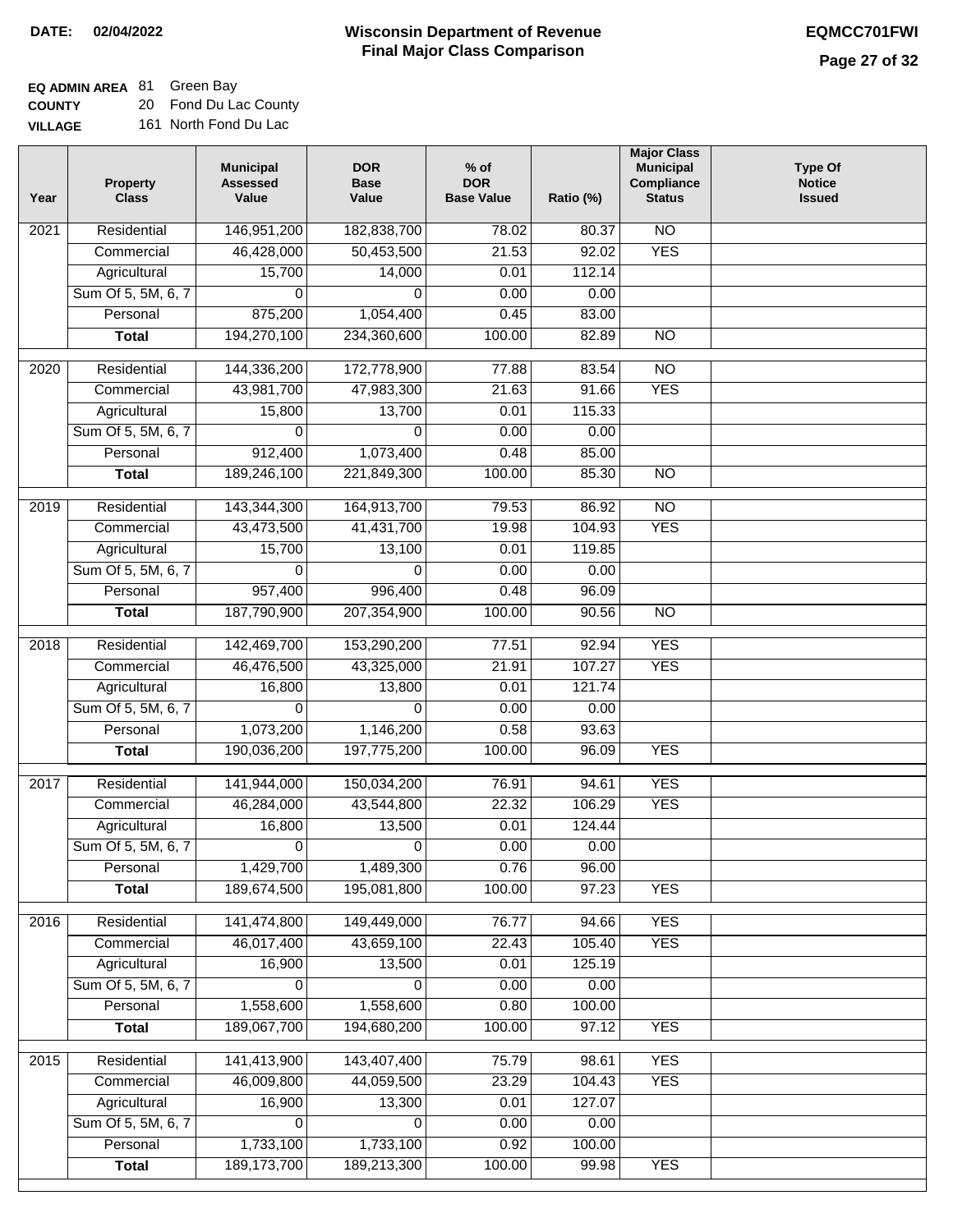### **EQ ADMIN AREA** 81 Green Bay

| <b>COUNTY</b> |  | Fond Du Lac County |
|---------------|--|--------------------|
|---------------|--|--------------------|

**VILLAGE** 165 Oakfield

| Year              | <b>Property</b><br><b>Class</b> | <b>Municipal</b><br><b>Assessed</b><br>Value | <b>DOR</b><br><b>Base</b><br>Value | % of<br><b>DOR</b><br><b>Base Value</b> | Ratio (%) | <b>Major Class</b><br><b>Municipal</b><br>Compliance<br><b>Status</b> | <b>Type Of</b><br><b>Notice</b><br><b>Issued</b> |
|-------------------|---------------------------------|----------------------------------------------|------------------------------------|-----------------------------------------|-----------|-----------------------------------------------------------------------|--------------------------------------------------|
| $\overline{202}1$ | Residential                     | 54,868,400                                   | 67,029,300                         | 94.69                                   | 81.86     | <b>NO</b>                                                             |                                                  |
|                   | Commercial                      | 2,828,800                                    | 2,950,300                          | 4.17                                    | 95.88     |                                                                       |                                                  |
|                   | Agricultural                    | 31,400                                       | 35,400                             | 0.05                                    | 88.70     |                                                                       |                                                  |
|                   | Sum Of 5, 5M, 6, 7              | 542,900                                      | 603,600                            | 0.85                                    | 89.94     |                                                                       |                                                  |
|                   | Personal                        | 148,200                                      | 170,400                            | 0.24                                    | 86.97     |                                                                       |                                                  |
|                   | <b>Total</b>                    | 58,419,700                                   | 70,789,000                         | 100.00                                  | 82.53     | $\overline{NO}$                                                       |                                                  |
| $\overline{2020}$ | Residential                     | 53,832,900                                   | 63,959,100                         | $\frac{1}{94.49}$                       | 84.17     | $\overline{NO}$                                                       |                                                  |
|                   | Commercial                      | 2,784,500                                    | 2,980,200                          | 4.40                                    | 93.43     |                                                                       |                                                  |
|                   | Agricultural                    | 30,900                                       | 34,600                             | 0.05                                    | 89.31     |                                                                       |                                                  |
|                   | Sum Of 5, 5M, 6, 7              | 542,900                                      | 610,500                            | 0.90                                    | 88.93     |                                                                       |                                                  |
|                   | Personal                        | 89,200                                       | 102,500                            | 0.15                                    | 87.02     |                                                                       |                                                  |
|                   | <b>Total</b>                    | 57,280,400                                   | 67,686,900                         | 100.00                                  | 84.63     | $\overline{NO}$                                                       |                                                  |
| 2019              | Residential                     | 52,907,100                                   | 57,153,600                         | 94.24                                   | 92.57     | <b>YES</b>                                                            |                                                  |
|                   | Commercial                      | 2,784,500                                    | 2,713,400                          | 4.47                                    | 102.62    |                                                                       |                                                  |
|                   | Agricultural                    | 34,200                                       | 33,300                             | 0.05                                    | 102.70    |                                                                       |                                                  |
|                   | Sum Of 5, 5M, 6, 7              | 542,900                                      | 622,300                            | 1.03                                    | 87.24     |                                                                       |                                                  |
|                   | Personal                        | 113,800                                      | 122,300                            | 0.20                                    | 93.05     |                                                                       |                                                  |
|                   | <b>Total</b>                    | 56,382,500                                   | 60,644,900                         | 100.00                                  | 92.97     | <b>YES</b>                                                            |                                                  |
| 2018              | Residential                     | 51,771,000                                   | 53,264,400                         | 94.22                                   | 97.20     | <b>YES</b>                                                            |                                                  |
|                   | Commercial                      | 2,765,900                                    | 2,565,200                          | 4.54                                    | 107.82    |                                                                       |                                                  |
|                   | Agricultural                    | 33,600                                       | 32,800                             | 0.06                                    | 102.44    |                                                                       |                                                  |
|                   | Sum Of 5, 5M, 6, 7              | 532,500                                      | 564,900                            | 1.00                                    | 94.26     |                                                                       |                                                  |
|                   | Personal                        | 106,000                                      | 106,000                            | 0.19                                    | 100.00    |                                                                       |                                                  |
|                   | <b>Total</b>                    | 55,209,000                                   | 56,533,300                         | 100.00                                  | 97.66     | <b>YES</b>                                                            |                                                  |
| 2017              | Residential                     | 51,505,800                                   | 51,397,200                         | 93.78                                   | 100.21    | <b>YES</b>                                                            |                                                  |
|                   | Commercial                      | 2,760,900                                    | 2,560,200                          | 4.67                                    | 107.84    |                                                                       |                                                  |
|                   | Agricultural                    | 33,500                                       | 32,400                             | 0.06                                    | 103.40    |                                                                       |                                                  |
|                   | Sum Of 5, 5M, 6, 7              | 532,600                                      | 558,800                            | 1.02                                    | 95.31     |                                                                       |                                                  |
|                   | Personal                        | 257,300                                      | 257,300                            | 0.47                                    | 100.00    |                                                                       |                                                  |
|                   | <b>Total</b>                    | 55,090,100                                   | 54,805,900                         | 100.00                                  | 100.52    | <b>YES</b>                                                            |                                                  |
| 2016              | Residential                     | 51,249,000                                   | 51,122,300                         | 93.63                                   | 100.25    | <b>YES</b>                                                            |                                                  |
|                   | Commercial                      | 2,781,200                                    | 2,560,200                          | 4.69                                    | 108.63    |                                                                       |                                                  |
|                   | Agricultural                    | 33,300                                       | 32,000                             | 0.06                                    | 104.06    |                                                                       |                                                  |
|                   | Sum Of 5, 5M, 6, 7              | 571,000                                      | 558,800                            | 1.02                                    | 102.18    |                                                                       |                                                  |
|                   | Personal                        | 328,900                                      | 328,900                            | 0.60                                    | 100.00    |                                                                       |                                                  |
|                   | <b>Total</b>                    | 54,963,400                                   | 54,602,200                         | 100.00                                  | 100.66    | <b>YES</b>                                                            |                                                  |
| 2015              | Residential                     | 51,306,000                                   | 51,087,300                         | 93.25                                   | 100.43    | <b>YES</b>                                                            |                                                  |
|                   | Commercial                      | 2,542,000                                    | 2,534,900                          | 4.63                                    | 100.28    |                                                                       |                                                  |
|                   | Agricultural                    | 32,800                                       | 31,600                             | 0.06                                    | 103.80    |                                                                       |                                                  |
|                   | Sum Of 5, 5M, 6, 7              | 571,000                                      | 558,800                            | 1.02                                    | 102.18    |                                                                       |                                                  |
|                   | Personal                        | 571,900                                      | 571,900                            | 1.04                                    | 100.00    |                                                                       |                                                  |
|                   | <b>Total</b>                    | 55,023,700                                   | 54,784,500                         | 100.00                                  | 100.44    | <b>YES</b>                                                            |                                                  |
|                   |                                 |                                              |                                    |                                         |           |                                                                       |                                                  |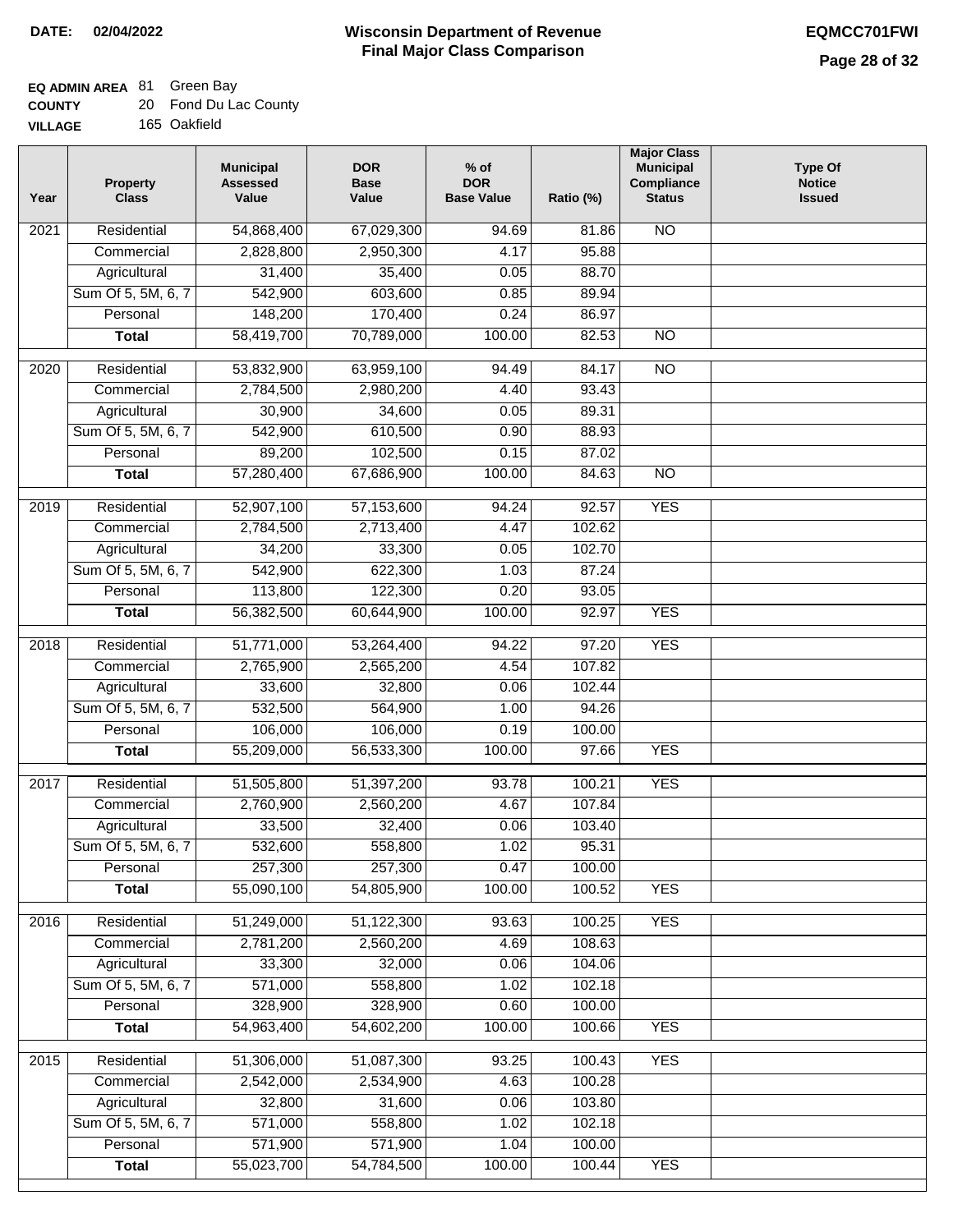### **EQ ADMIN AREA** 81 Green Bay

| <b>COUNTY</b> |  | 20 Fond Du Lac County |
|---------------|--|-----------------------|
|---------------|--|-----------------------|

**VILLAGE** 176 Rosendale

| Year | <b>Property</b><br><b>Class</b> | <b>Municipal</b><br><b>Assessed</b><br>Value | <b>DOR</b><br><b>Base</b><br>Value | $%$ of<br><b>DOR</b><br><b>Base Value</b> | Ratio (%) | <b>Major Class</b><br><b>Municipal</b><br>Compliance<br><b>Status</b> | <b>Type Of</b><br><b>Notice</b><br><b>Issued</b> |
|------|---------------------------------|----------------------------------------------|------------------------------------|-------------------------------------------|-----------|-----------------------------------------------------------------------|--------------------------------------------------|
| 2021 | Residential                     | 52,599,100                                   | 65,027,500                         | 89.43                                     | 80.89     | $\overline{NO}$                                                       |                                                  |
|      | Commercial                      | 6,420,500                                    | 7,297,100                          | 10.04                                     | 87.99     | $\overline{NO}$                                                       |                                                  |
|      | Agricultural                    | 50,900                                       | 60,200                             | 0.08                                      | 84.55     |                                                                       |                                                  |
|      | Sum Of 5, 5M, 6, 7              | 124,700                                      | 127,800                            | 0.18                                      | 97.57     |                                                                       |                                                  |
|      | Personal                        | 169,500                                      | 201,800                            | 0.28                                      | 83.99     |                                                                       |                                                  |
|      | <b>Total</b>                    | 59,364,700                                   | 72,714,400                         | 100.00                                    | 81.64     | $\overline{NO}$                                                       |                                                  |
| 2020 | Residential                     | 52,491,200                                   | 61,809,000                         | 89.34                                     | 84.92     | $\overline{NO}$                                                       |                                                  |
|      | Commercial                      | 5,925,300                                    | 6,774,600                          | 9.79                                      | 87.46     |                                                                       |                                                  |
|      | Agricultural                    | 48,900                                       | 57,500                             | 0.08                                      | 85.04     |                                                                       |                                                  |
|      | Sum Of 5, 5M, 6, 7              | 77,700                                       | 91,800                             | 0.13                                      | 84.64     |                                                                       |                                                  |
|      | Personal                        | 380,900                                      | 448,100                            | 0.65                                      | 85.00     |                                                                       |                                                  |
|      | <b>Total</b>                    | 58,924,000                                   | 69,181,000                         | 100.00                                    | 85.17     | $\overline{NO}$                                                       |                                                  |
| 2019 | Residential                     | 51,969,700                                   | 57,731,500                         | 89.33                                     | 90.02     | <b>YES</b>                                                            |                                                  |
|      | Commercial                      | 5,880,200                                    | 6,510,000                          | 10.07                                     | 90.33     | <b>YES</b>                                                            |                                                  |
|      | Agricultural                    | 57,300                                       | 56,400                             | 0.09                                      | 101.60    |                                                                       |                                                  |
|      | Sum Of 5, 5M, 6, 7              | 77,700                                       | 89,100                             | 0.14                                      | 87.21     |                                                                       |                                                  |
|      | Personal                        | 221,500                                      | 239,400                            | 0.37                                      | 92.52     |                                                                       |                                                  |
|      | <b>Total</b>                    | 58,206,400                                   | 64,626,400                         | 100.00                                    | 90.07     | <b>YES</b>                                                            |                                                  |
|      |                                 |                                              |                                    |                                           |           |                                                                       |                                                  |
| 2018 | Residential                     | 51,854,600                                   | 56,497,600                         | 90.11                                     | 91.78     | <b>YES</b>                                                            |                                                  |
|      | Commercial                      | 5,821,300                                    | 5,844,800                          | 9.32                                      | 99.60     |                                                                       |                                                  |
|      | Agricultural                    | 57,400                                       | 54,500                             | 0.09                                      | 105.32    |                                                                       |                                                  |
|      | Sum Of 5, 5M, 6, 7              | 77,700                                       | 88,500                             | 0.14                                      | 87.80     |                                                                       |                                                  |
|      | Personal                        | 194,300                                      | 211,900                            | 0.34                                      | 91.69     |                                                                       |                                                  |
|      | <b>Total</b>                    | 58,005,300                                   | 62,697,300                         | 100.00                                    | 92.52     | <b>YES</b>                                                            |                                                  |
| 2017 | Residential                     | 51,759,300                                   | 51,737,400                         | 89.42                                     | 100.04    | <b>YES</b>                                                            |                                                  |
|      | Commercial                      | 5,806,500                                    | 5,714,400                          | 9.88                                      | 101.61    |                                                                       |                                                  |
|      | Agricultural                    | 56,800                                       | 52,400                             | 0.09                                      | 108.40    |                                                                       |                                                  |
|      | Sum Of 5, 5M, 6, 7              | 77,700                                       | 82,500                             | 0.14                                      | 94.18     |                                                                       |                                                  |
|      | Personal                        | 274,500                                      | 269,100                            | 0.47                                      | 102.01    |                                                                       |                                                  |
|      | <b>Total</b>                    | 57,974,800                                   | 57,855,800                         | 100.00                                    | 100.21    | <b>YES</b>                                                            |                                                  |
| 2016 | Residential                     | 51,740,600                                   | 50,662,700                         | 89.36                                     | 102.13    | <b>YES</b>                                                            |                                                  |
|      | Commercial                      | 5,835,500                                    | 5,575,800                          | 9.83                                      | 104.66    |                                                                       |                                                  |
|      | Agricultural                    | 56,800                                       | 51,600                             | 0.09                                      | 110.08    |                                                                       |                                                  |
|      | Sum Of 5, 5M, 6, 7              | 77,700                                       | 82,500                             | 0.15                                      | 94.18     |                                                                       |                                                  |
|      | Personal                        | 333,800                                      | 321,000                            | 0.57                                      | 103.99    |                                                                       |                                                  |
|      | <b>Total</b>                    | 58,044,400                                   | 56,693,600                         | 100.00                                    | 102.38    | <b>YES</b>                                                            |                                                  |
| 2015 | Residential                     | 51,609,900                                   | 49,060,200                         | 89.34                                     | 105.20    | <b>YES</b>                                                            |                                                  |
|      | Commercial                      | 5,814,300                                    | 5,500,400                          | 10.02                                     | 105.71    | <b>YES</b>                                                            |                                                  |
|      | Agricultural                    | 56,800                                       | 51,000                             | 0.09                                      | 111.37    |                                                                       |                                                  |
|      | Sum Of 5, 5M, 6, 7              | 77,700                                       | 82,500                             | 0.15                                      | 94.18     |                                                                       |                                                  |
|      | Personal                        | 233,000                                      | 221,900                            | 0.40                                      | 105.00    |                                                                       |                                                  |
|      | <b>Total</b>                    | 57,791,700                                   | 54,916,000                         | 100.00                                    | 105.24    | <b>YES</b>                                                            |                                                  |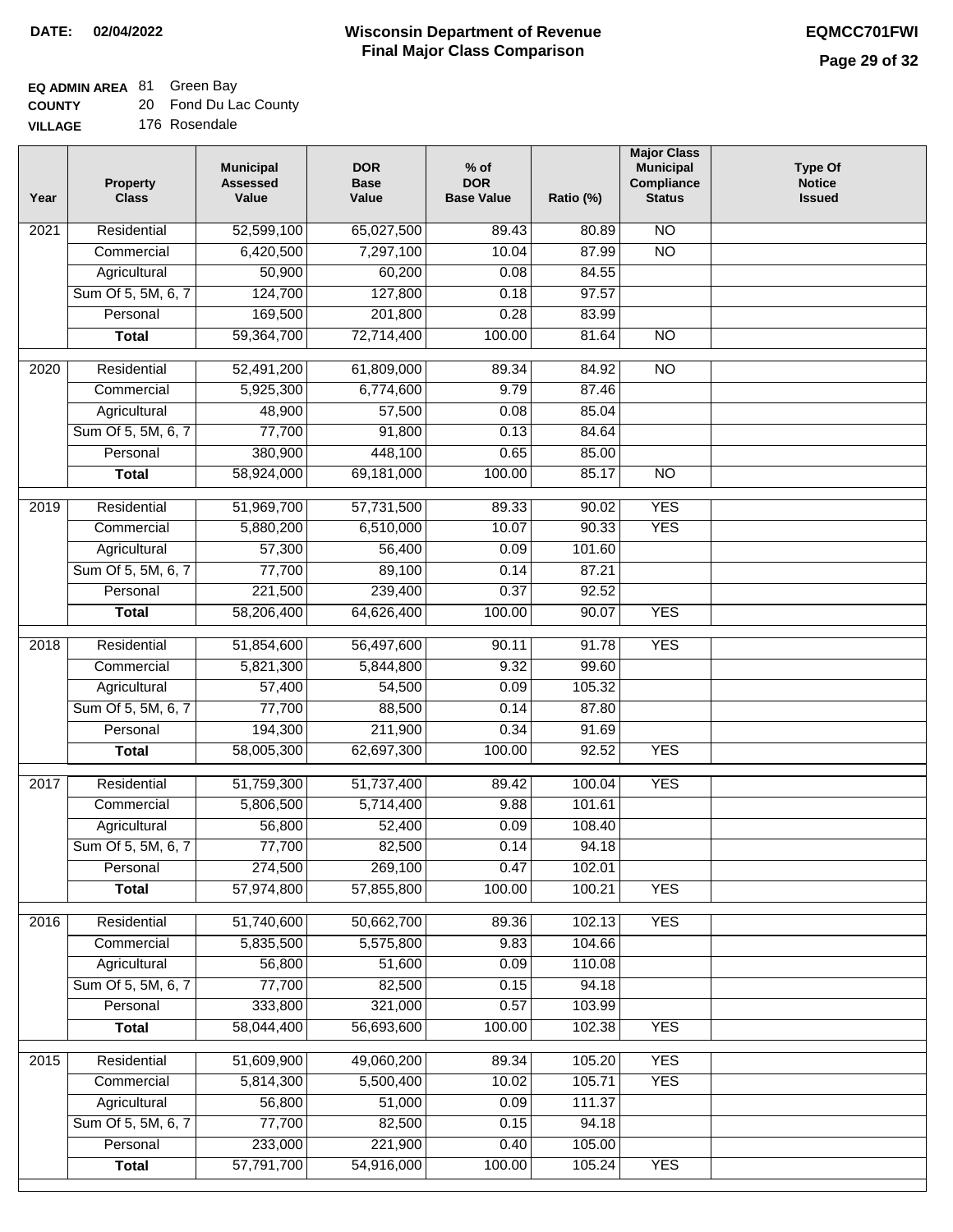**VILLAGE**

#### **Wisconsin Department of Revenue Final Major Class Comparison DATE: 02/04/2022 EQMCC701FWI**

### **EQ ADMIN AREA** 81 Green Bay

| <b>COUNTY</b> |  | 20 Fond Du Lac County |
|---------------|--|-----------------------|
|---------------|--|-----------------------|

181 Saint Cloud

| Year | <b>Property</b><br><b>Class</b> | <b>Municipal</b><br><b>Assessed</b><br>Value | <b>DOR</b><br><b>Base</b><br>Value | $%$ of<br><b>DOR</b><br><b>Base Value</b> | Ratio (%) | <b>Major Class</b><br><b>Municipal</b><br>Compliance<br><b>Status</b> | <b>Type Of</b><br><b>Notice</b><br><b>Issued</b> |
|------|---------------------------------|----------------------------------------------|------------------------------------|-------------------------------------------|-----------|-----------------------------------------------------------------------|--------------------------------------------------|
| 2021 | Residential                     | 25,221,800                                   | 27,268,400                         | 87.33                                     | 92.49     | <b>YES</b>                                                            |                                                  |
|      | Commercial                      | 3,320,900                                    | 3,403,000                          | 10.90                                     | 97.59     | <b>YES</b>                                                            |                                                  |
|      | Agricultural                    | 59,000                                       | 58,600                             | 0.19                                      | 100.68    |                                                                       |                                                  |
|      | Sum Of 5, 5M, 6, 7              | 372,200                                      | 406,700                            | 1.30                                      | 91.52     |                                                                       |                                                  |
|      | Personal                        | 85,200                                       | 87,000                             | 0.28                                      | 97.93     |                                                                       |                                                  |
|      | <b>Total</b>                    | 29,059,100                                   | 31,223,700                         | 100.00                                    | 93.07     | <b>YES</b>                                                            |                                                  |
| 2020 | Residential                     | 24,958,200                                   | 26,470,300                         | 86.87                                     | 94.29     | <b>YES</b>                                                            |                                                  |
|      | Commercial                      | 3,320,900                                    | 3,437,400                          | 11.28                                     | 96.61     | <b>YES</b>                                                            |                                                  |
|      | Agricultural                    | 56,600                                       | 56,600                             | 0.19                                      | 100.00    |                                                                       |                                                  |
|      | Sum Of 5, 5M, 6, 7              | 372,200                                      | 411,600                            | 1.35                                      | 90.43     |                                                                       |                                                  |
|      | Personal                        | 93,600                                       | 93,600                             | 0.31                                      | 100.00    |                                                                       |                                                  |
|      | <b>Total</b>                    | 28,801,500                                   | 30,469,500                         | 100.00                                    | 94.53     | <b>YES</b>                                                            |                                                  |
|      |                                 |                                              |                                    |                                           |           |                                                                       |                                                  |
| 2019 | Residential                     | 24,661,900                                   | 25,258,900                         | 87.11                                     | 97.64     | <b>YES</b>                                                            |                                                  |
|      | Commercial                      | 3,320,900                                    | 3,188,900                          | 11.00                                     | 104.14    | <b>YES</b>                                                            |                                                  |
|      | Agricultural                    | 54,600                                       | 54,400                             | 0.19                                      | 100.37    |                                                                       |                                                  |
|      | Sum Of 5, 5M, 6, 7              | 372,200                                      | 398,000                            | 1.37                                      | 93.52     |                                                                       |                                                  |
|      | Personal                        | 95,900                                       | 95,900                             | 0.33                                      | 100.00    |                                                                       |                                                  |
|      | <b>Total</b>                    | 28,505,500                                   | 28,996,100                         | 100.00                                    | 98.31     | <b>YES</b>                                                            |                                                  |
| 2018 | Residential                     | 23,483,600                                   | 24,712,800                         | 86.67                                     | 95.03     | <b>YES</b>                                                            |                                                  |
|      | Commercial                      | 3,219,100                                    | 3,252,900                          | 11.41                                     | 98.96     | <b>YES</b>                                                            |                                                  |
|      | Agricultural                    | 55,100                                       | 52,400                             | 0.18                                      | 105.15    |                                                                       |                                                  |
|      | Sum Of 5, 5M, 6, 7              | 321,700                                      | 398,500                            | 1.40                                      | 80.73     |                                                                       |                                                  |
|      | Personal                        | 98,400                                       | 98,400                             | 0.35                                      | 100.00    |                                                                       |                                                  |
|      | <b>Total</b>                    | 27,177,900                                   | 28,515,000                         | 100.00                                    | 95.31     | <b>YES</b>                                                            |                                                  |
| 2017 | Residential                     | 23,301,300                                   | 23, 141, 200                       | 85.52                                     | 100.69    | <b>YES</b>                                                            |                                                  |
|      | Commercial                      | 3,219,100                                    | 3,189,100                          | 11.79                                     | 100.94    | <b>YES</b>                                                            |                                                  |
|      | Agricultural                    | 55,100                                       | 51,100                             | 0.19                                      | 107.83    |                                                                       |                                                  |
|      | Sum Of 5, 5M, 6, 7              | 322,100                                      | 384,400                            | 1.42                                      | 83.79     |                                                                       |                                                  |
|      | Personal                        | 289,500                                      | 292,500                            | 1.08                                      | 98.97     |                                                                       |                                                  |
|      | <b>Total</b>                    | 27, 187, 100                                 | 27,058,300                         | 100.00                                    | 100.48    | <b>YES</b>                                                            |                                                  |
|      |                                 |                                              |                                    |                                           |           |                                                                       |                                                  |
| 2016 | Residential                     | 23,251,400                                   | 22,152,200                         | 85.08                                     | 104.96    | <b>YES</b>                                                            |                                                  |
|      | Commercial                      | 3,219,100                                    | 3,157,500                          | 12.13                                     | 101.95    | <b>YES</b>                                                            |                                                  |
|      | Agricultural                    | 55,100                                       | 50,300                             | 0.19                                      | 109.54    |                                                                       |                                                  |
|      | Sum Of 5, 5M, 6, 7              | 322,100                                      | 384,400                            | 1.48                                      | 83.79     |                                                                       |                                                  |
|      | Personal                        | 304,200                                      | 292,500                            | 1.12                                      | 104.00    |                                                                       |                                                  |
|      | <b>Total</b>                    | 27, 151, 900                                 | 26,036,900                         | 100.00                                    | 104.28    | <b>YES</b>                                                            |                                                  |
| 2015 | Residential                     | 23,220,300                                   | 22,544,400                         | 85.38                                     | 103.00    | <b>YES</b>                                                            |                                                  |
|      | Commercial                      | 3,240,900                                    | 3,147,500                          | 11.92                                     | 102.97    | <b>YES</b>                                                            |                                                  |
|      | Agricultural                    | 55,100                                       | 49,800                             | 0.19                                      | 110.64    |                                                                       |                                                  |
|      | Sum Of 5, 5M, 6, 7              | 322,100                                      | 387,600                            | 1.47                                      | 83.10     |                                                                       |                                                  |
|      | Personal                        | 286,100                                      | 275,000                            | 1.04                                      | 104.04    |                                                                       |                                                  |
|      | <b>Total</b>                    | 27,124,500                                   | 26,404,300                         | 100.00                                    | 102.73    | <b>YES</b>                                                            |                                                  |
|      |                                 |                                              |                                    |                                           |           |                                                                       |                                                  |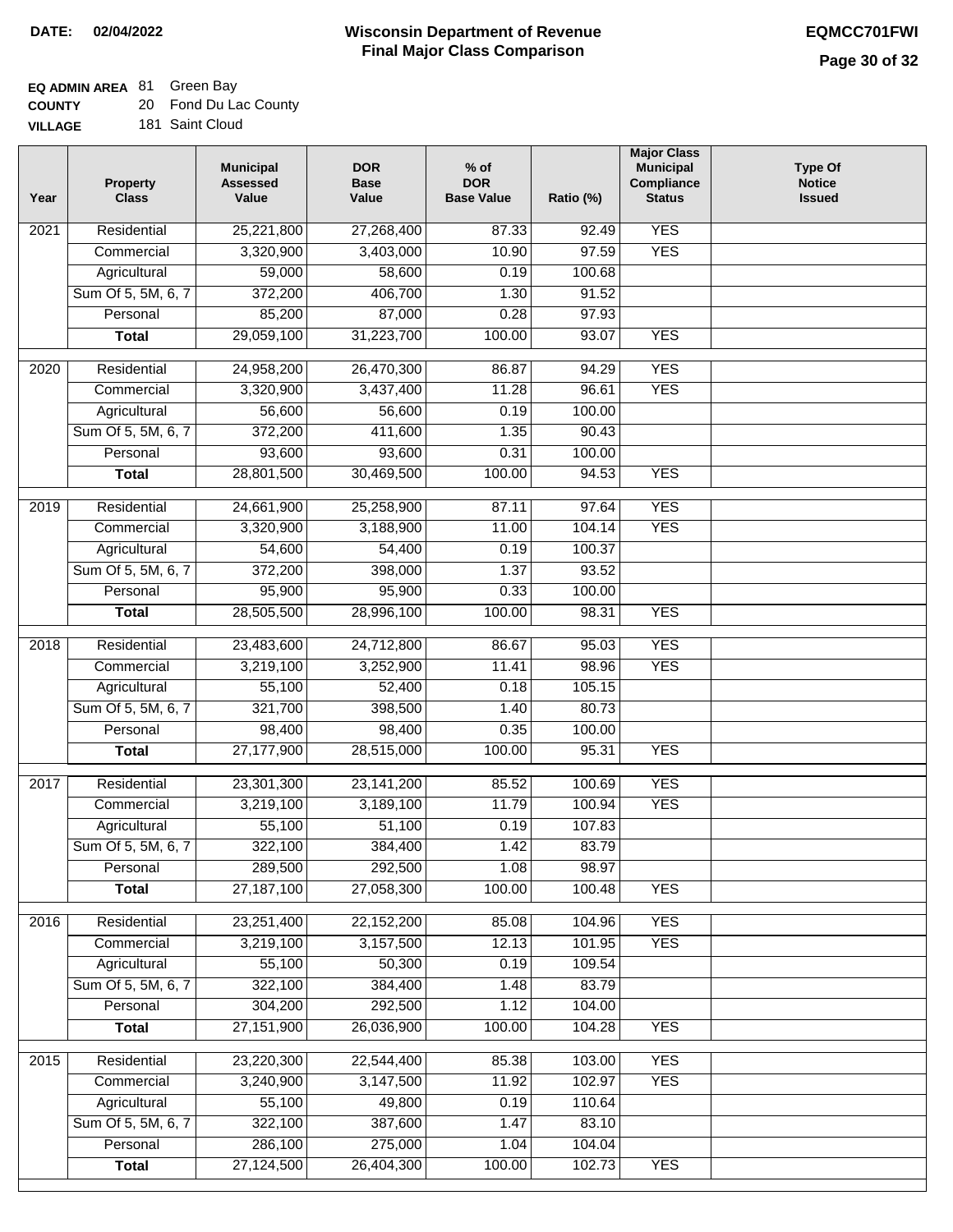### **EQ ADMIN AREA** 81 Green Bay

| <b>COUNTY</b> | 20 Fond Du Lac County |
|---------------|-----------------------|
| <b>CITY</b>   | 226 Fond Du Lac       |

| Year              | <b>Property</b><br><b>Class</b> | <b>Municipal</b><br><b>Assessed</b><br>Value | <b>DOR</b><br><b>Base</b><br>Value | % of<br><b>DOR</b><br><b>Base Value</b> | Ratio (%) | <b>Major Class</b><br><b>Municipal</b><br>Compliance<br><b>Status</b> | <b>Type Of</b><br><b>Notice</b><br><b>Issued</b> |
|-------------------|---------------------------------|----------------------------------------------|------------------------------------|-----------------------------------------|-----------|-----------------------------------------------------------------------|--------------------------------------------------|
| 2021              | Residential                     | 1,792,098,000                                | 1,974,298,800                      | 63.17                                   | 90.77     | <b>YES</b>                                                            |                                                  |
|                   | Commercial                      | 1,036,281,600                                | 1,075,954,800                      | 34.42                                   | 96.31     | <b>YES</b>                                                            |                                                  |
|                   | Agricultural                    | 132,300                                      | 127,000                            | 0.00                                    | 104.17    |                                                                       |                                                  |
|                   | Sum Of 5, 5M, 6, 7              | 1,997,000                                    | 1,542,900                          | 0.05                                    | 129.43    |                                                                       |                                                  |
|                   | Personal                        | 71,432,290                                   | 73,641,500                         | 2.36                                    | 97.00     |                                                                       |                                                  |
|                   | <b>Total</b>                    | 2,901,941,190                                | 3,125,565,000                      | 100.00                                  | 92.85     | <b>YES</b>                                                            |                                                  |
| 2020              | Residential                     | 1,779,040,600                                | 1,855,943,100                      | 62.95                                   | 95.86     | <b>YES</b>                                                            |                                                  |
|                   | Commercial                      | 1,013,405,900                                | 1,015,014,600                      | 34.43                                   | 99.84     | <b>YES</b>                                                            |                                                  |
|                   | Agricultural                    | 125,300                                      | 119,600                            | 0.00                                    | 104.77    |                                                                       |                                                  |
|                   | Sum Of 5, 5M, 6, 7              | 1,994,900                                    | 1,530,700                          | 0.05                                    | 130.33    |                                                                       |                                                  |
|                   | Personal                        | 75,476,250                                   | 75,476,200                         | 2.56                                    | 100.00    |                                                                       |                                                  |
|                   | <b>Total</b>                    | 2,870,042,950                                | 2,948,084,200                      | 100.00                                  | 97.35     | <b>YES</b>                                                            |                                                  |
|                   |                                 |                                              |                                    |                                         |           |                                                                       |                                                  |
| 2019              | Residential                     | 1,771,022,500                                | 1,785,722,700                      | 63.56                                   | 99.18     | <b>YES</b>                                                            |                                                  |
|                   | Commercial                      | 983,367,800                                  | 951,941,100                        | 33.88                                   | 103.30    | <b>YES</b>                                                            |                                                  |
|                   | Agricultural                    | 121,800                                      | 115,900                            | 0.00                                    | 105.09    |                                                                       |                                                  |
|                   | Sum Of 5, 5M, 6, 7              | 1,996,600                                    | 1,462,600                          | 0.05                                    | 136.51    |                                                                       |                                                  |
|                   | Personal                        | 70,259,020                                   | 70,259,100                         | 2.50                                    | 100.00    |                                                                       |                                                  |
|                   | <b>Total</b>                    | 2,826,767,720                                | 2,809,501,400                      | 100.00                                  | 100.61    | <b>YES</b>                                                            |                                                  |
| $\overline{2018}$ | Residential                     | 1,593,606,300                                | 1,690,568,400                      | 62.49                                   | 94.26     | <b>YES</b>                                                            |                                                  |
|                   | Commercial                      | 879,334,300                                  | 945,716,200                        | 34.96                                   | 92.98     | <b>YES</b>                                                            |                                                  |
|                   | Agricultural                    | 111,800                                      | 105,200                            | 0.00                                    | 106.27    |                                                                       |                                                  |
|                   | Sum Of 5, 5M, 6, 7              | 1,471,900                                    | 1,456,200                          | 0.05                                    | 101.08    |                                                                       |                                                  |
|                   | Personal                        | 67,340,670                                   | 67,340,700                         | 2.49                                    | 100.00    |                                                                       |                                                  |
|                   | <b>Total</b>                    | 2,541,864,970                                | 2,705,186,700                      | 100.00                                  | 93.96     | <b>YES</b>                                                            |                                                  |
| 2017              | Residential                     | 1,583,161,100                                | 1,622,618,300                      | 61.69                                   | 97.57     | <b>YES</b>                                                            |                                                  |
|                   | Commercial                      | 871,799,900                                  | 914,355,600                        | 34.76                                   | 95.35     | <b>YES</b>                                                            |                                                  |
|                   | Agricultural                    | 110,700                                      | 103,700                            | 0.00                                    | 106.75    |                                                                       |                                                  |
|                   | Sum Of 5, 5M, 6, 7              | 1,471,100                                    | 1,455,500                          | 0.06                                    | 101.07    |                                                                       |                                                  |
|                   | Personal                        | 91,693,320                                   | 91,693,300                         | 3.49                                    | 100.00    |                                                                       |                                                  |
|                   | <b>Total</b>                    | 2,548,236,120                                | 2,630,226,400                      | 100.00                                  | 96.88     | <b>YES</b>                                                            |                                                  |
|                   |                                 |                                              |                                    |                                         |           |                                                                       |                                                  |
| 2016              | Residential                     | 1,574,436,900                                | 1,605,294,800                      | 62.85                                   | 98.08     | <b>YES</b>                                                            |                                                  |
|                   | Commercial                      | 847,411,100                                  | 850,829,400                        | 33.31                                   | 99.60     | <b>YES</b>                                                            |                                                  |
|                   | Agricultural                    | 104,600                                      | 97,200                             | 0.00                                    | 107.61    |                                                                       |                                                  |
|                   | Sum Of 5, 5M, 6, 7              | 1,437,100                                    | 1,458,800                          | 0.06                                    | 98.51     |                                                                       |                                                  |
|                   | Personal                        | 96,301,000                                   | 96,301,100                         | 3.77                                    | 100.00    |                                                                       |                                                  |
|                   | <b>Total</b>                    | 2,519,690,700                                | 2,553,981,300                      | 100.00                                  | 98.66     | <b>YES</b>                                                            |                                                  |
| 2015              | Residential                     | 1,566,299,100                                | 1,596,155,200                      | 63.99                                   | 98.13     | <b>YES</b>                                                            |                                                  |
|                   | Commercial                      | 815,529,000                                  | 807,698,500                        | 32.38                                   | 100.97    | <b>YES</b>                                                            |                                                  |
|                   | Agricultural                    | 114,500                                      | 107,800                            | 0.00                                    | 106.22    |                                                                       |                                                  |
|                   | Sum Of 5, 5M, 6, 7              | 1,352,100                                    | 1,454,900                          | 0.06                                    | 92.93     |                                                                       |                                                  |
|                   | Personal                        | 92,497,660                                   | 88,940,000                         | 3.57                                    | 104.00    |                                                                       |                                                  |
|                   | <b>Total</b>                    | 2,475,792,360                                | 2,494,356,400                      | 100.00                                  | 99.26     | <b>YES</b>                                                            |                                                  |
|                   |                                 |                                              |                                    |                                         |           |                                                                       |                                                  |